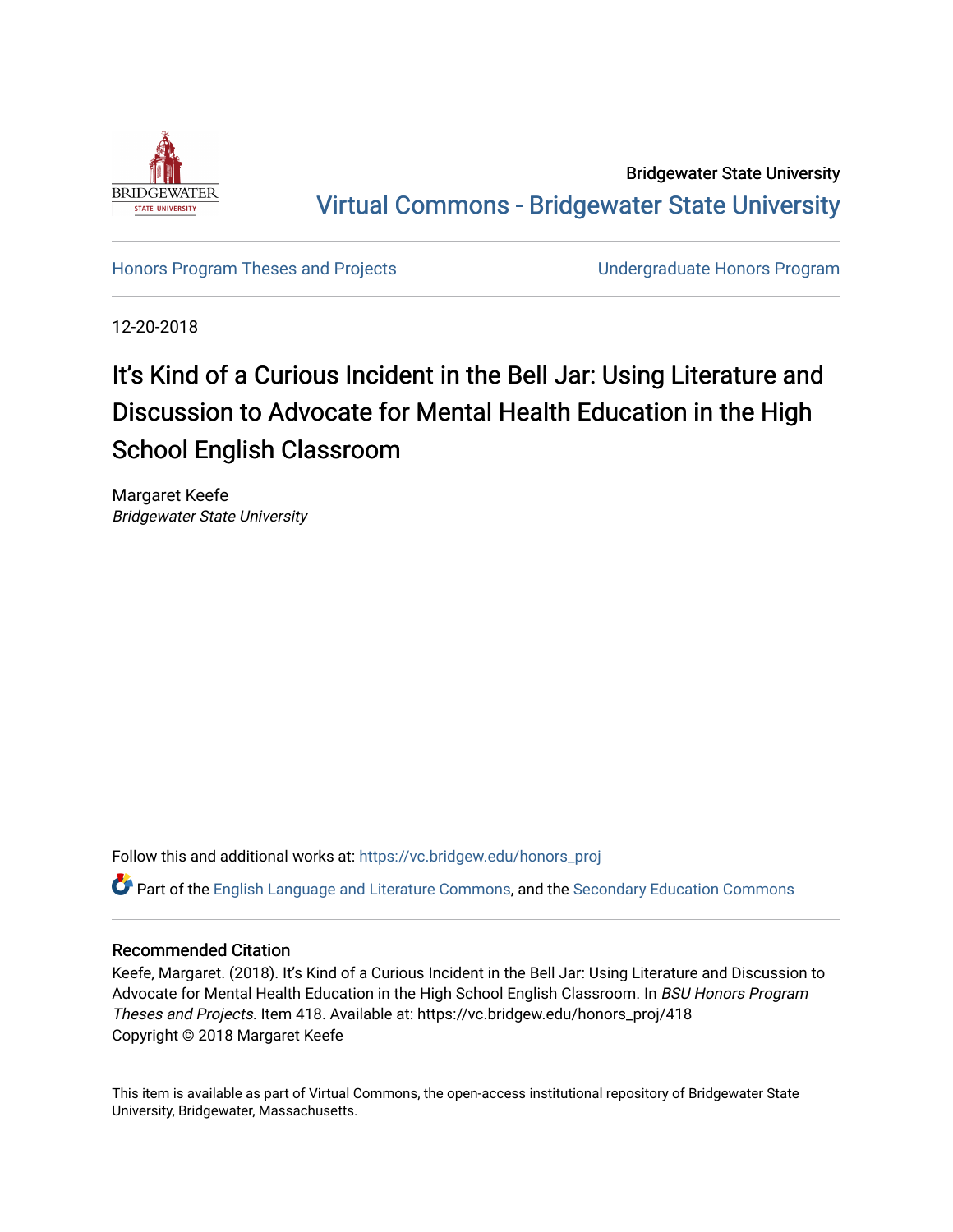It's Kind of a Curious Incident in the Bell Jar: Using Literature and Discussion to Advocate for Mental Health Education in the High School English Classroom

Margaret Keefe

Submitted in Partial Completion of the Requirements for Commonwealth Interdisciplinary Honors in English and Secondary Education and Professional Programs

Bridgewater State University

December 20, 2018

Dr. Lee Torda, Thesis Advisor Dr. Sarah Thomas, Thesis Advisor Dr. Teresa King, Committee Member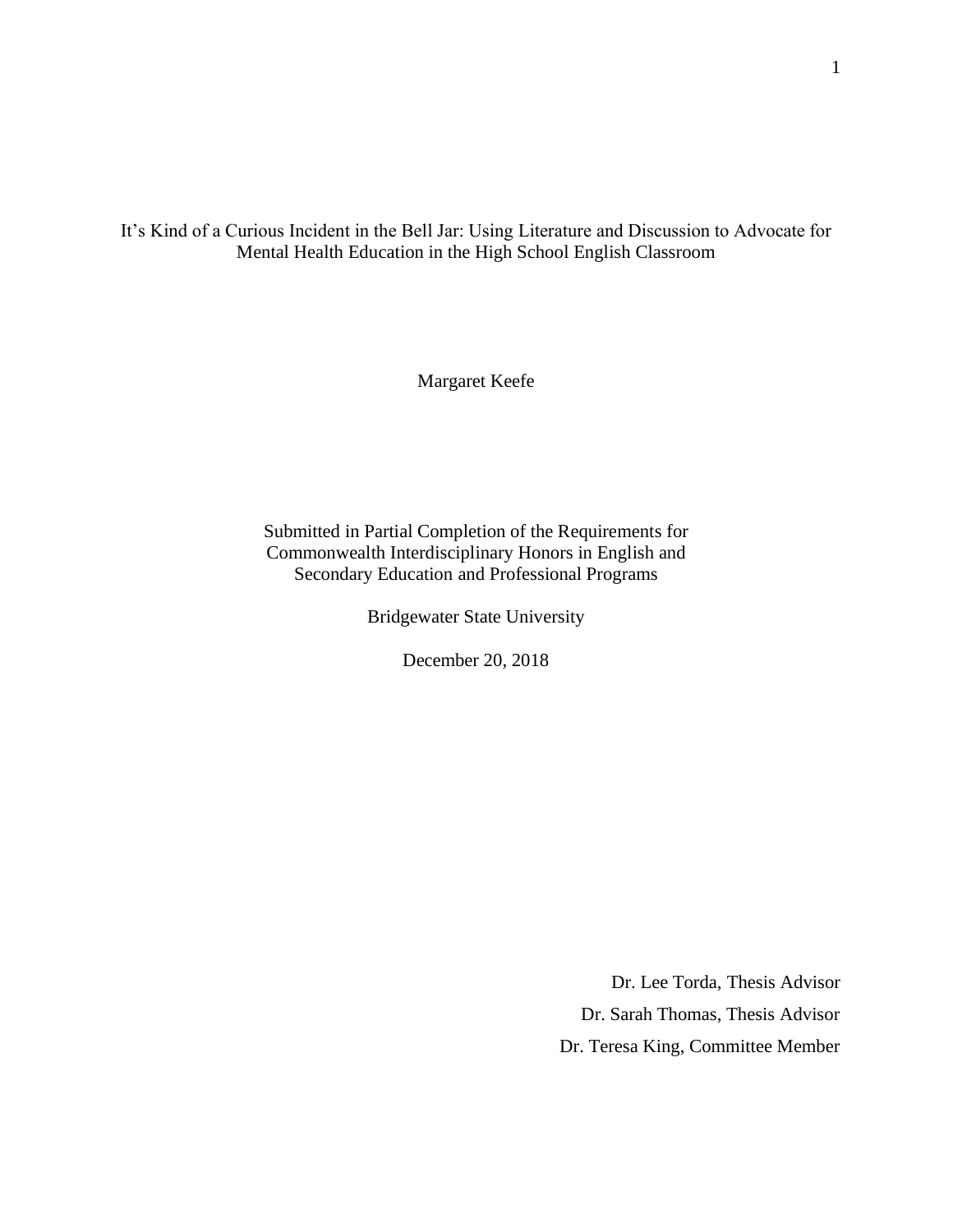# **Table of Contents**

| Chapter Four: Accommodating Esther, Craig, and Holden in the Classroom 57 |  |
|---------------------------------------------------------------------------|--|
|                                                                           |  |
|                                                                           |  |
|                                                                           |  |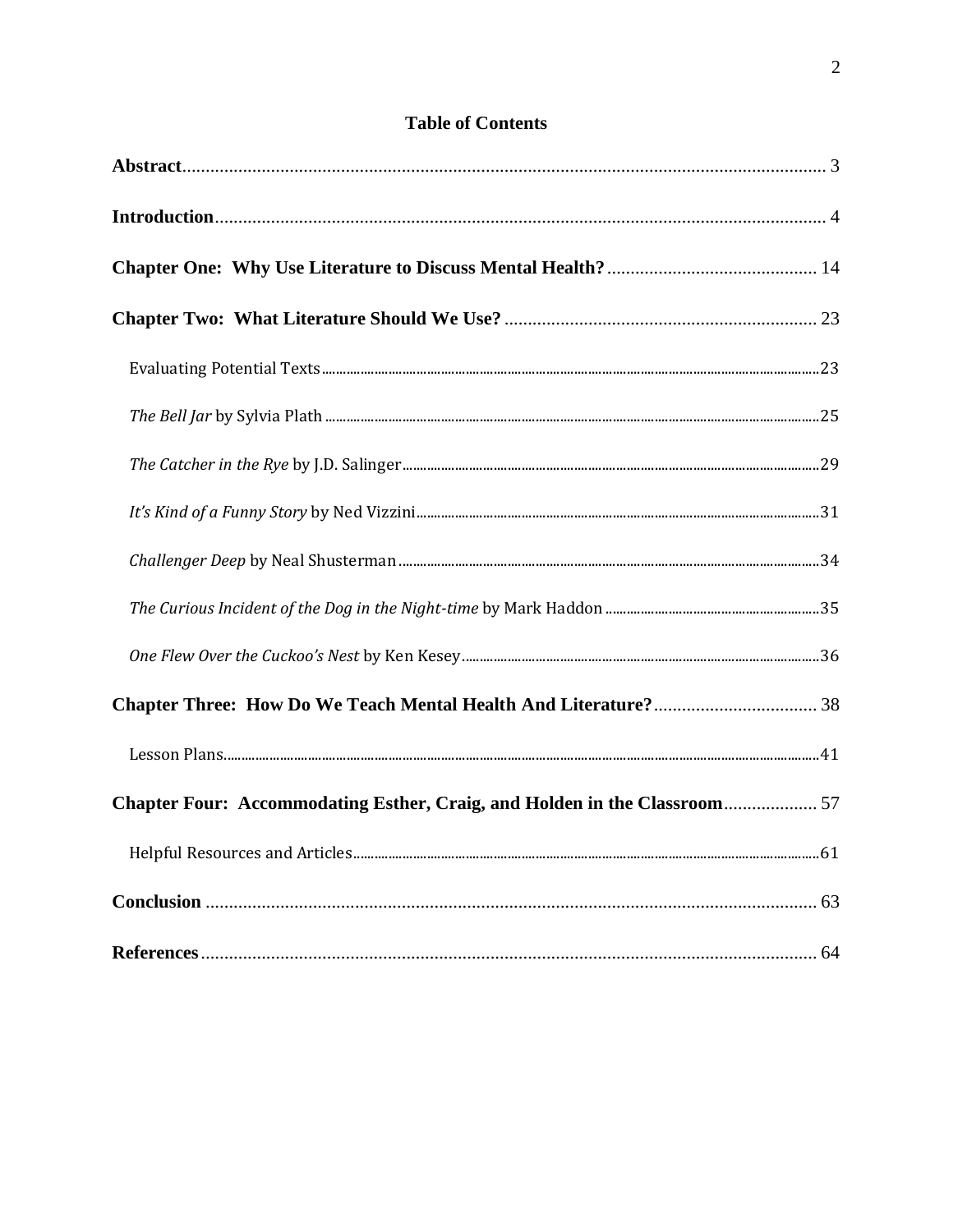### **Abstract**

<span id="page-3-0"></span>Literature has served as an outlet for those who have both written and read it, powerfully describing all aspects of the human condition—even the mental disorders we suffer from. Language Arts classrooms provide students with the ability to access and critically analyze this unique outlet for expression and understanding. Given the high rate of mental disorders among young adults and students, this often stigmatized issue cannot be ignored inside or outside the classroom. The purpose of this project is to analyze how texts which discuss mental disorders might be taught in the high school English classroom. This will include not only the critical reading and analysis of literature which depicts mental disorders, but the creation of lesson plans and reading lists. This project seeks to equip teachers with knowledge to not only support struggling students academically, but to encourage them to potentially seek the mental health care they deserve.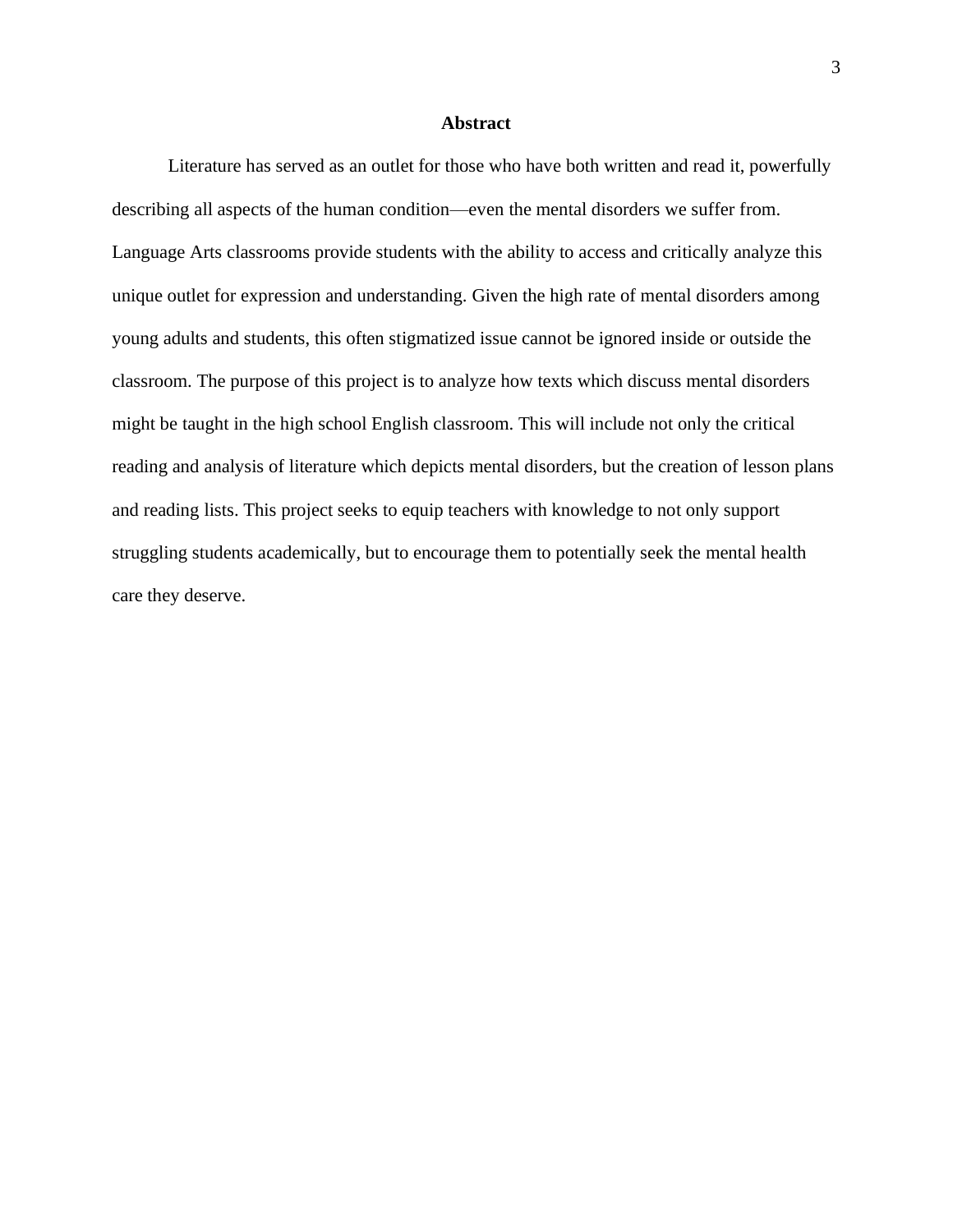### **Introduction**

<span id="page-4-0"></span>When you live with an anxiety disorder, fear is your normal. It used to be my normal. I spent most of my high school years in a seemingly unending panic attack, battling social anxiety disorder. My fear of social situations made the American education system, which valued the extroverted and talkative, into an abject nightmare. I constantly feared my peers or teachers' silent judgement that I was stupid or worthless. In addition to my suffocating anxiety, I felt—as I described it in my writings at the time—'dead behind the eyes.' I distinctly remembering my eyelids feeling heavy, constantly weighed down with emotional fatigue. I either felt nothing or was inundated with unbearable emotions of anxiety, guilt, or self-loathing. I hated myself for having these feelings, too; I had a good family, friends, and decent grades—I told myself other people had real problems, worse problems. Unable to cope with these emotions, I self-harmed frequently, often to get rid of the overwhelming feelings that I thought I didn't deserve to have. All of these feelings took a backseat to my anxiety, though, which consumed most of my day, twisted my stomach, crushed my chest, and soaked my shirts with sweat.

It wasn't until my sophomore year in high school, when I became interested in psychology and began researching the subject as a potential major, that I realized my fear and pain—my normal—wasn't so normal. It was a disorder, and, more than that, I didn't have to live like this. I could be free from the endless anxiety and self-loathing and the tiny cuts I made on my hips. I convinced my parents to take me to my pediatrician, who recommended a psychologist and Cognitive Behavioral Therapy for my anxiety and depression. After a year of therapy, I went on medication, and my world changed. My anxiety started to abate, and I finally felt *happy*—an emotion I didn't even realize I wasn't feeling. I felt color seep into my brain, slowly but surely, and I became less afraid of social situations and people. I could finally use my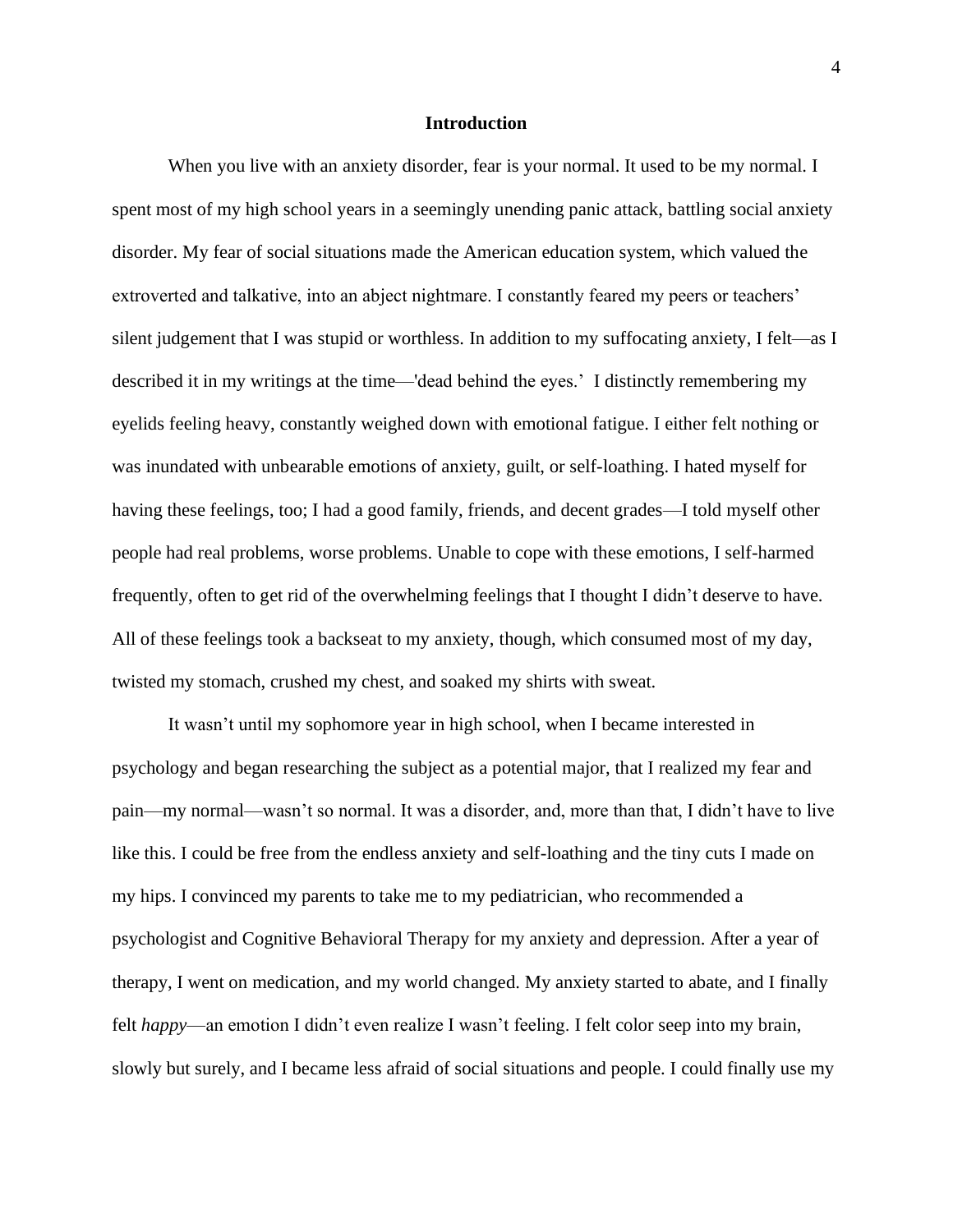voice, and eventually, I realized I could use this newfound strength to talk about mental disorders.

It is a particularly salient time to discuss mental health. According to the National Institute of Mental Health, the Centers for Disease Control and Prevention, and the National Research Council and Institute of Medicine, between 14 and 20 percent of young adults will suffer from a mental disorder in any given year (NRCIM, 2009). Furthermore, the American Psychiatric Association asserts that 50% of chronic mental disorders begin by age 14 and 75% by age 24 (Kessler, 2005).

The prevalence of mental disorders among teenagers puts schools—particularly high schools—in a unique position. Given the extensive time students spend in school, and the age group of high schoolers, high schools provide a valuable site for students to learn and talk about mental disorders. Thus far, only one state has perceived the gravity of this topic; in fall of 2018, New York students finally began compulsory mental health education in schools. According to *The Buffalo Times*, this law "does not mandate a specific curriculum" either (Kim, 2018). However, for all too many states, districts, schools, and students, mental health education is not incorporated into the curriculum, and students are not given access to this critical information.

In pop culture, the importance of this topic has manifested in young adult book turned Netflix series, *Thirteen Reasons Why* by Jay Asher. Following its publishing in 2007, the book became a bestseller. *Thirteen Reasons Why* tells the story of Hannah Baker, a junior in high school who, after dying by suicide, leaves behind 7 cassette tapes, with 13 recorded sides. Asher tells Hannah's story through Clay, using his experience of listening to the tapes as the frame story. Each side of a tape focuses on a different person who Hannah knew and who she blames for her suicide. Each person, one by one, receives these tapes and then passes them onto the next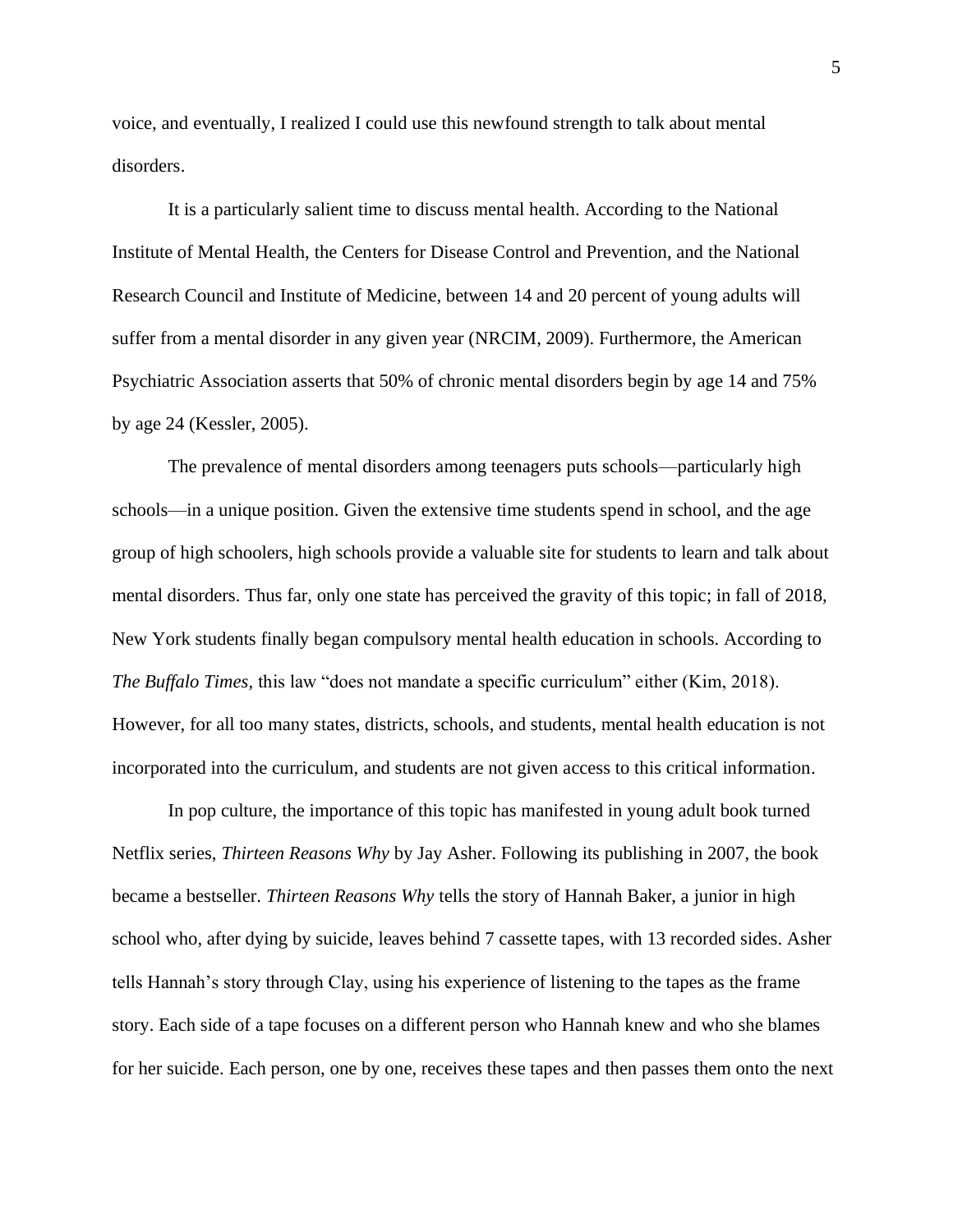person. These tapes discuss extremely difficult topics, including suicide, mental health issues, bullying, sexual assault, alcohol and drug use, stalking, and death.

In 2017, Netflix decided to adapt the bestseller and turned *Thirteen Reasons Why* into a phenomenon. Writer Brian Yorkey not only follows the source texts, but depicts the aftermath of the tapes and the larger community. Straying from the source text, Netflix's adaptation focuses heavily on a lawsuit which Hannah Baker's parents filed following her death. In the lawsuit, the Baker family accuses the school of knowing about Hannah's suicide ideation and neglecting their duty to help her.

The most disturbing departure from the source text, though, lies in Hannah's suicide death. In the book, Hannah completes suicide by overdosing on medicine; in the series, she slits both her wrists in a bathtub. This scene is deeply triggering and disturbing. One of the show's writers, Nic Sheff, argued that his desire to change Hannah's came from one woman's attempt, which haunted him and saved his own life (2017). He claims he wanted to show people "what an actual suicide really looks like—to dispel the myth of the quiet drifting off, and to make viewers face the reality of what happens when you jump from a burning building into something much, much worse" (Sheff, 2017). Yet the show's depiction of suicide death does not provide evidence for his defense. Hannah's suicide scene shows her wearing a white dress, with her hair down as she steps into an all-white tub in an all-white bathroom. The camera remains on Hannah and her wrists the entire time she cuts them open. She barely whimpers in pain as she slices her wrists, failing to illustrate the physical agony of this method of suicide, and slides quickly into unconsciousness. Hannah's death does not accurately depict the desperate and chaotic nightmare of a true suicide attempt. It *does not* depict the mental and physical anguish of ending one's life.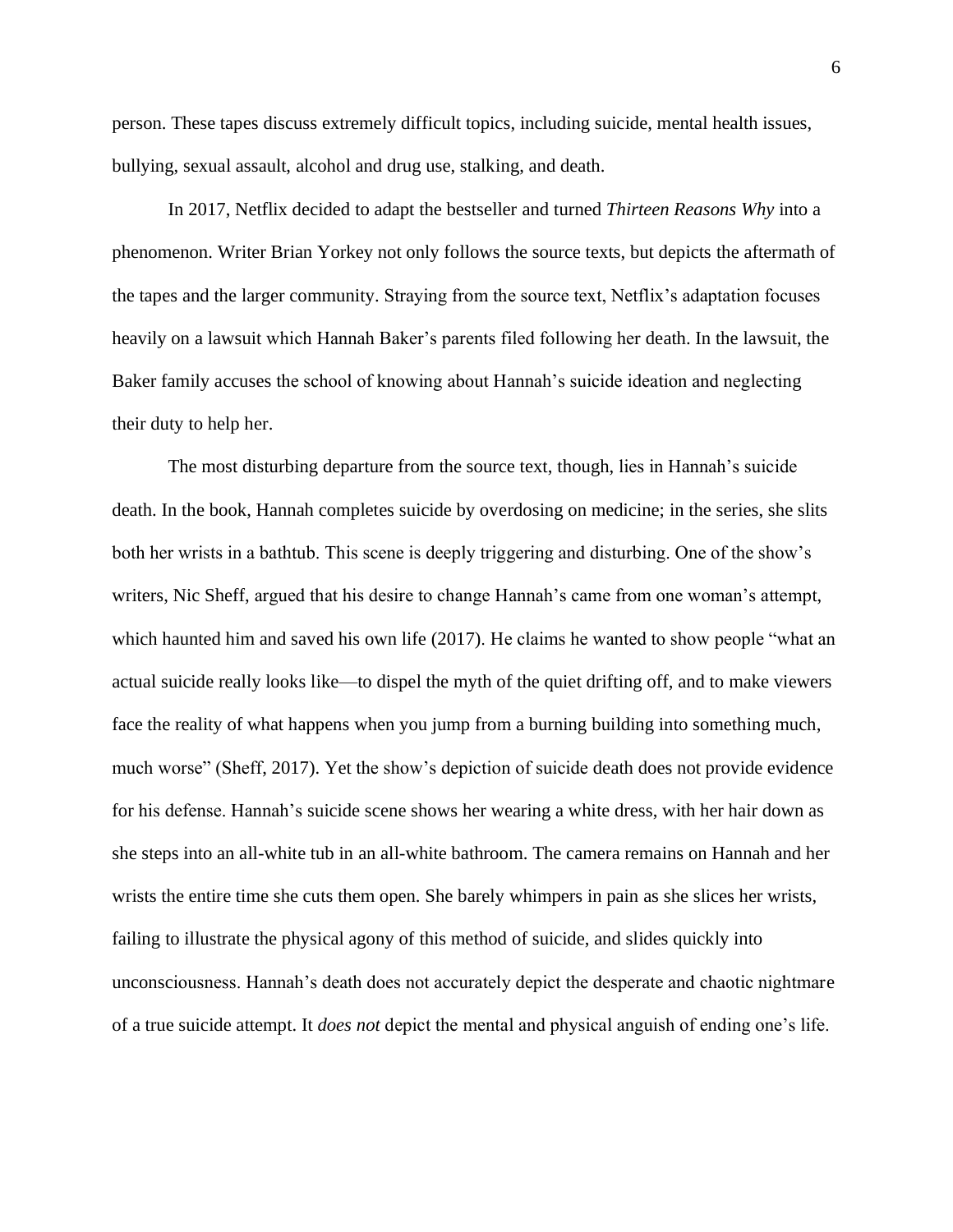This change is not simply unnecessary; its romanticized depiction of a traumatic event strays from the source text in order to prioritize drama and shock for its viewers.

The first season of *13 Reasons Why* was met with massive viewership. It was praised by *The Boston Globe* as an "extraordinarily mature—and extraordinary—drama," and named by *Variety* as the "Most Tweeted Show of 2017" (Gilbert, 2017; Wagmeister, 2017). Most critics perceived the show positively; Rotten Tomatoes, which aggregates critical reviews for television shows and movies, rated the first season at 81%. However, *The Washington Post* and *The New York Times* critiqued the show. *The Washington Post's* Hank Stuever noted that the show was "implausibly meandering, poorly written and awkwardly acted effort that is mainly about miscommunication, delivering no more wisdom or insight about depression, bullying and suicide than one of those old 'ABC Afterschool Specials' people now mock" (2017). Similarly, *The New York Times*' Mike Hale berated the show as a "morbid teen melodrama" and an "excessively convoluted, repetitive and unlikely story" (2017). However, a critique of the show's production quality is not nearly as important as the critique of the way it depicts mental disorders and suicide—and this is where the show has garnered its most deserved and vehement disapproval.

Experts have criticized the show's depiction of matters such as self-harm, sexual assault, and suicide. After the first season was released, Sansea L. Jacobson, MD, director of the Child and Adolescent Psychiatry Residency Training Program at Western Psychiatric Institute, wrote an article entitled "Thirteen Reasons to Be Concerned About "13 Reasons Why". In this piece, which was originally published in *The Brown University Child and Adolescent Behavior Letter* and *The Pittsburgh Post-Gazette*, and republished by a variety of psychiatric hospitals, Jacobson outlines 13 main concerns with the show. She contends that the show "romanticizes suicide…focuses on blaming others…downplays the cognitive distortions of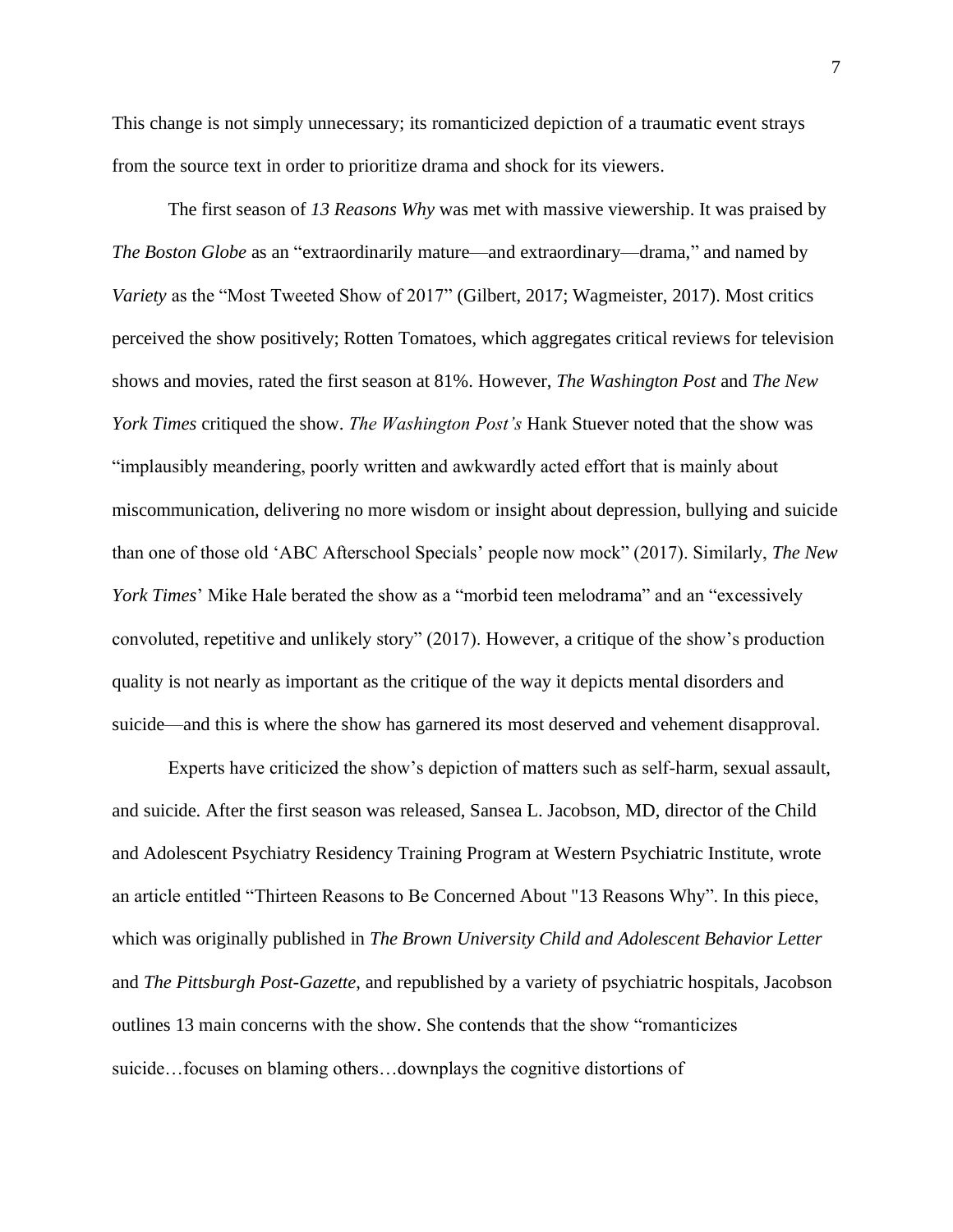depression…portrays school leadership as villains…mocks the role of the counselor...[and] undermines the role of the concerned parent" (Jacobson, 2017). She also adds that the series discusses "too dangerous a topic to use for entertainment, and yet, that is its primary purpose" (Jacobson, 2017). Jacobson censures the show for not talking about mental health issues along with suicide, for its unnecessarily graphic and gratuitous depictions of sexual assault and violence, and warns of the possibility of "suicide contagion," a phenomenon where a highly publicized suicide encourages others to attempt or complete suicide (2017). Furthermore, the show's pathetic depictions of counsellors, evil school administrators, and oblivious parents is detrimental; it makes these vital resources seem inevitably ineffective, and implies that seeking help from these professionals should be avoided. This show implies that suicide, not treatment and help-seeking, are the solution to Hannah's distress, and psychological distress in general. As a result, this show could be—and has been—devastating for the mental health of vulnerable viewers.

Jacobson is not the only—or the first—professional to criticize the show's first season. In an *Atlantic* article, "What Went Wrong With *13 Reasons Why*?" Dr. Dan Reidenberg, the director of Suicide Awareness Voices of Education, who reviewed the show before its release, "had a number of concerns about it: 'the glamorizing, sensationalizing, memorializing aspects of the series; the violence and brutality; the rape; the failure of reaching out for help; the lack of options and alternatives to Hannah's suicide; the revenge plot'" (Gilbert, 2017). Reidenberg also advised Netflix to not release the show. Thus, professionals raised concerns about the show even *before* the series was even released, but they were largely ignored. This highlights how Netflix and the producers of *13 Reasons Why* dismiss expert advice, and therefore jeopardize the health of viewers, in order to bolster their profit.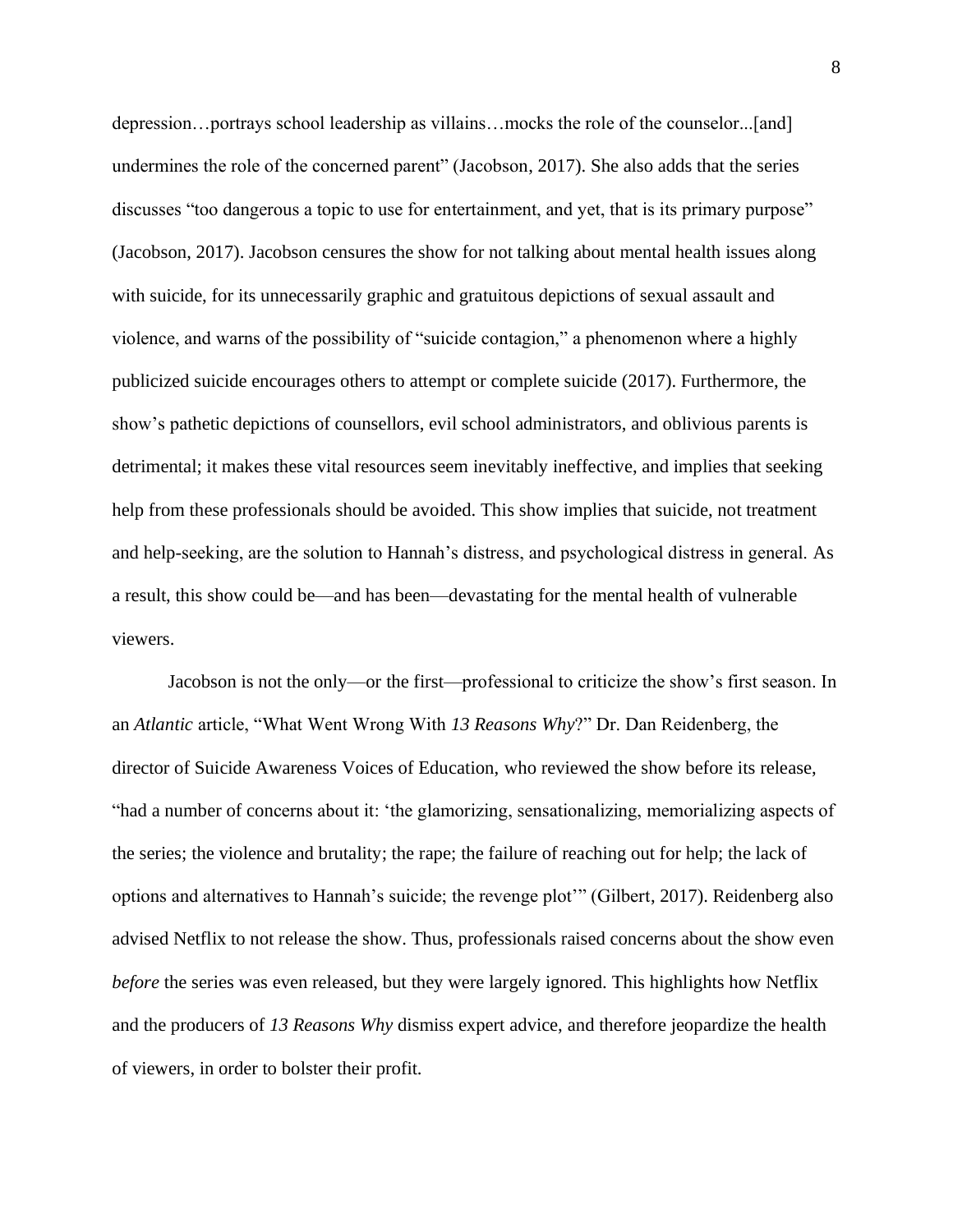Criticism of the show is also shared by the public. School officials across the country have warned parents about the show, both after the first season's release and ahead of the release of the second season (Strauss, 2017; Kamentez, 2018). Multiple Change.org petitions have garnered thousands of signatures to cancel the show due to its triggering material (Horn, 2017; Contrades-Lacy, 2017). Alexandra Contrades-Lacy, who created one of the aforementioned petitions, discusses how "after finishing the series, [she] became depressed and was suicidal for the first time in a year. This show was a trigger" (2017). These testimonies highlight the ways in which the show endangers the mental health of vulnerable viewers due to its unnecessarily graphic content.

It was only after this continued backlash from viewers, educators, and psychologists that Netflix added additional warnings to the beginning of the first episode in the season. By the release of the second season, the first episode of each season began with a message from the cast, who assert that *13 Reasons Why* is a "fictional series that tackles tough, real-world issues, taking a look at sexual assault, substance abuse, suicide, and more. By shedding a light on these difficult topics, we hope our show can help viewers start a conversation" (Yorkey, 2017). The cast adds that the show "might not be right" for vulnerable parties, and encourages those parties to watch the series with a "trusted adult" (Yorkey, 2017). This statement, which contends that *13 Reasons Why* can create important educational conversations on these issues, blatantly contradicts the opinions of experts, who assert that the show is intended to glamorize these issues for entertainment value alone. The continually distressing and triggering depictions of suicide and other issues in the show reveal that the producers, who may believe they are "shedding a light" on these topics, do not understand how sensitively these topics must be handled. Shock value, high viewership, and violent depictions of these issues *do not* equal powerful, insightful,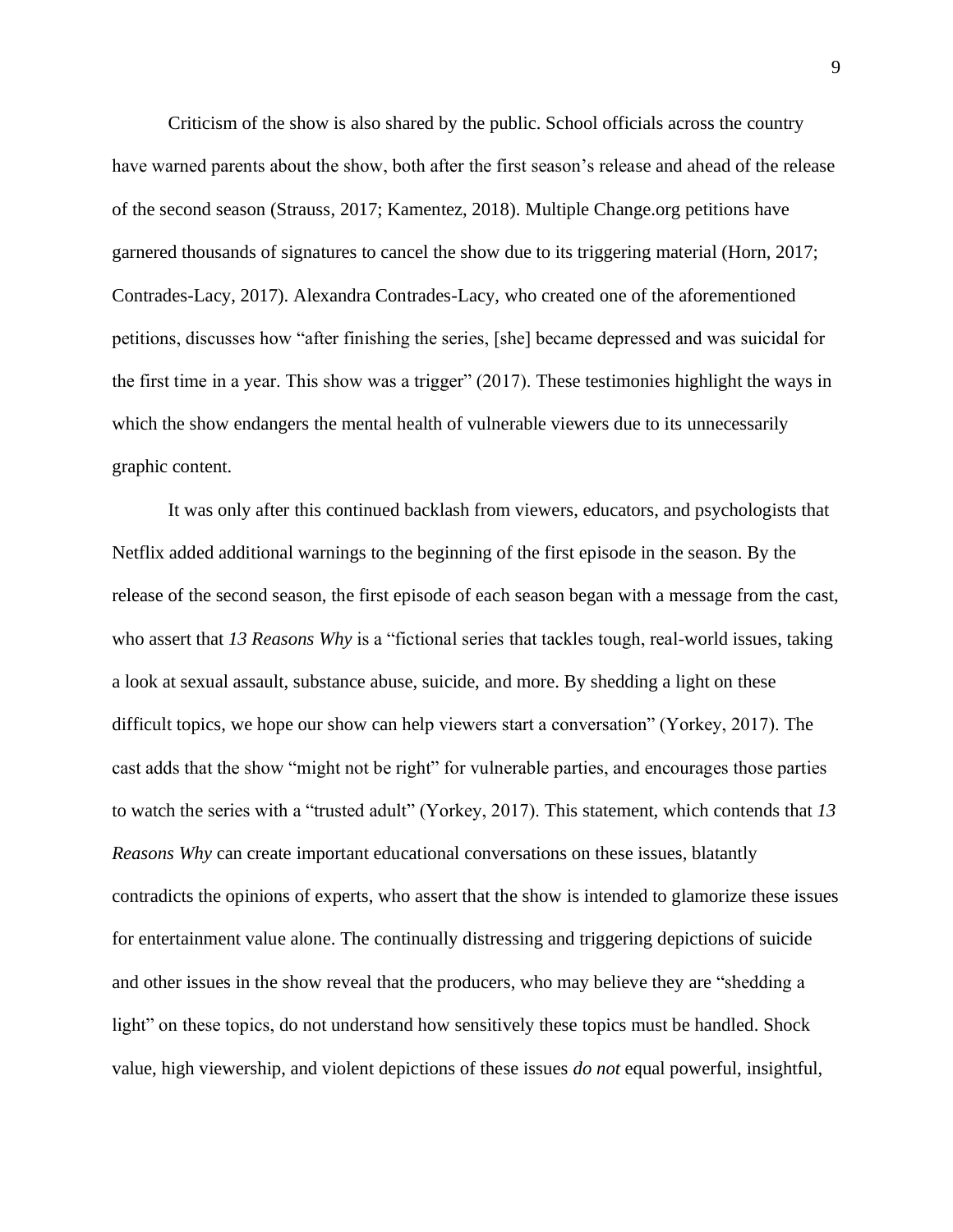or significant portrayal, especially when these portrayals have the capacity to trigger and deeply destress others. "Shedding a light" on these issues should not push people suffering from these issues further into the darkness this issues create. Therefore, *13 Reasons Why*, in spite of its intentions, is an irresponsible and dangerous portrayal of suicide, mental health, sexual assault, and other issues.

The show, since its release, has had a devastating effect on viewers and their families. Since the show's release, three families from Alabama and California have implicated *13 Reasons Why* in the suicides of their teenage daughters (Grigley, 2018; Kindelan and Ghebremedhin, 2017). In Florida, another mother implicates the show in a suicide pact her daughter made with friends. As her daughter sliced open her arms, she texted her friends that it "it's taking too long … it's not like on 13 Reasons" (Eslken, 2018). While her daughter survived the attempt, the impact of *13 Reasons Why* on her actions, and her reference to it in her texts, underscores the affect the book and series is having on teens and those who suffer from mental illness.

I experienced, first hand, the negative ways this book and show can impact young viewers. I first encountered *Thirteen Reasons Why* as a junior in high school—a friend was reading the book. I asked to borrow it. Given my mental health issues at the time, this book fascinated me. I was thinking a lot about death, and remember hoping that *Thirteen Reasons Why*  would make suicide seem like more of an enticing possibility.

I never got my hands on the book, thankfully, and my mental health stabilized through therapy and medication. However, even when I tried to start watching the first season of series my sophomore year of college, I found myself starting to ruminate on the same destructive thoughts that I had worked so hard to diminish. As a result, I stopped watching the show, and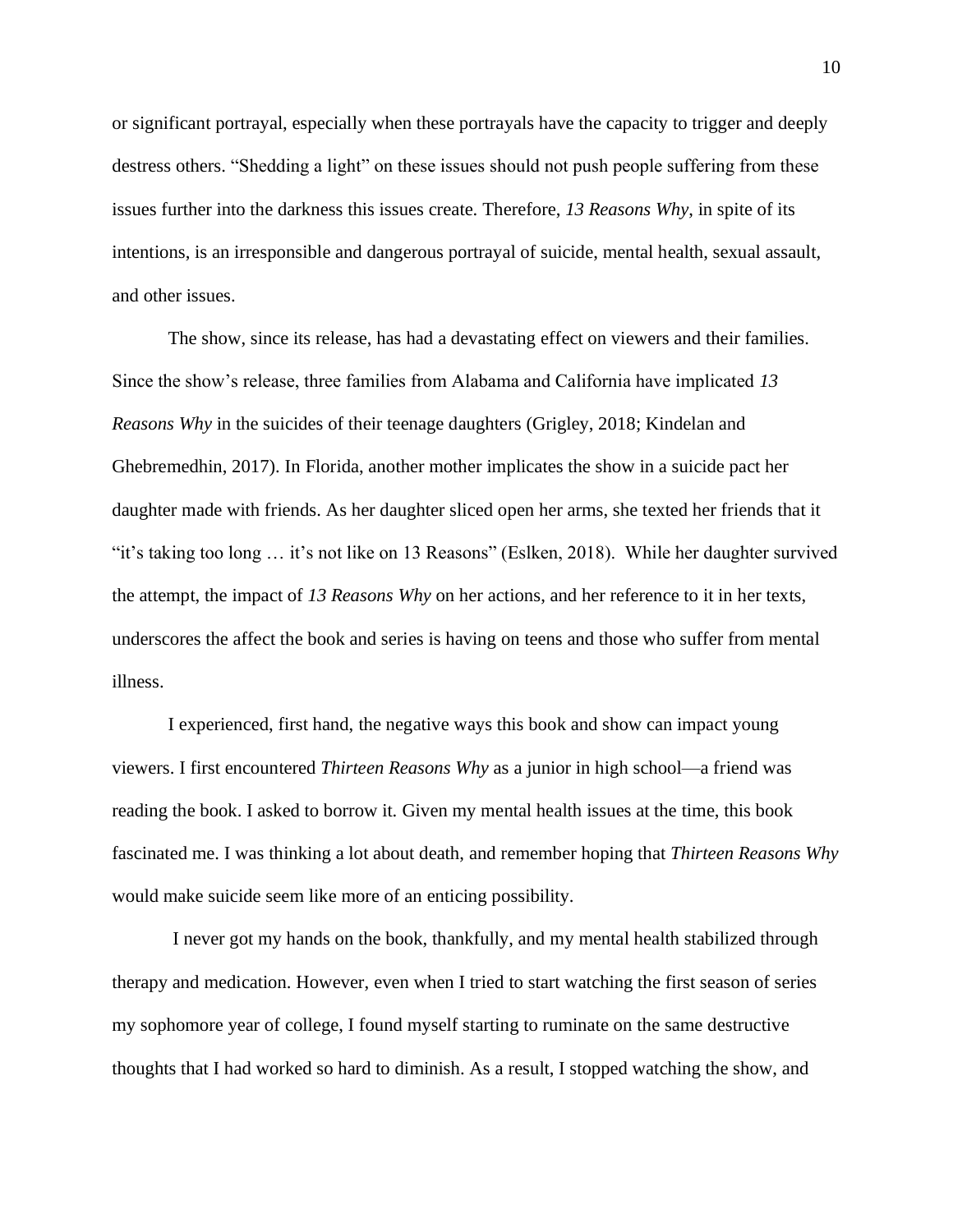refrained from doing so until it became an interest within my research. Even as I finally read the book and watched the series, I found myself pausing the show frequently, especially during Hannah's suicide, to gather my thoughts.

If anything good has come from this show, it is the way it has thrust discussions mental health portrayal and education into the fore. The popularity of *13 Reasons Why* suggests that there is space—and even eagerness—among teens and society to talk about mental health issues. The troubling depiction of the series only highlights the need to discuss mental health—deeply and with nuance—in schools.

This is where literature—responsible, carefully written literature—should come in. Literature has provided readers with an emotional outlet for centuries, and offers a powerful vehicle for discussing mental health. Furthermore, in reading literature which depicts mental disorders, English teachers can use their curriculum to start positive and education conversations on mental health. I am not asking teachers, who are already stretched thin and drowning in other responsibilities, to take on the role of the therapist or mental health professional for their students. Instead, I am asking them to use their expertise in literature to humanize mental disorders, with texts that are already used in the classroom, and provide at-risk students with the knowledge that there at resources available to improve their mental health.

In tweaking English curriculum in minor ways and using the public resources, research, and lesson plans included in this thesis, teachers can ensure all students become aware of mental disorders, and become more empathetic to the experiences of those suffering from such disorders. Texts already used in the classroom, such as Sylvia Plath's *The Bell Jar*, J.D. Salinger's *The Catcher in the Rye*, and Mark Haddon's *The Curious Incident of the Dog in the Night-time*, can be used to promote important discussions on mental health. Instead, the mental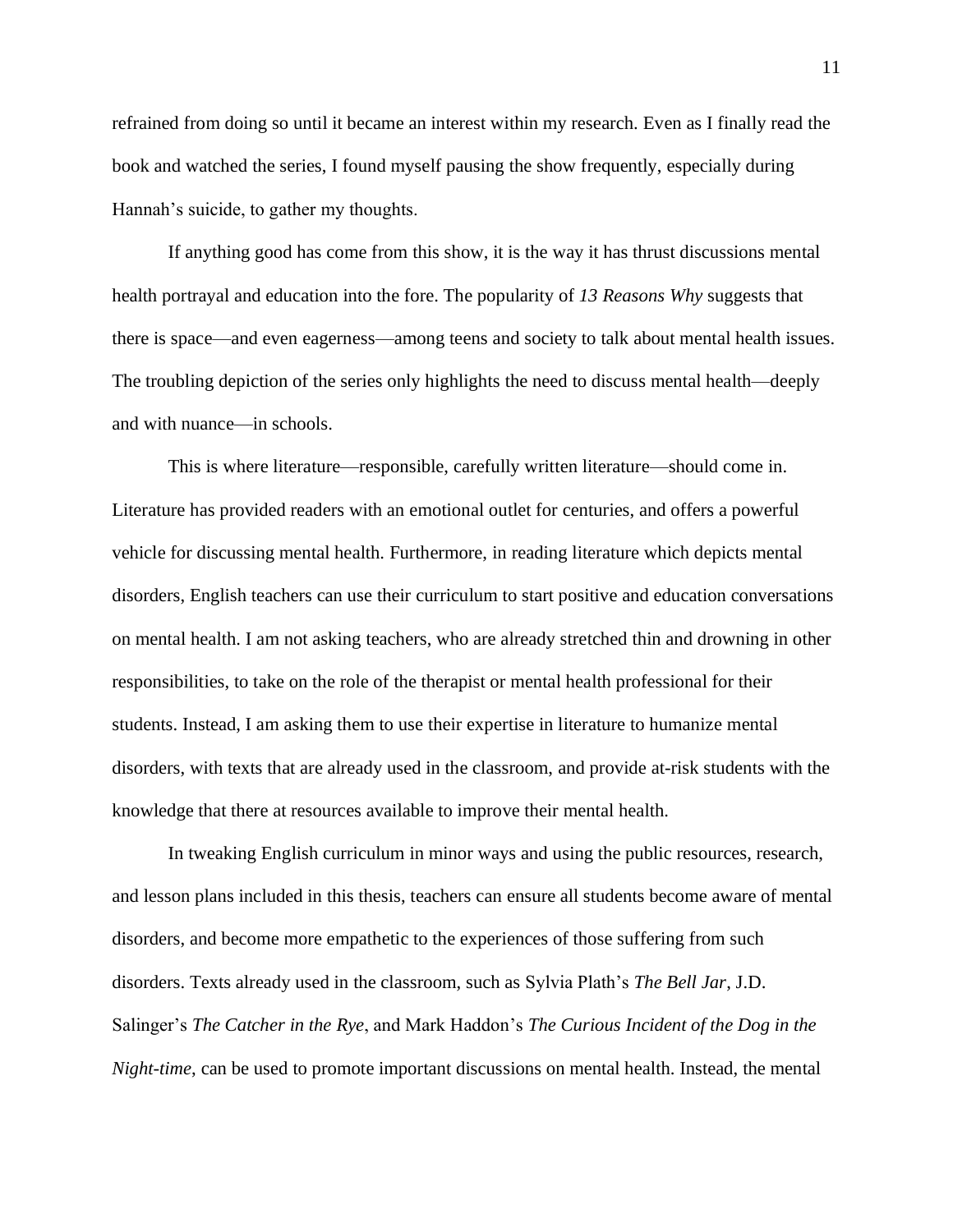health issues in these texts are often dismissed, ignored completely, or discussed only to facilitate literary analysis—not to promote personal understanding around these disorders. In ignoring mental health, teachers do a disservice to their students, and fail to explore a vital part of these texts.

The mental disorders depicted in these texts are not hidden: in *The Bell Jar*, Esther clearly describes her feelings of depression, suicide ideation, suicide attempt, time in McLean Hospital, and recovery with intensity and emotion. Holden narrates *The Catcher in the Rye* from a psychiatric ward. Christopher's actions and inability to understand social cues in *The Curious Incident of the Dog in the Night-Time* highlight his experience with Autism Spectrum Disorder. Students will pick up on this. They may ask what's "wrong" with the characters they're reading about. When we don't talk about the mental disorders thematized in the texts, we tell our students that mental disorders shouldn't be talked about, even in the safety of the classroom. We are perpetuating the stigma which keeps so many adolescents from seeking mental health care. This is not the message we want to be sending to vulnerable students—especially when reading can be used as a powerful tool to create empathy.

Research and theory has shown that reading and class discussion can have powerful effects on student empathy and world-view. In applying the works of Suzanne Keen, Louise Rosenblatt, Paulo Freire, bell hooks, as well as elements of bibliotherapy, to the classroom and literacy education, literature becomes a powerful vehicle for discussing mental health and complicated emotional texts outside of the health classroom.

The purpose of this thesis is to analyze how and why texts which discuss mental disorders should be taught in the high school English classroom. This will include not only the critical reading and analysis of literature which depicts mental disorders, but lesson plans,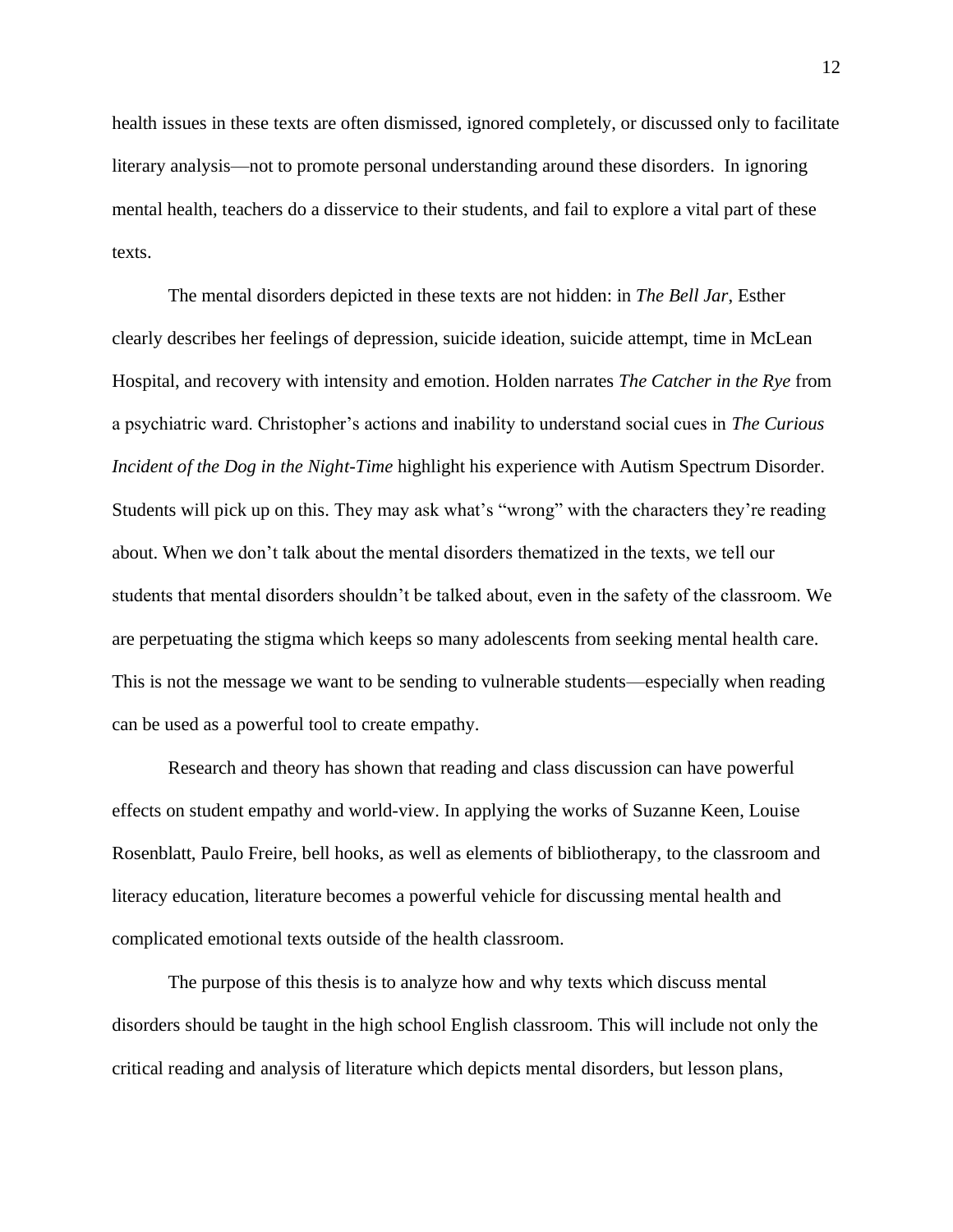suggested accommodations for students, and resources. Thus, this thesis seeks to equip teachers with knowledge to not only support students struggling with mental health issues, but to encourage them to potentially seek the mental health care they deserve.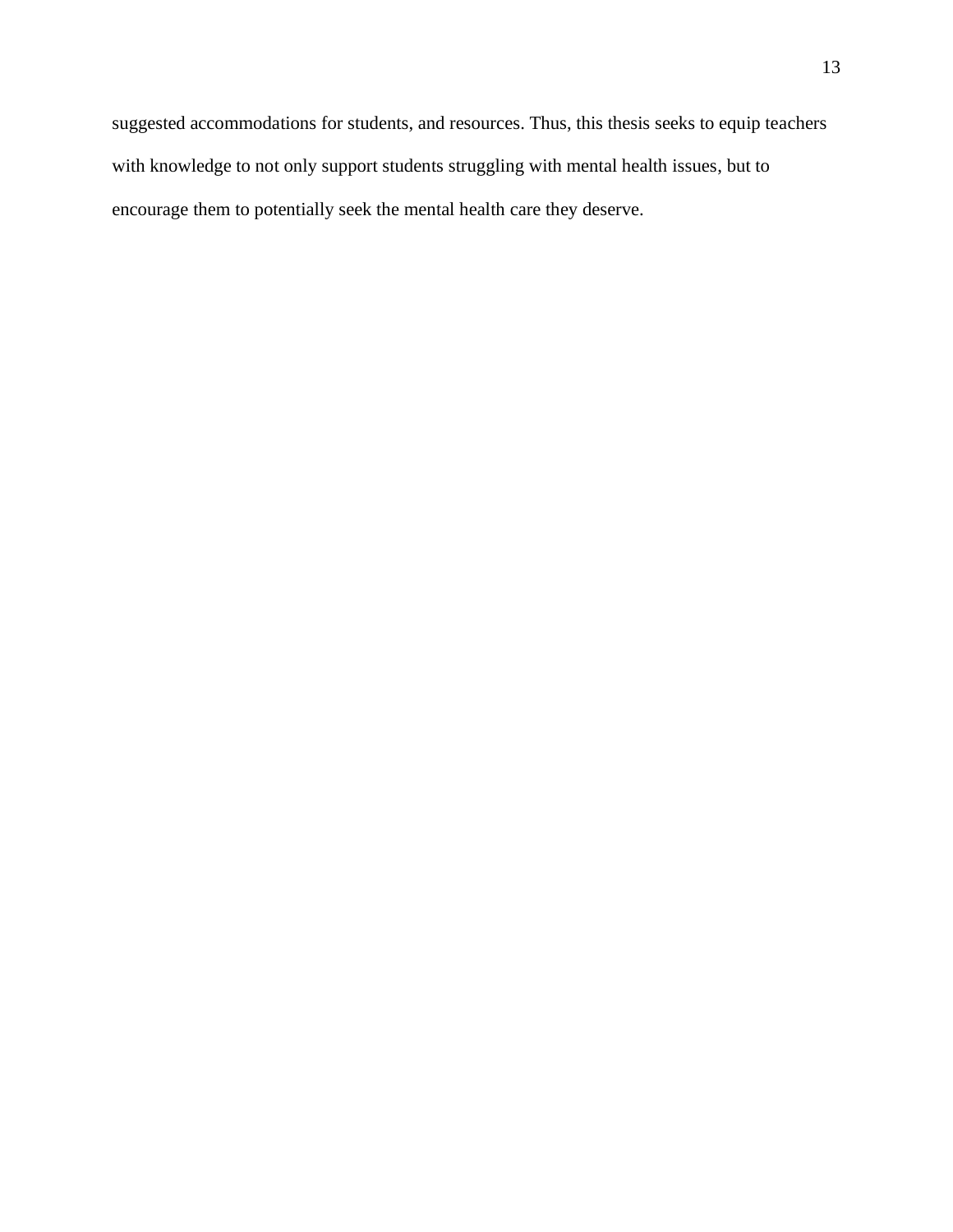#### **Chapter One:**

### **Why Use Literature to Discuss Mental Health?**

<span id="page-14-0"></span>At first, fiction and literature seem to be an unlikely vehicle for mental health education. What do students have to gain from reading literature, as opposed to lectures in health class? Surely, wouldn't nonfiction, informative literature be better?

Research on how best to incorporate mental health education into the classroom has largely been done within the last ten years. However, these studies are often limited in scope. Most interventions are short and fail to promote deep, nuanced discussions about mental disorders. One study by Ke et al., entitled "Healthy Young Minds: The Effects of a 1-hour Classroom Workshop on Mental Illness Stigma in High School Students," discusses the effects of an hour-long classroom workshop on high school students' perception of mental disorders (2015). As part of this short workshop, students discussed a "Wordle," or a collage of words depicting common perceptions of mental disorders created by a group of 10th grade students. Following this discussion, a scripted intervention was staged. Another study, Weissman et al.'s "Mental Health Stigma Prevention: Pilot Testing a Novel, Language Arts Curriculum-Based Approach for Youth" used similar activities within the context of a middle school language arts classroom (2016). This included an introduction to mental disorders, a class reading of a short play, handouts, open response questions, and a group presentation on mental disorders (Weissman et al., 2016). This intervention was only a few days long, and was spaced out throughout a month. While the results of these studies all show a decrease in stigma towards mental disorders, their methodology did not prompt prolonged, nuanced, or in-depth discussions about mental disorders in the classroom.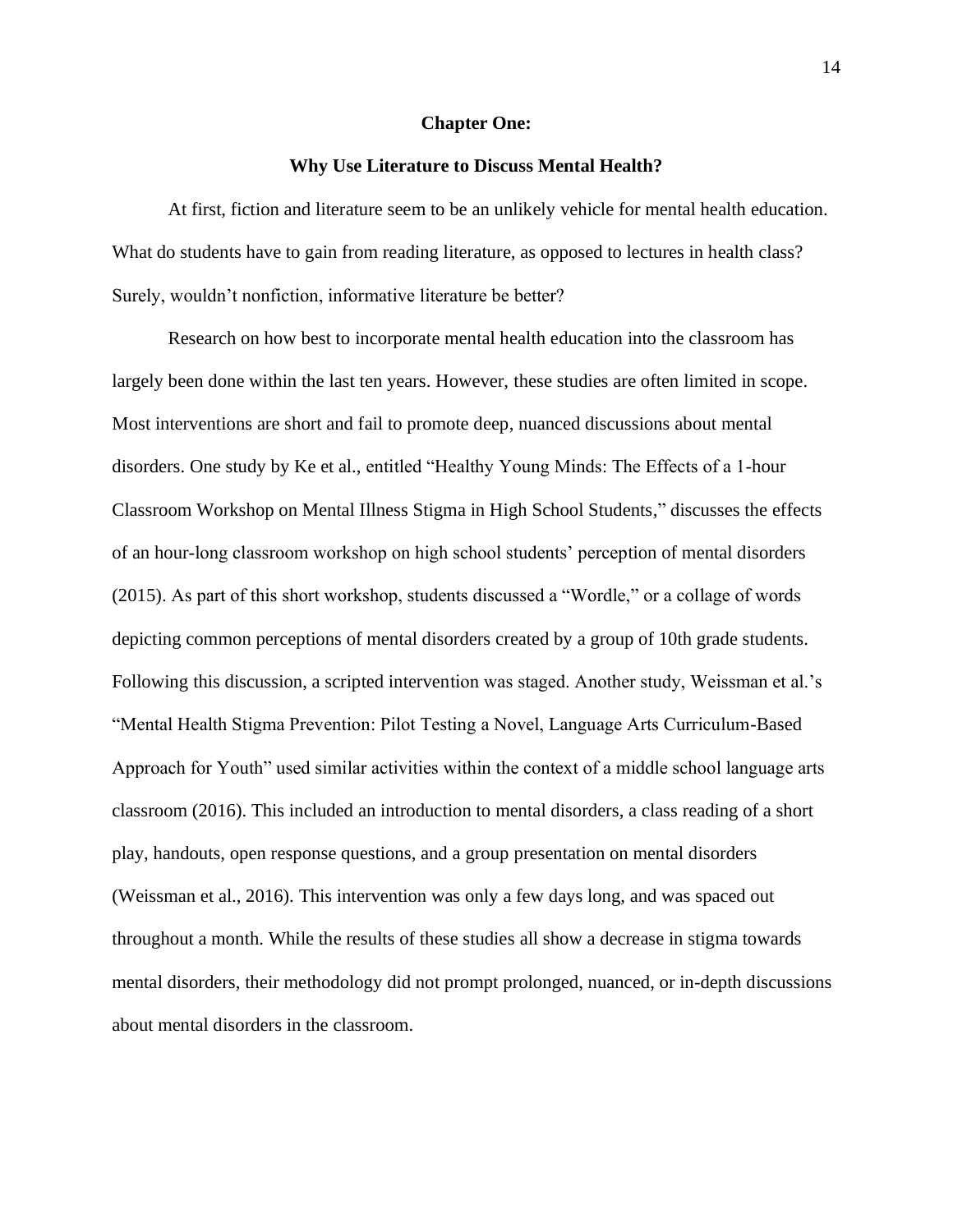In addition, two studies systematically reviewed research on mental health stigma intervention: Yamaguchi, Mino, and Yuddin's 2011 article, entitled: "Strategies and Future Attempts to Reduce Stigmatization and Increase Awareness of Mental Health Problems Among Young People: A Narrative Review of Educational Interventions," and Gronholm et al.'s "Interventions to Reduce Discrimination and Stigma: The State of the Art" (2017). Yamaguchi, Mino, and Yuddin's (2011) article synthesized 40 different studies, while Gronholm et al's synthesized multiple studies and literature reviews, 35 of which pertained to students. These literature reviews have shown there are certain recommendations for approaching discussions of mental disorders. Both of these reviews conclude that contact- and video-based strategies of intervention were particularly powerful, as compared to typical, lecture based instruction on mental disorders (Yamaguchi, Mino, and Yuddin, 2011; Gronholm et al, 2017). In addition, citing the research of Patrick Corrigan (2012), Michalak et al. (2014) concluded that an "effective multifaceted strategy to prevent and reduce mental illness stigma would include creative arts and contact-based approaches," suggesting that creative arts (which often include literature) can be particularly helpful to reducing stigma. Groholm et al. (2017) also noted that "providing treatment information might enhance students' attitudes towards the use of services," highlighting the importance of discussing treatment options for students when discussing these texts. However, it is important to note the feasibility contact and video-based interventions: teachers, who are already stretched thin and continuously stripped of resources, might have trouble finding someone who is willing to openly talk about their experience with mental disorders, or access to humanizing videos on mental disorders. In addition, these interventions often displace planned curriculum significantly.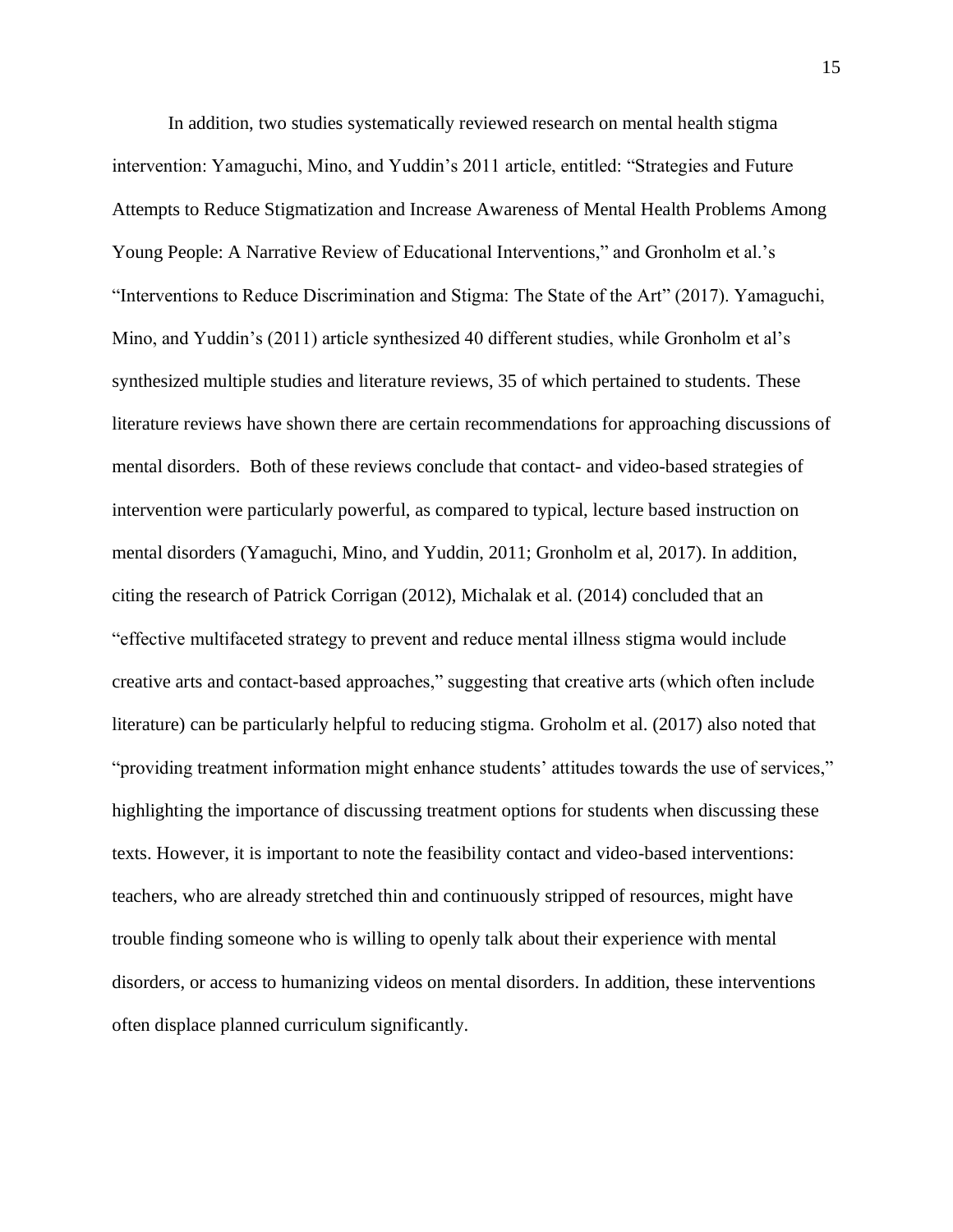Research shows that humanizing mental health interventions, which include narrative perspective are more effective on decreasing stigma. In their article, "Putting the Person Back into Psychopathology: An Intervention to Reduce Mental Illness Stigma in the Classroom," psychologists Caroline Mann and Melissa Himelin compare approaches to mental health education (2008). In these studies, a group of students read "first-person narratives by authors with depression, schizophrenia, and bipolar disorder, watched video testimonies of students of a similar age with mental disorders, and wrote poetry from the perspective of someone with a mental disorder (Mann and Himelin 2008). Meanwhile, another group of students only focused on the diagnostic criteria of mental disorders, interacting with clinical reports, third person documentaries, and ambiguous case studies. In testing these students' stigma before and after the interventions, Mann and Himelin (2008) found that those who had been exposed to the "humanist," first person narrative approach had marked reductions in stigma surrounding mental disorders, while students who had focused on the diagnostic criteria did not show a reduction in stigma (2008). While this study was conducted among college students in two introductory psychology classes, high schoolers would likely benefit from the incorporations of these strategies as well.

Additionally, nearly all interventions mentioned in the studies above ignore the use of literature, language arts skills, and in-depth and critical discussions on mental disorders. Weissman et al. (2016) simply used the English classroom as a space to conduct research, and the use of a "Wordle" in Ke et al.'s 2015 study does not truly involve a deep interaction with language. Only Mann and Himelin (2008) begin to incorporate the power of reading and writing into their work. This resource of reading and writing to destigmatize mental disorders can best be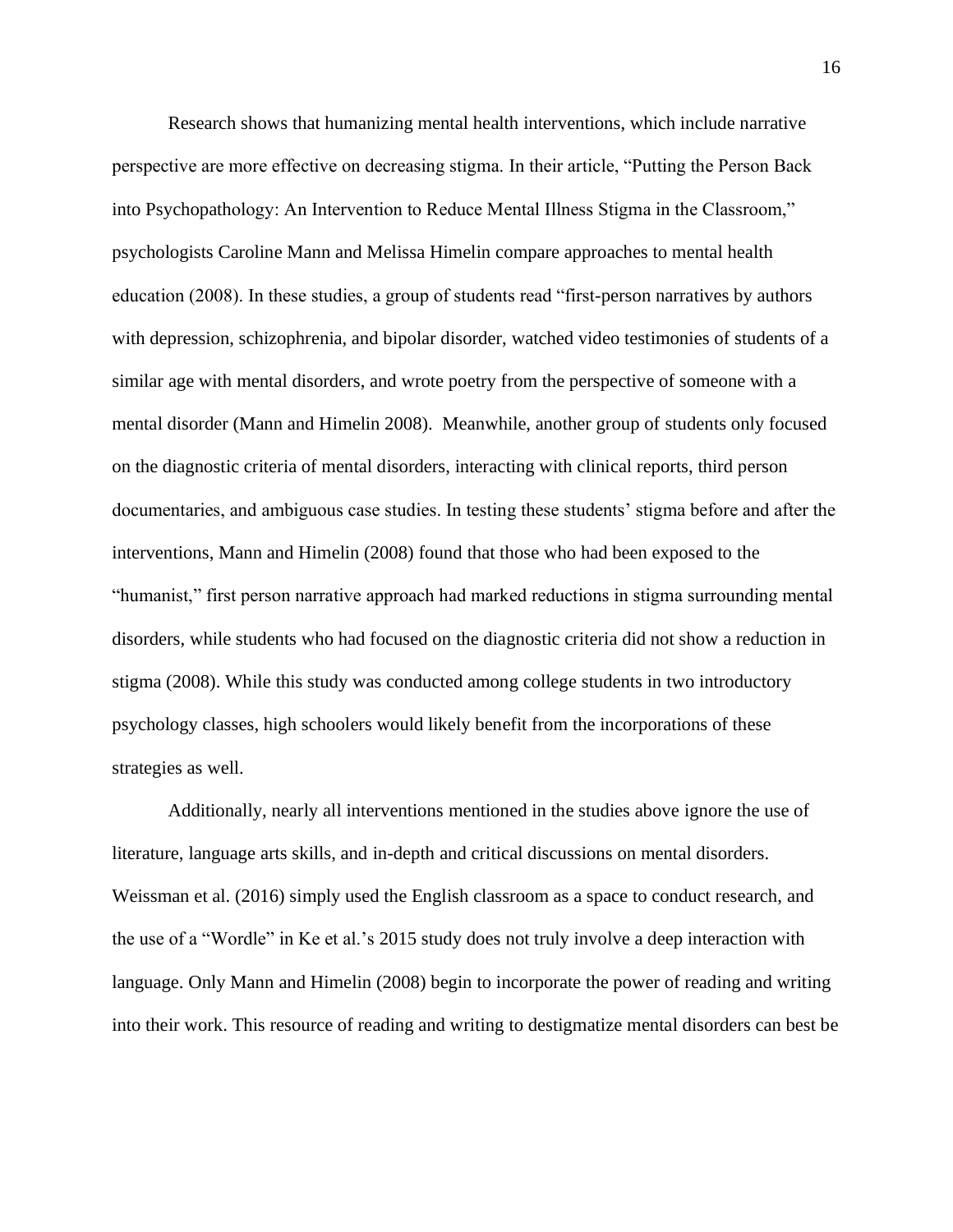harnessed in English classroom, which provides students with a safe environment to read, write, and discuss unfamiliar topics and ideas.

Reading theory highlights the powerful role deep literacy can play in the development of our understanding of the world around us and ourselves acting in the world. Reading creates experience, according to theorist and teacher Louise Rosenblatt (1938). This is because reading is not a passive activity, but a *transaction*. Rosenblatt argues that "meaning emerges as the reader carries on a give-and-take with the signs on the page...the meaning made of the early words and influences what comes to mind...[and] the reader may revise [that meaning] to assimilate the new words" as they read (1938). This "to-and-fro, spiraling, nonlinear, continuously reciprocal influence of the reader and the text" means that reading can be an intensely transformative experience, especially for adolescents and teenagers, who are trying to figure out the world around them (Rosenblatt, 1938). Students themselves recognize this, and, when asked about why they read, "placed greatest emphasis on literature as a means of broadening one's knowledge of people and society"; thus, for many students, the act of reading "literature contributes to the enlargement of experience" (Rosenblatt, 1938).

Theorist and educator Paulo Freire (1989) adds to this concept in the first chapter of *Literacy: Reading the Word and the World*. Freire argues that the way people are naturally designed to perceive, understand, and learn—or "read"—the world around them, even before they learn to read words; thus, this critical process of reading the world maps onto reading literature (1989). He argues that "reading the world always precedes reading the word, and reading the word implies continually reading the world" (Freire, 1989). This idea that reading literature is an experience, and that students can read the world by reading literature, is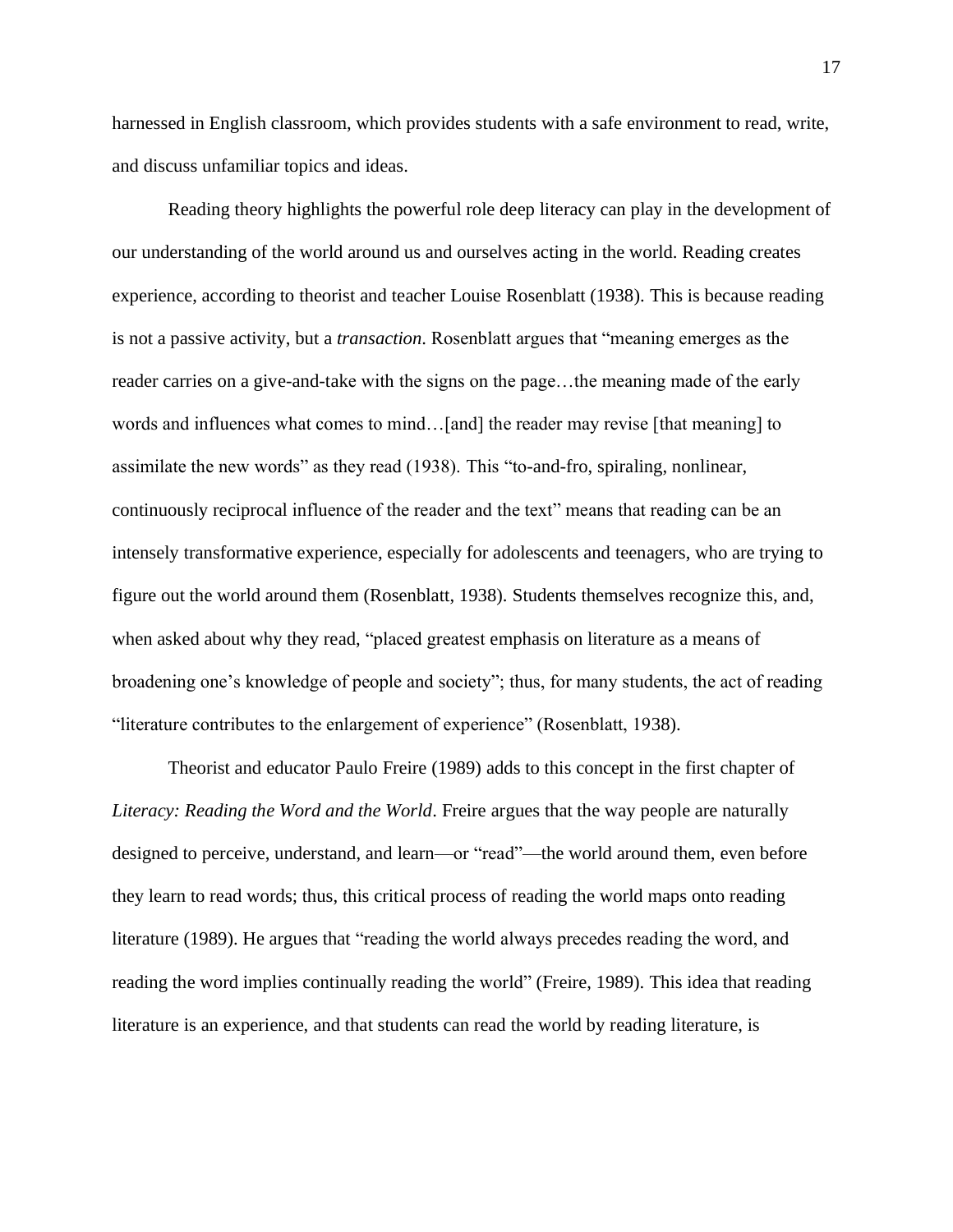paramount, for it means that students can have meaningful, important, and transformative learning experiences just through reading literature.

Literature, according to Rosenblatt, "provides a *living through*, not simply a *knowledge about*" (1938, p. 38). Thus, when reading about mental disorders, students "live through" the experiences of the characters, learning and feeling with them. This unique opportunity for connection is powerful, and means that reading about mental disorders can provide a deeper understanding than lectures or videos alone.

Reading can also be an intensely *empowering* experience, and has the ability to provide readers and students with keen insight into themselves and the world and people around them. In applying this powerful experience to texts discussing mental health, reading literature provides students with a more nuanced understanding of mental health—an experience which goes beyond the base knowledge they garner from learning clinical diagnoses and evaluations. In particular, educational philosophers Paulo Freire and bell hooks emphasize the concepts of education as freedom and liberation. Freire argues in *Pedagogy of Hope* that the "progressive teacher…[must] unveil opportunities for hope, no matter what the obstacles may be" (1994, p. 9). This is important; in reading these texts, guided by a teacher looking to encourage hope, students too can stir hope in themselves. This hope is essential for inspiring change and empowering students. Freire is also adamant that education and critical literacy can inspire students to make social change (1994). Thus, when students read texts about and openly discussing a highly stigmatized topic like mental disorders, the power of this stigma is reduced. These conversations and readings, which are integral to critical literacy, can empower students to change how the world around them perceives and reacts to mental disorders.

18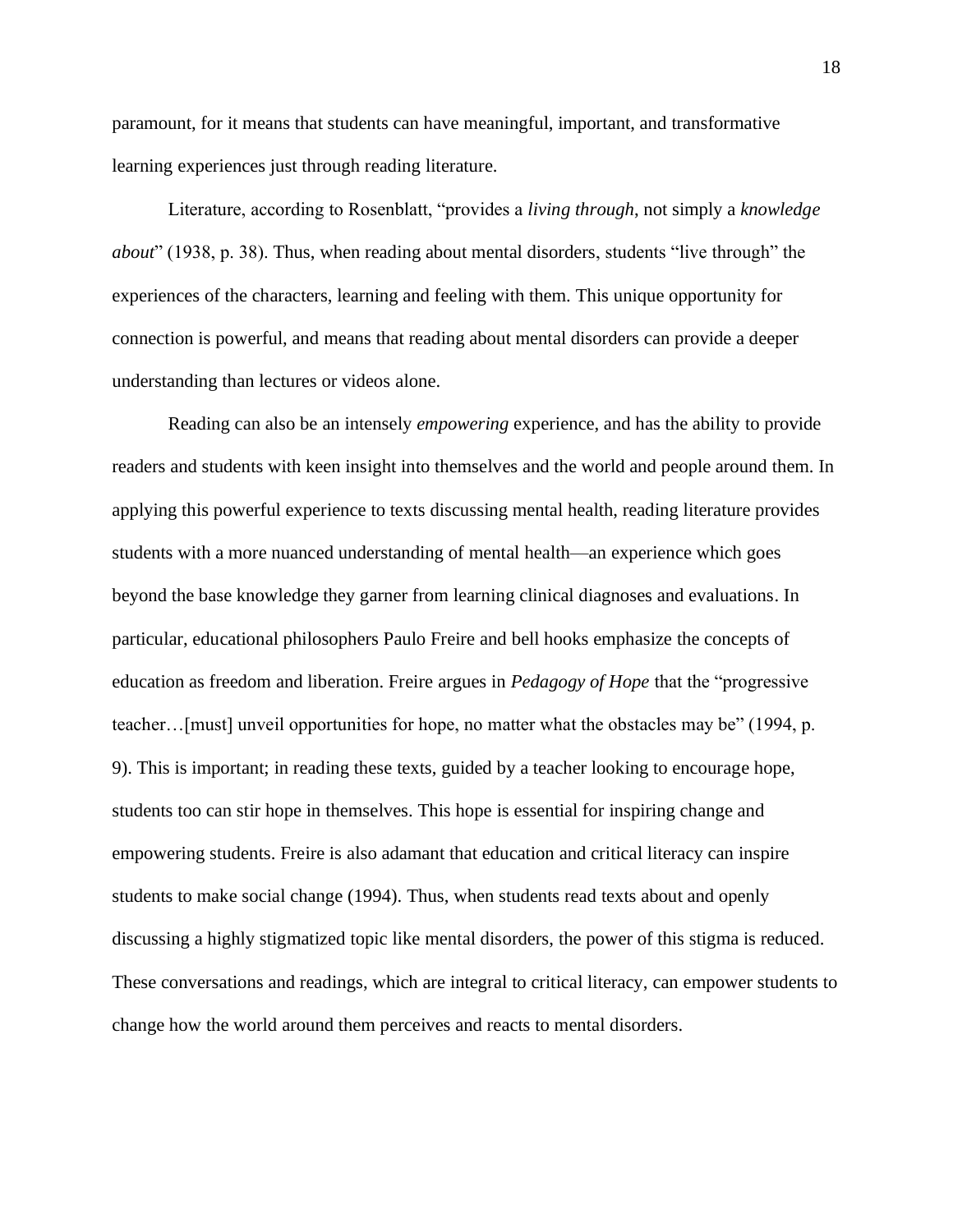Beyond theory, reading has been used in clinical settings to help children, teens, and adults. This practice is referred to as bibliotherapy and hinges on the idea that reading, paired with therapeutic guidance, can help clients gain self-insight and empathy. As psychologist Jonathan Detrixhe (2010) summarizes in "Souls in Jeopardy: Questions and Innovations for Bibliotherapy With Fiction," a "book can promote understanding and help individuals solve problems when it addresses their needs for improvement." Unlike most bibliotherapy studies, which focus on nonfiction texts, Ditrixhe focuses on the use of fiction texts in bibliotherapy (2010). Dixtrihe notes that many of these studies on fiction in bibliotherapy are "long on theory but short on research," and underscores the work of Zipora Shechtman, who he praises as a "true believer and an empiricist" (2010). Shechtman has done extensive work on bibliotherapy and fiction, comparing how therapy (IC) and therapy with bibliotherapy (ICB) would compare in effectiveness. In 2006, she found, according to Dixtrihe, that clients in the "ICB condition showed greater gains in empathy, insight, therapist satisfaction, and therapeutic change, plus higher stages of change, than did the participants in the IC condition" (2010). Thus, when compared with therapy alone, clients experienced increased outcomes when using fiction-based bibliotherapy.

Bibliotherapy has also been studied and used in the classroom; Debbie McCulliss and David Chamberlain (2013) discuss this in their article, "Bibliotherapy For Youth and Adolescents—School-based Application and Research." McCulliss and Chamberlain argue that "exposing students to bibliotherapy can enhance the probability of their success both academically and socially as well as fostering resilience" (2013). They quote Nola Kortner's work, which asserts that bibliotherapy can help a student in nine ways, by: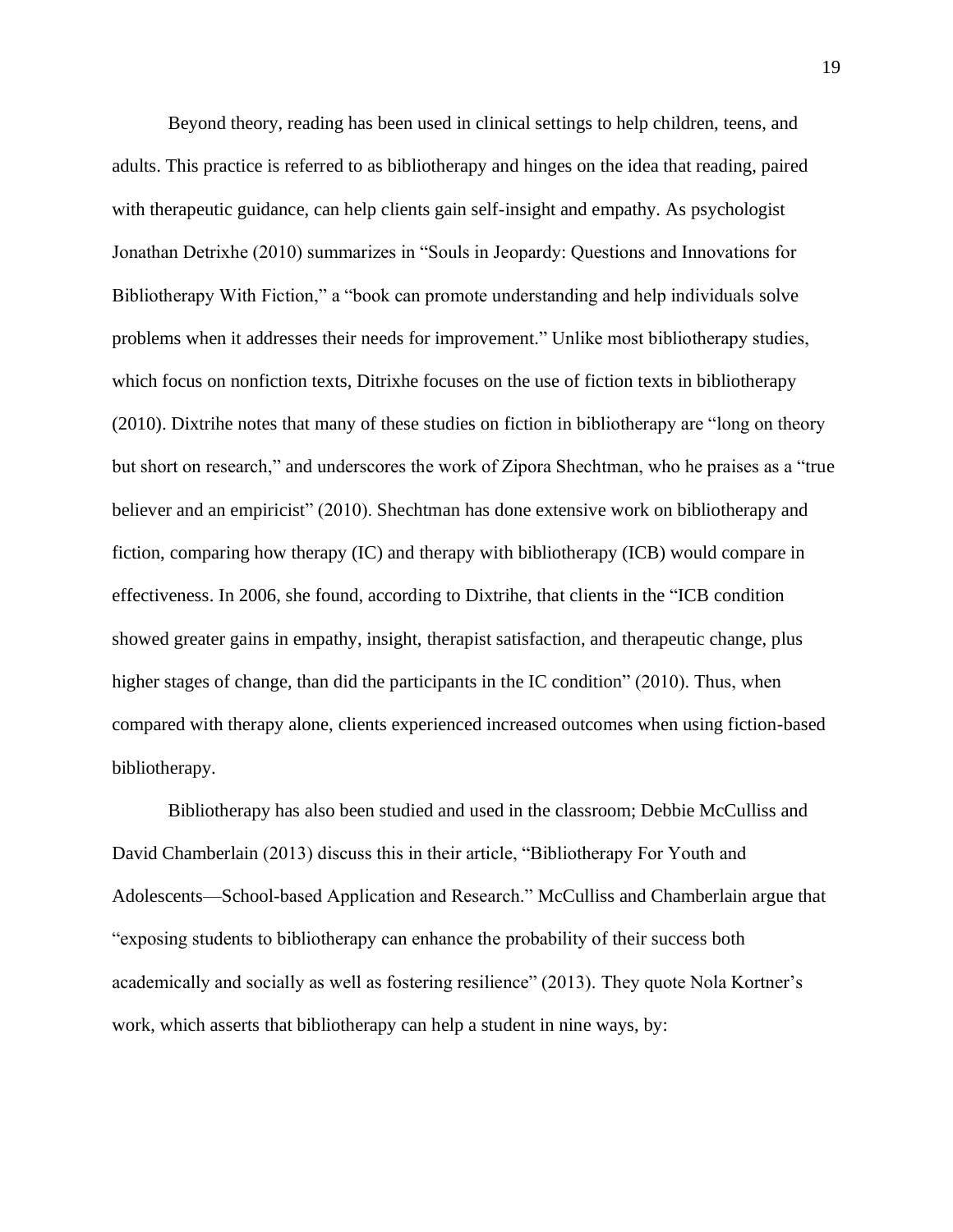- 1. showing an individual that he or she is not the first or only person to encounter such a problem;
- 2. showing an individual that there is more than one solution to a problem;
- 3. helping a person discuss a problem more freely;
- 4. helping an individual plan a constructive course of action to solve a problem;
- 5. developing an individual's self-concept;
- 6. relieving emotional or mental pressure;
- 7. fostering an individual's honest self-appraisal;
- 8. providing a way for a person to find interests outside of self; and
- 9. increasing the individual's understanding of human behavior or motivations. (Aiex, 1993; McCullis and Chamberlain, 2013).

I quote at length because this list makes obvious how reading provides students the potential to gain insight into mental disorders and themselves. Furthermore, Aiex's (1993) belief that reading and bibliotherapy can heighten "the individual's understanding of human behavior of motivation" appears empirically proven in Shechtman's work as increased empathy, and is posited in literature studies, as well (2010).

Drawing from reader-response theory and narratology, Suzanne Keen proposed the idea of narrative empathy in 2006. Keen defines narrative empathy as "the sharing of feeling and perspective-taking induced by reading, viewing, hearing, or imagining narratives of another's situation and condition" (2013). While narratology, or the study of the structure of the narrative, has identified specific characteristics of an effective narrative, such as character identification and the narrative situation, Keen theorizes that much of this has to do with empathy (2006). Thus, in identifying with a character, students are more likely to feel empathy for that character.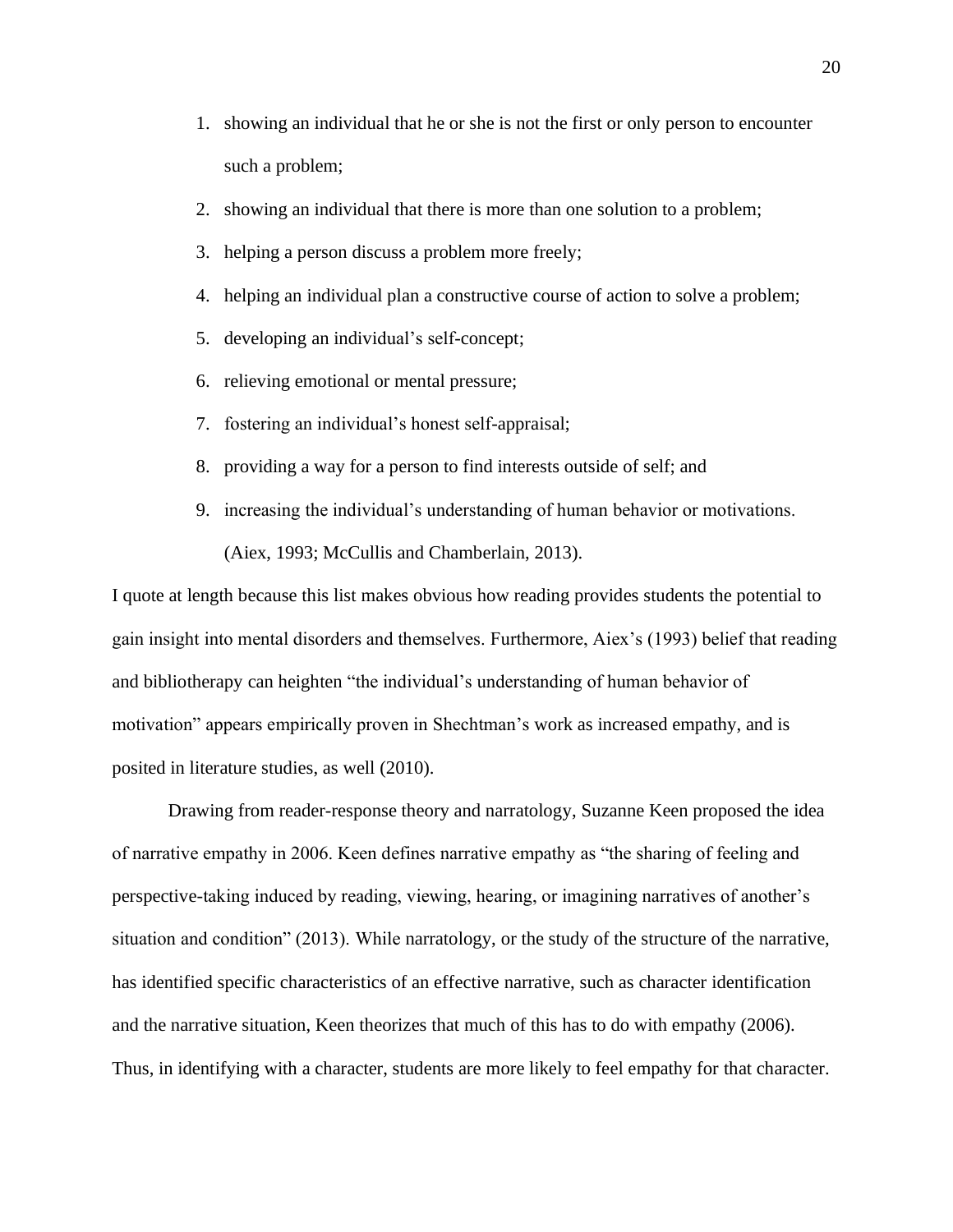Furthermore, through discussion with teachers, empathy garnered from reading about characters in a text can likely be transferred to encounters with peers who suffer from mental disorders.

Throughout her book, *Empathy and the Novel*, Keen underscores how empirical evidence does not support the idea that empathetic reading encourages prosocial action (2006). However, Keen does note all of this changes when a teacher or peer starts a *discussion* about the reading. This is because reading and discussion can promote social and moral understanding, which leads to prosocial action. Thus, reading *The Bell Jar* alone may not reduce students' stigma surrounding mental disorders--but having a teacher start a discussion on the text might.

The importance of dialogue in education has been expounded upon by Freire and hooks, as well. Freire argues that dialogue does not "place [students and teachers] on the same footing professionally; but it does mark the democratic position between them…[dialogue] implies a sincere, fundamental respect" (107). He contends that real, true dialogue in the classroom should "open up [students and teachers] to the thinking of others, and thereby not wither away in isolation" (108). Thus, dialogue provides students and teachers with the ability to experience a variety of viewpoints, and create newfound respect between participants. Hooks elaborates on how dialogue can "open" people, adding that this dialogue can help people breach socialized and institutional constructs. In *Teaching to Transgress*, hooks argues that "to engage in dialogue is one of the simplest ways we can begin as teachers, scholars, and critical thinkers to cross boundaries, the barriers that may or may not be erected by race, gender, class…and a host of other differences" (hooks, 1994, p. 130). This concept can be applied to mental disorders, which is a barrier both in the classroom and the world for many students and people. Thus, through dialogue, classrooms can become places where students can tackle the stigma surrounding mental illness, and create societal change.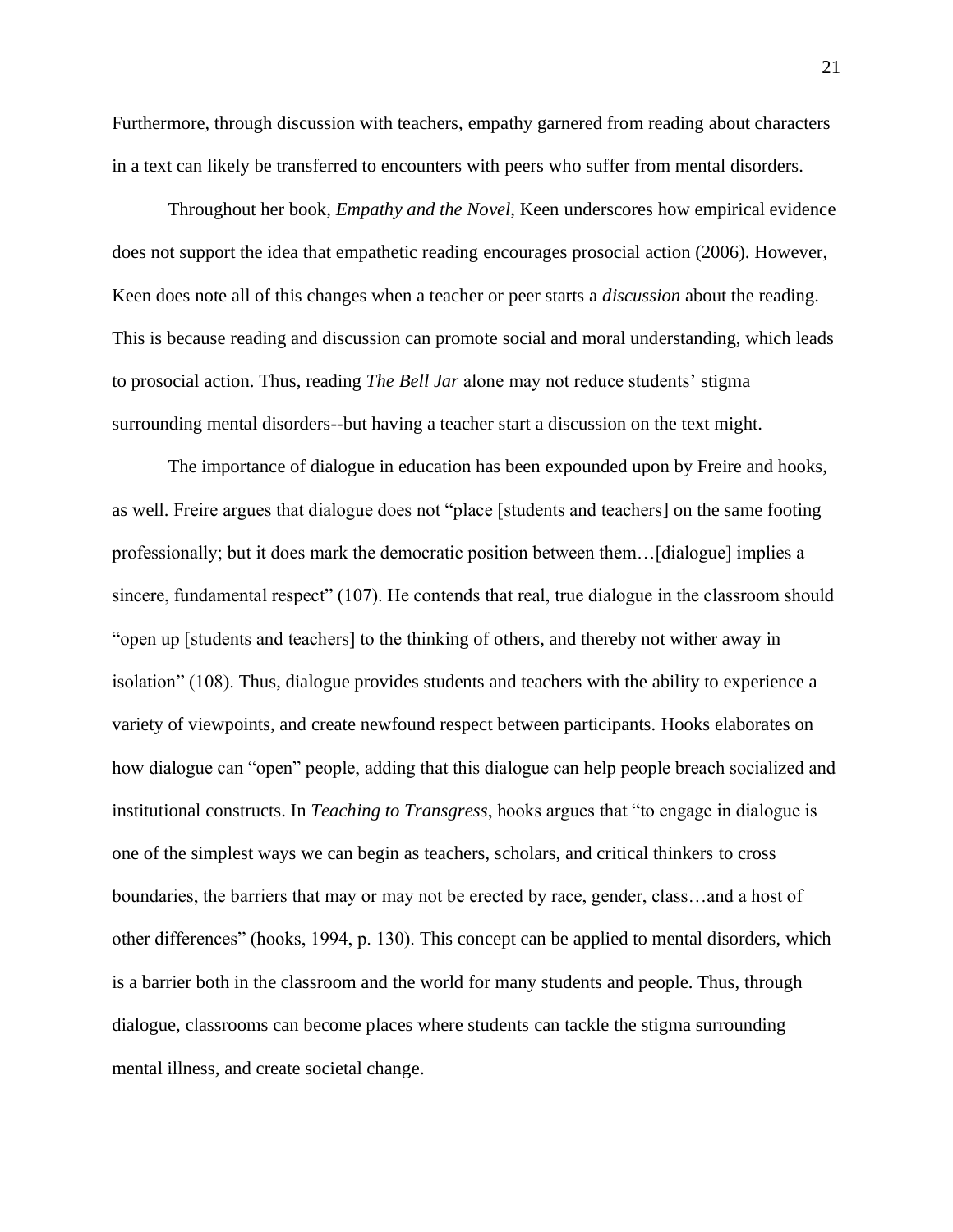These classroom discussions can take many forms. They should include resources for students, but should also be layered with open discussion which tackles large questions: For example, how did stigma surrounding mental disorders affect Esther, the protagonist in *The Bell Jar*, and keep her from seeking help earlier? Any of these discussions may prompt a struggling student, who may have seen themselves in Esther's depression, to seek help, or make someone realize that their close friend might be struggling. Thus, the narrative nature of literature, and the empathy that reading literature engenders, lays the groundwork for students to learn about and relate to a variety of unfamiliar or stigmatized topics, including mental disorders.

Literature is not going to eradicate stigma surrounding mental disorders; however, it can introduce students to mental disorders during a time where many students are experiencing or witnessing the effects of mental disorders. Thus, ensuring the material students are exposed to is compassionate is paramount, as these depictions might shape their later reactions to mental disorders as a whole.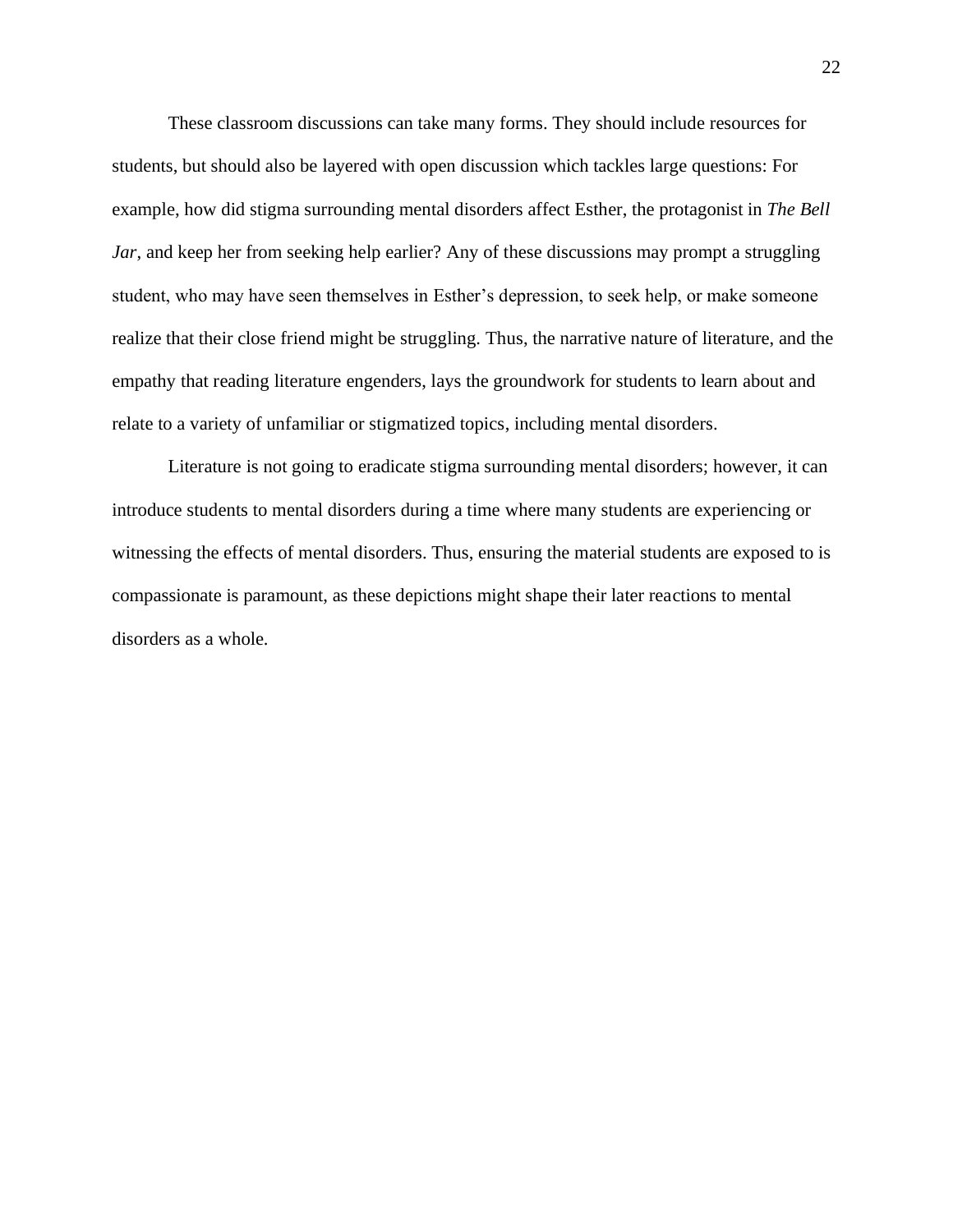#### **Chapter Two:**

### **What Literature Should We Use?**

<span id="page-23-0"></span>Even as deep literacy is a valuable vehicle for personal empowerment, empathy, and understanding, and can foster powerful ideas and outlooks on mental health, the importance of selecting texts should not be overlooked. As my introduction made clear, not every text on mental health, such as *Thirteen Reasons Why*, is suitable for educating and motivating students in positive ways. This section, therefore, provides examples and analyses of sample texts which could be used in the classroom. Three sample texts, including Sylvia Plath's *The Bell Jar*, J.D. Salinger's *The Catcher in the Rye*, and Mark Haddon's *The Curious Incident of the Dog in the Night-time*, are easily accessible, and already in many middle and high school curriculums. I've also chosen to write about Ned Vizinni's *It's Kind of a Funny Story* and Neal Shusterman's *Challenger Deep*, which are not used within high school curriculums, but are nonetheless interesting and important texts on mental health. Additionally, I mention Ken Kesey's *One Flew Over the Cuckoo's Nest* as a text which, while often thought of as a powerful discussion of mental disorders, is not as positive or a productive representation for many students. The five texts analyzed and recommended here, and for which I provide sample lessons on difficult sections of the text in the next section of these piece, is not an exhaustive list. Many new books on mental health are being written and published; thus, I begin this chapter by outlining how to evaluate whether such texts should be used in the classroom.

# <span id="page-23-1"></span>**Evaluating Potential Texts**

Not just any piece of literature discusses mental disorders should automatically be added into the curriculum to promote mental health education. Texts need to be *read* and critically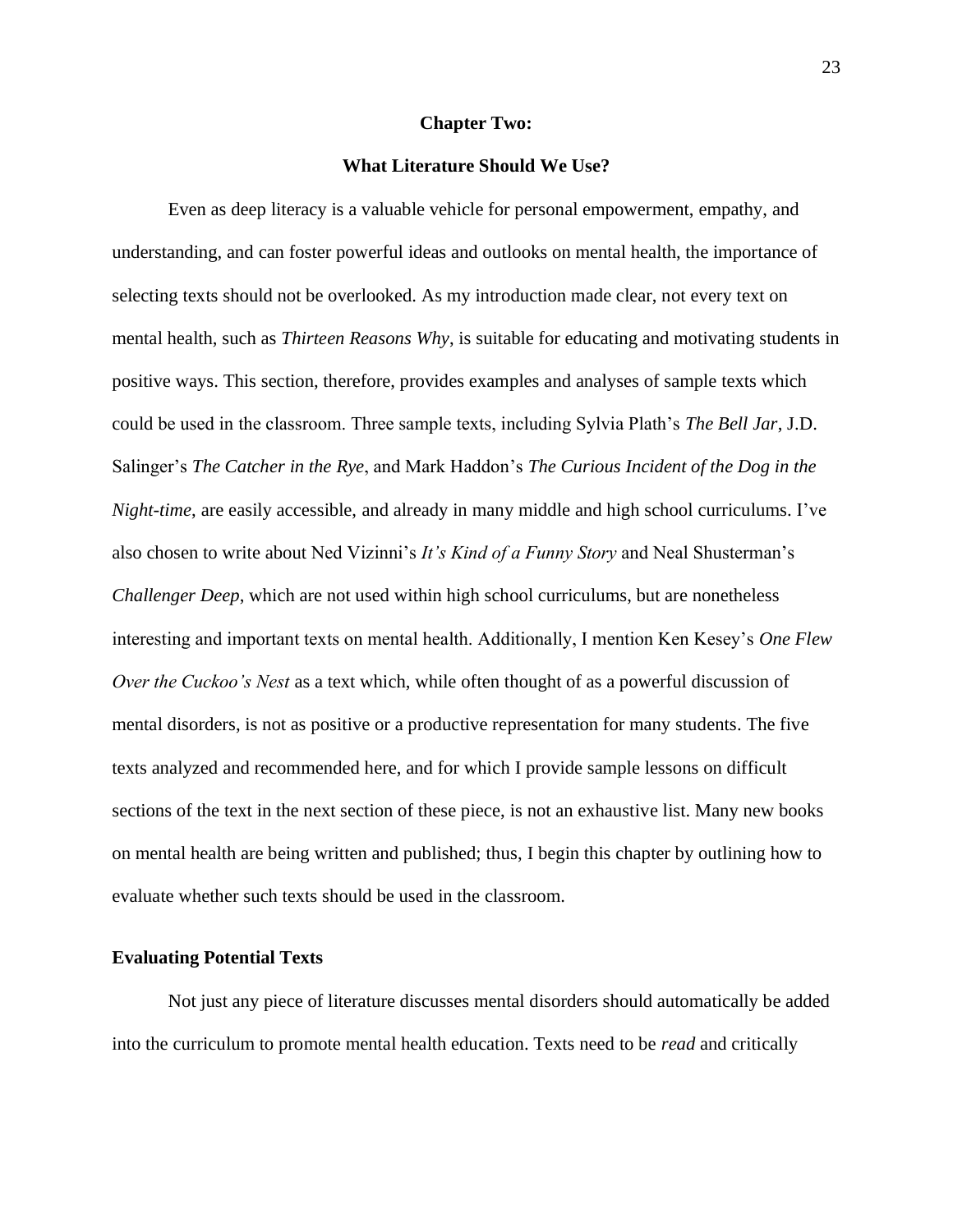evaluated not only for literary merit, but appropriate content by teachers before inclusion in the curriculum.

Teachers need to evaluate, above all, whether the text in question is suitable for their students on multiple levels. In addition to describing reading as an experience, Louise Rosenblatt emphasizes the importance of making literature relevant and important to students through careful text selection (1938). She contends that students should read books they have the emotional, intellectual, and sensual equipment to process meaningfully and relate to based on past experience and background (Rosenblatt, 1938). This sentiment is supported by multiple bibliotherapists as well, who suggest the following questions be asked in order to select texts, including: "Is [the text] at an appropriate reading level and developmental level? Does the story fit with relevant feelings, needs, interests, and goals? … Do characters show coping skills and does the problem situation show resolution?" (Carlson, 2001; Miach and Kean, 2004; McCullis & Chamberlain, 2013). Thus, it is important for teachers to carefully select texts which students can relate to based on their age, their concerns, and their past. However, the most important question to consider when selecting a text about mental health is the last one—do the characters cope in an adaptive manner and approach recovery?

This question underscores why *Thirteen Reasons Why* and *One Flew Over the Cuckoo's Nest* are not good choices to encourage mental health literacy. Hannah's suicide death and use of cassette tapes to torment and blame people in her life is a decidedly maladaptive coping mechanism. Furthermore, the show and book's pitiful depiction of people who could have helped Hannah, such as her parents, counsellors, and school administrators, dissuades students from seeking help. *One Flew Over the Cuckoo's Nest* ends in humiliation by nurses, suicide death, and lobotomy—an end which is not positive, paints a repugnant picture of psychiatric hospitals, and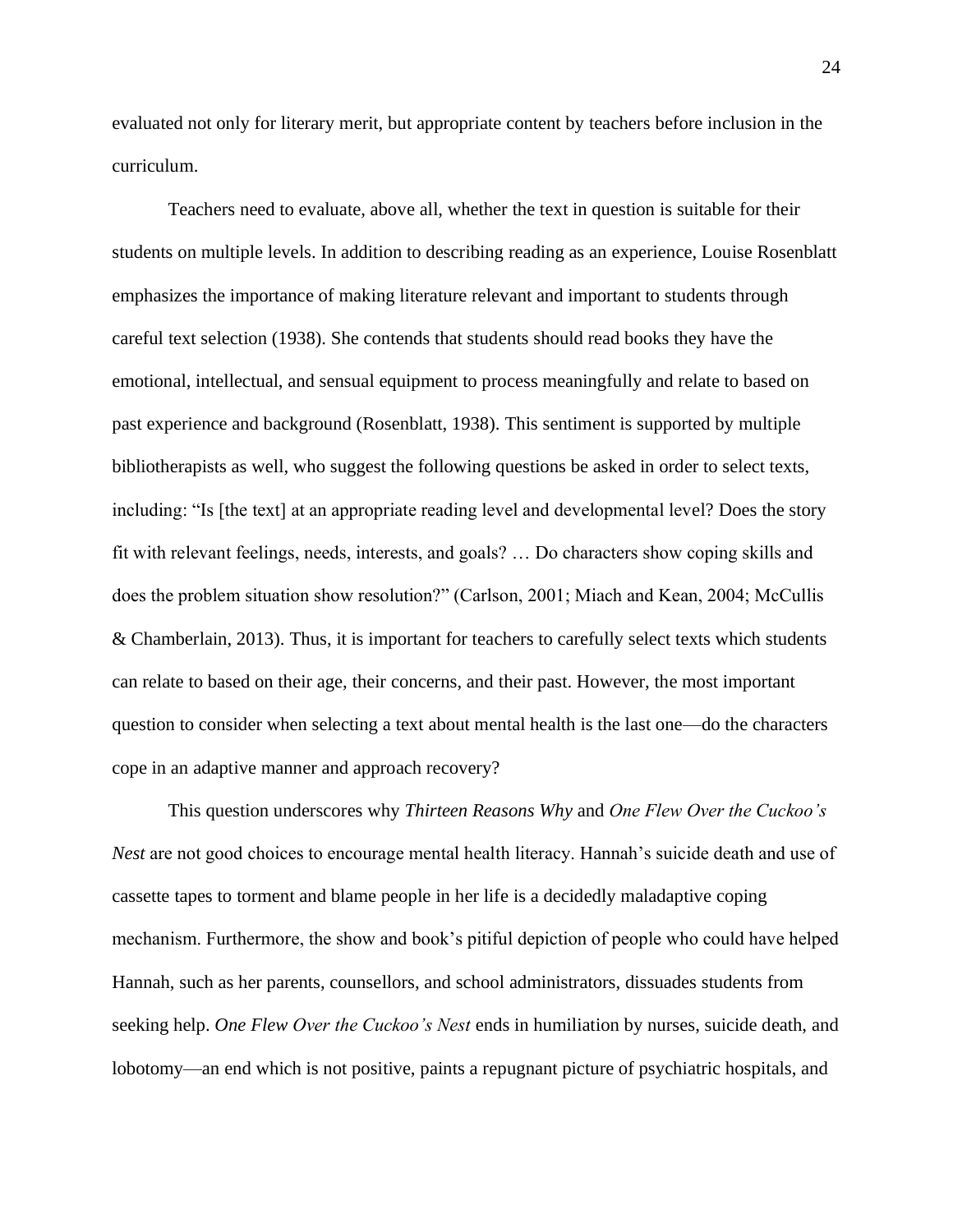does not showcase recovery and coping skills. While *One Flew Over the Cuckoo's Nest* does have literary merit, is layered with symbolism and critiques of various institutions, its depiction of mental hospitals is outdated and not productive if taught in the context of mental health. Thus, teachers must reflect deeply on whether the text they're choosing truly helps students understand mental disorders, whether they are truthful, accurate representations, and whether the text they've selected can be adapted to the needs of their students. This process isn't easy, and even the texts I've selected below to use in the classroom need to be taught and discussed in a sensitive and thoughtful manner.

#### <span id="page-25-0"></span>*The Bell Jar* **by Sylvia Plath**

*The Bell Jar*, published under the pseudonym Victoria Lucas in 1963, is widely-known in literature and popular culture. The novel follows Esther Greenwood, a successful and ambitious college student, through a depressive episode, suicide attempt, and recovery in a psychiatric hospital. The novel, written in the first person, provides clear insight into Esther's complicated and maladaptive thoughts—and this has resonated with people. The book, which was by no means a literary sensation when it was originally published, has now been mentioned in shows like *Gilmore Girls* and *The Simpsons*, movies like *10 Things I Hate About You* (1999), and remains a fixture in popular culture (Dunkle, 2011). However, it is also used in high school classrooms, along with much of Plath's poetic works.

A few themes normally center classroom discussions of *The Bell Jar*. Students often analyze how few options for occupation women had in the later 1950s and 1960s, and how this specifically affects an ever-ambitious Esther, who prefers to see her life "branching out before [her] like the green fig tree" (Plath, 1963, p.77). This lack of options can also be mapped onto the way women were expended to act during the period in the text. Rape culture, and Esther's near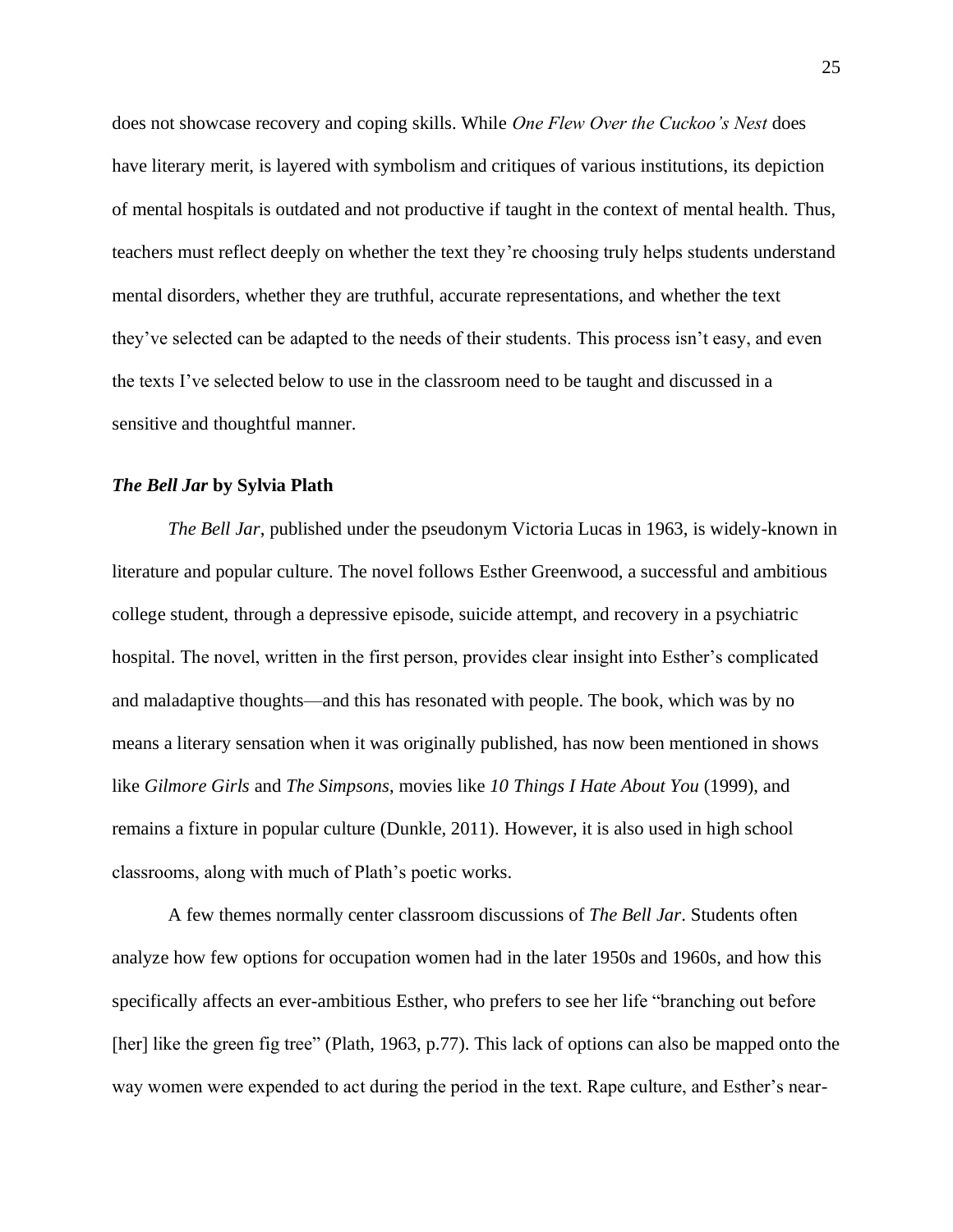sexual assault, could be discussed within the context of the modern #MeToo movement, as well. However, in addition to these themes, the various ways mental disorders and psychiatric treatment play into how this text should be considered.

In *The Bell Jar*, Plath does not shy away from describing her thoughts, feelings, and ideas in detail. She uses metaphor to express these emotions. On the third page of the text, Plath launches into this metaphor to describe her depression, noting: "I guess I should have been excited the way most of the other girls were, but I couldn't get myself to react. (I felt very still and very empty, the way the eye of a tornado must feel, moving dully along in the middle of the surrounding hullabaloo)" (Plath, 1963). One reading of the text suggests that this metaphor describes her feelings of anhedonia, or a "diminished interest or pleasure in all, or almost activities" which are a criterion in the Diagnostic and Statistical Manual of Mental Disorders (DSM-V) for a diagnosis of Major Depressive Disorder (American Psychiatric Association, 2013, p. 160).

The very title of the text is also a metaphor for Esther's feelings. Following her suicide attempt, Esther explains that if the woman who had funded her college scholarship, Mrs. Guinea, "had given me a ticket to Europe, or a round-the-world cruise, it wouldn't have made one scrap of difference to me, because wherever I sat…I would be sitting under the same glass bell jar, stewing in my own sour air" (Plath, 1963, p. 185). This metaphor of the bell jar is a particularly adept way to describe depression. Esther feels trapped in her despair and apathy, regardless of the situation. These metaphors are something struggling students can latch onto to describe their mental states, and help explain these feelings to students who may have never experienced these disorders. As a teenager battling depression, I found these descriptions to be insightful and healing. Reading *The Bell Jar* brought me so much relief, and helped me realize I wasn't alone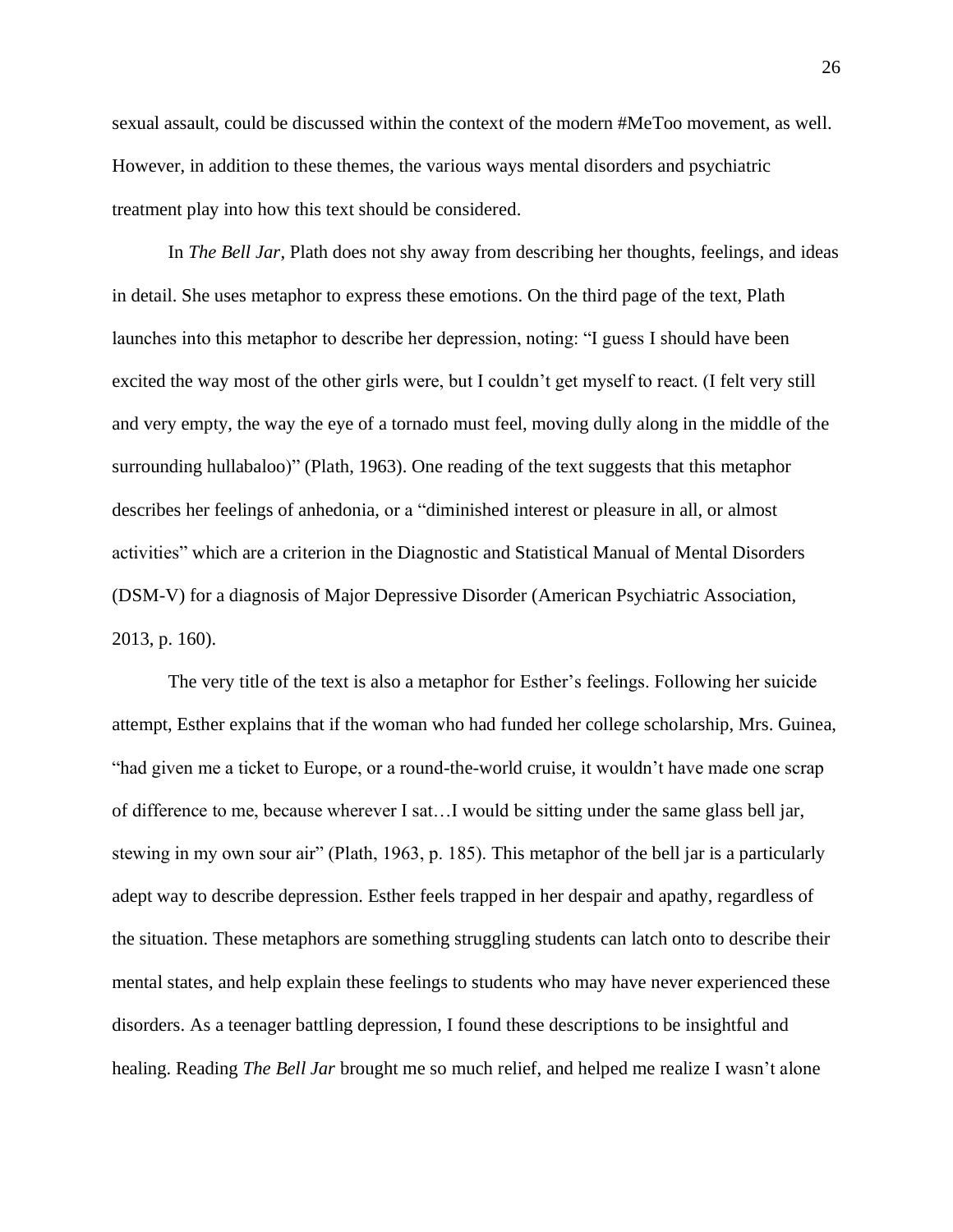experiencing these feelings. These reactions to *The Bell Jar* match the fifth and first items list included on page 18, which denotes how bibliotherapy can help students (Aiex, 1993). Thus, reading Plath's work was, in some ways, a therapeutic experience, and introduced me to a language with which I could describe my feelings.

*The Bell Jar* is not an easy read, though, and certain scenes must be handled with caution. In particular, chapters 11 through 14 describe Esther's multiple suicide attempts, including the one that causes her to be admitted into a hospital, in detail. In one scene, Esther buys razors and attempts to cut her wrists, but is unable to because "what I wanted to kill wasn't in the skin or the thin blue pulse that jumped under my thumb, but somewhere else, deeper…and a whole lot harder to get at" (Plath, 1963, p. 147). She concludes that her "mother would probably come home and find [her] before [she] was done" (Plath, 1963, p. 148). She also considers drowning herself at a beach, and even asks her suitor, Cal, how he would kill himself (Plath, 1963, p. 156). She tries to hang herself, but fails, as her "body had all sorts of little tricks, such as making my hands go limp at the crucial second," which keep her from dying (Plath, 1963, p. 159). Eventually, she hides in the small dirt cellar in her house and overdoses on sleeping pills. These chapters are laden with possibly triggering depictions of suicide and depression. However, in order to attend to student mental health and develop critical literacy, these difficult sections cannot be ignored; instead, they must be talked about so students can process them meaningfully.

To tackle this portion of the text—or any text which deals with suicide—key sections should be read in class. Discussion of these passages should also be paired with resources for students, both inside and outside of school, in case they or anyone else they know is suffering. The Society for the Prevention of Teen Suicide recommends teachers discuss warning signs for suicide, and what warning signs were present in the texts that characters may have been ignored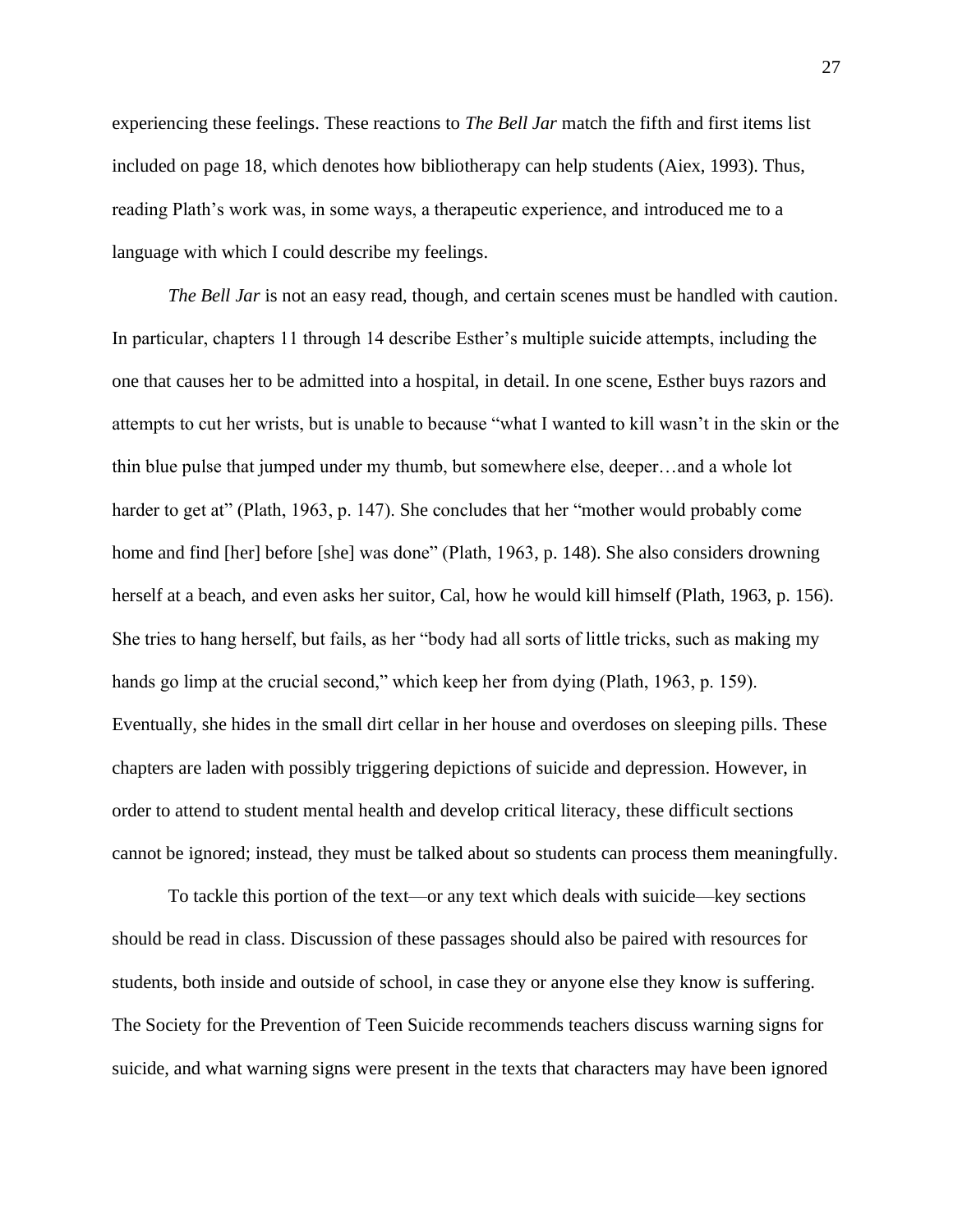(n.d.). Furthermore, it may be important for teachers to emphasize that the characters in *The Bell Jar* eventually get help and approach recovery and mental health issues are nothing to be ashamed of. If these discussions are uncomfortable to prompt, invite a school counsellor or psychologist to help facilitate; their expertise and position as a direct resource for struggling students may enhance student learning and understanding.

In spite of Plath's eventual suicide, her powerful story is still being read. In discussion, teachers should highlight that Plath's life did not have to end by suicide, and reiterate resources for students who may be or know someone who may be considering suicide. Furthermore, have students do something with the text—they can design posters or create PSA which provides information on depression and suicide, and uses Plath's writing to exemplify this information. They can anonymously journal about how the text makes them feel, or what they want other students to know now that they've read the text themselves. These activities transition the discussion of Plath's death to one of advocacy—of what students can do for themselves, their classrooms, and their communities to help people who might be struggling with depression or suicide ideation.

*The Bell Jar* is renowned not simply because Plath's death, but because of how it has helped others. Esther's thoughts, more or less, could be the thoughts of students, just as they had been my thoughts at one point in my life. As a high school student battling depression, *The Bell Jar* made me realize I didn't have to be defined by my mental disorders—and this potential should be underscored to students. Esther Greenwood's rallying cry of "I am, I am, I am," still pushes people onward (Plath, 1963). This is why *The Bell Jar* is so popular, even today: it resonates with readers. Shielding students from Plath's death—or even this book—for fear of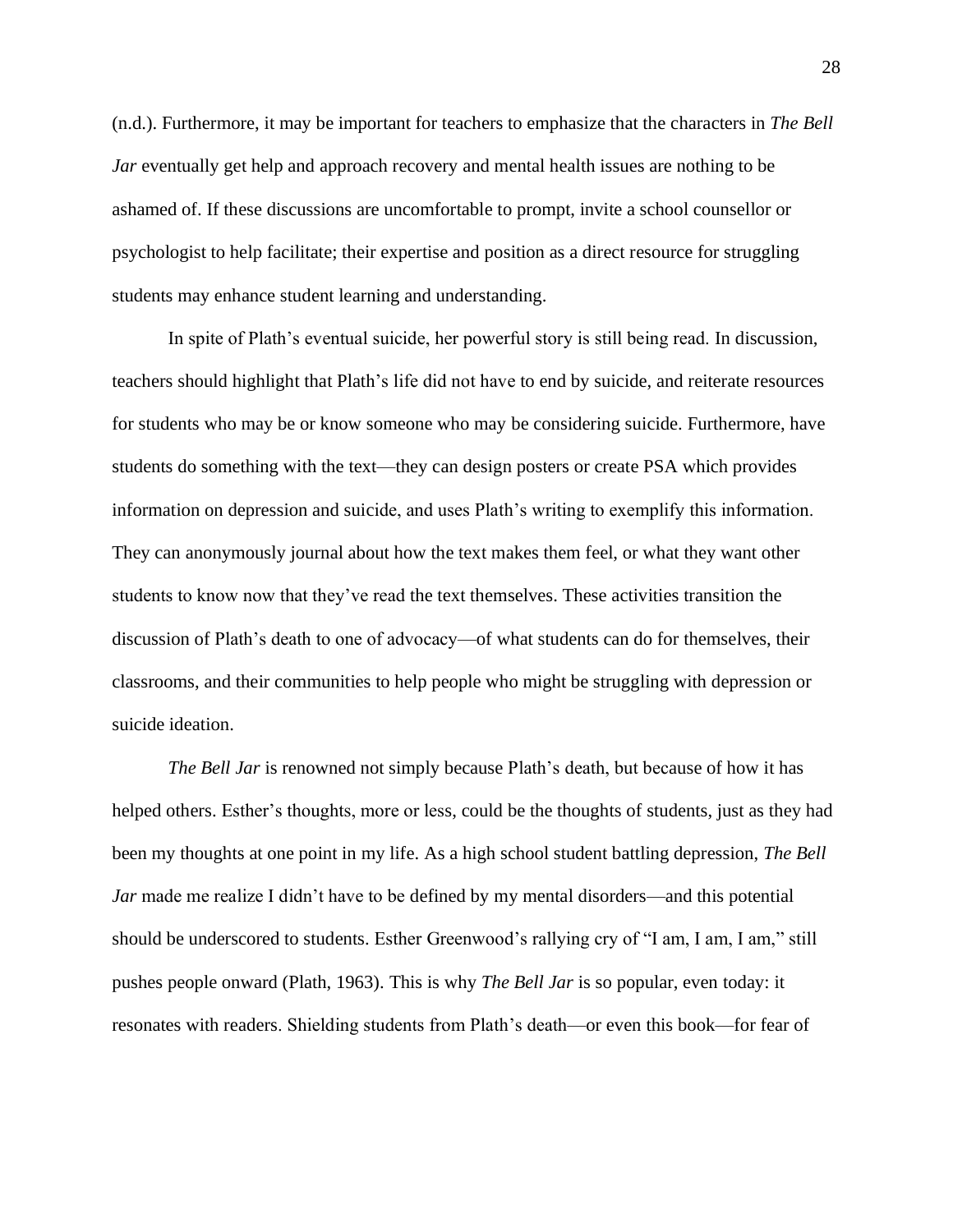having a frank discussion about resources, only perpetuates societal fear of discussing mental health, depression, and suicide.

# <span id="page-29-0"></span>*The Catcher in the Rye* **by J.D. Salinger**

Even more than *The Bell Jar*, Salinger's *The Catcher in the Rye* has made a home in English curriculums, often read in late middle school and early high school English classrooms. Salinger's classic novel follows Holden's journey through New York after his expulsion from Pencey Prep. Salinger's text is polarizing; students, teachers, and readers either love Holden Caufield or hate him. They either regard him as sympathetic and similar to them, or disregard him as privileged and ungrateful. Nonetheless, *The Catcher in the Rye* is a staple in high school curriculums, and teachers often use the text to have students grapple with the themes of authenticity, authority, isolation, and growing up. Holden's reliability as a narrator, as well as the tone of the text and symbols within it, are focal points of discussion in the classroom.

Mental health is at the core of this novel, though; in fact, Holden's dubious mental health sparks his whole journey. Before leaving Pencey, Holden notes: "Besides, I sort of needed a vacation. My nerves were shot. They really were" (Salinger, 1945, p. 58). This "vacation" becomes the plot of the novel—but, in many ways, the "nerves" behind it are far more important, and seep into every aspect of the text. Holden's "nerves" are ill-defined, but they manifest as both anxiety and depression. Throughout the text, Holden notes, at least four times, some variant of: "Boy, was I getting nervous" (Salinger, 1945, pp. 48, 108, 113, 212). Additionally, variants of the word "depressed" appears over 50 times, normally in the form of "that depressed me" or "it was too depressing" (Salinger, 1945, pp. 58, 90). These descriptions could be read indicators of distress, and signal Holden's inability to cope with everyday activities and events.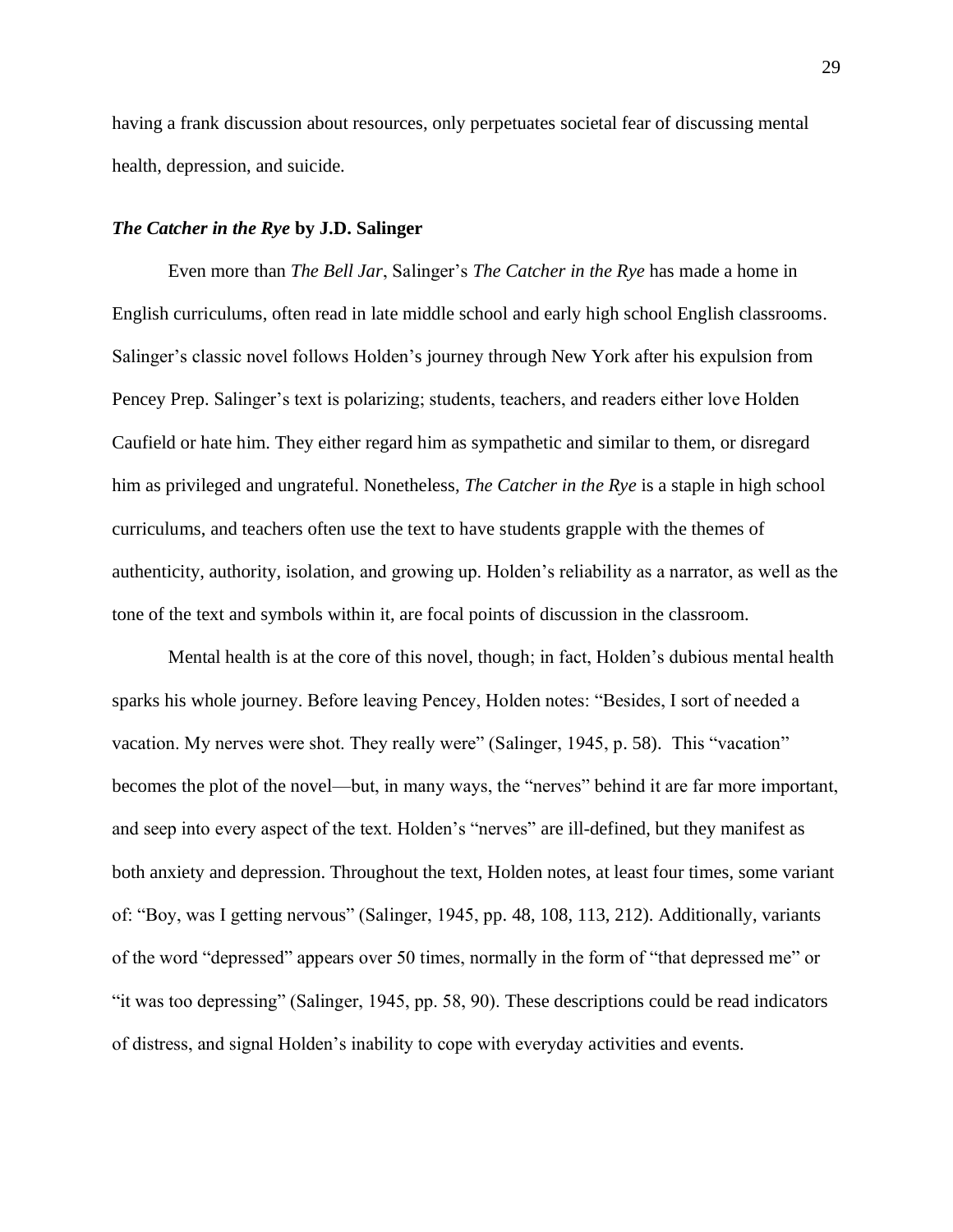Furthermore, both of these descriptors are employed in a variety of situations, suggesting a globalized anxiety and depression which goes beyond circumstance and situation.

Holden's anxiety, and his inability to cope with his anxiety, is manifested best in his hunting hat. Holden is constantly touching his hunting hat, especially when he is nervous. As Holden prepares for a double date just before leaving Pencey, he "pull[s] the peak of [his] hunting hat around to the front, just for a change. I was getting nervous all of a sudden. I'm quite a nervous guy" (Salinger, 1945, p. 39). This passage is the second time Holden mentions being nervous in the text; the first occurs just pages before, where Holden notes his "nervous habit" of turning the sink on and off (Salinger, 1945, p. 31). This hat also brings him a sense of confidence; he notes: "The way I wore it, I swung the old peak way around to the back—very corny, I'll admit, but I liked it that way. I looked good in it that way" (Salinger, 1945, p. 21). This hat makes Holden feel good about himself, and it quickly becomes clear that he uses the hat to soothe his anxiety. Holden's hunting hat is used in order to reduce anxiety in stressful situations, and are referred to as safety behaviors (Cuming et al., 2009). Safety behaviors are "strategies [that] are logically linked to the nature of the individual's feared social consequences…and are designed to reduce the likelihood of negative evaluation by others" (Cuming et al., 2009). One reading of this text, therefore, suggests that Holden hides behind his hunting hat in order to avoid being scrutinized. With the hunting hat on, Holden draws attention away from his face to his hat, which he believes makes him look better, and therefore is more likely to receive positive evaluation by others.

Holden also desperately craves connection with other people. For much of the text, he encounters many people, wading through those he considers "phonies" to end his loneliness. Arguably, the entire text—Holden's journey through New York—could be seen as Holden's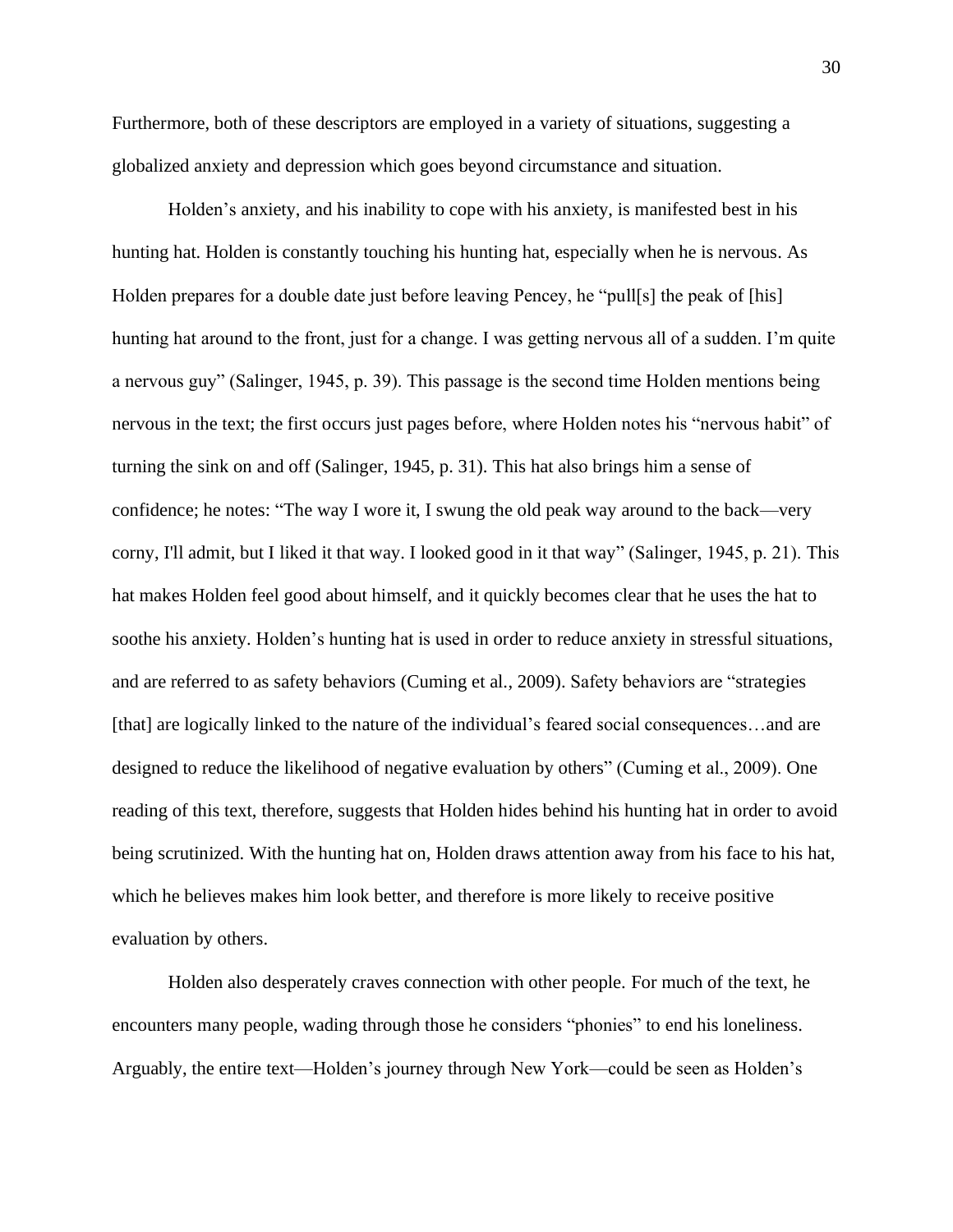journey to find human connection. Only when he finds this acceptance in his sister Phoebe, does he say that he is "happy" (Salinger, 1945, p. 233). One reading of this text, therefore, suggests that Holden's sense of social isolation also contributes to his mental health, eliciting not only his feelings of anxiety, but the depression he mentions throughout the text.

However, it is extremely important to note how complicated this text is, and that "diagnosing" Holden with any sort of mental disorder is *not advised*. Unlike the other texts mentioned, Holden doesn't see a mental health professional until after the events of the text takes place. Furthermore, the goal of these lessons are to humanize people with mental disorders—not do the job of certified professionals by putting them in boxes based on DSM-5 criteria. Nonetheless, Holden's battle with symptoms of anxiety and depression can be used within the classroom to talk about these disorders. In many cases, students' struggle with depression or anxiety might be brushed off by adults as typical "teen angst." This provides students with the important opportunity to discuss the differences between normal teenage development and mental disorders, and figure out ways for students to identify when they or someone they know might need further support.

# <span id="page-31-0"></span>*It's Kind of a Funny Story* **by Ned Vizzini**

Breaking out of "classic" literature written an excess of fifty years ago, Ned Vizzini's young adult novel, *It's Kind of a Funny Story* was published in 2015. In many ways, the plot of *It's Kind of a Funny Story* mirrors Plath's *The Bell Jar*; Craig, like Esther, is a high-achieving student who battles depression, faces a suicide attempt, and describes his recovery within a psychiatric ward. Vizzini, like Plath, also uses literary techniques to describe Craig's mental states.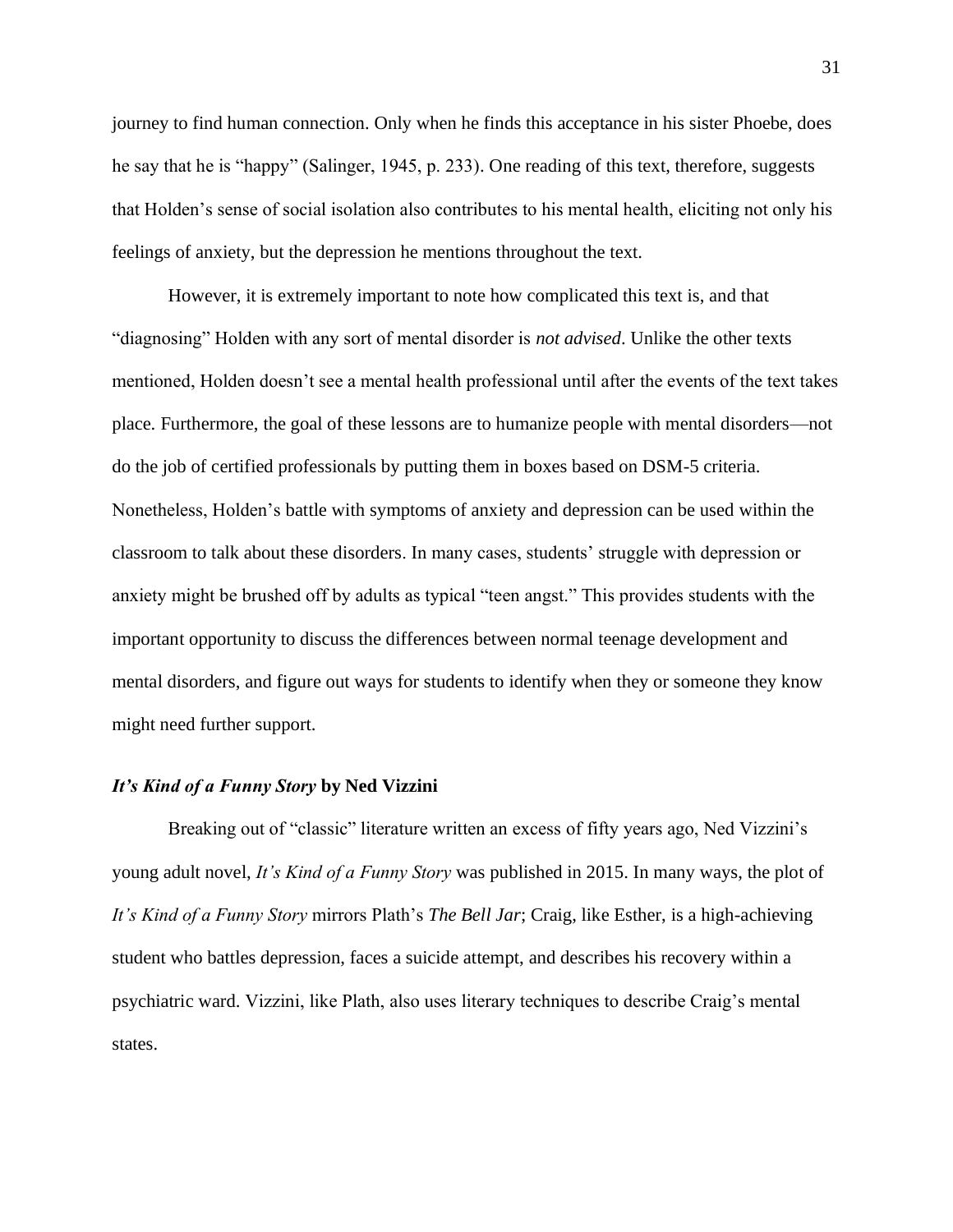Unlike Plath, Vizzini describes his mental states and what triggers such states by naming them. The first of these are Tentacles, which Craig describes as "the evil tasks that invade my life" (Vizzini, 2015, p. 14). Similarly, Craig has Anchors, which "are things that occupy my mind and make me feel good temporarily" (Vizzini, 2015, p. 15). He is also waiting for something called the Shift to happen, or "to feel my brain slide back into the slot that it was meant to be in, rest there the way it did before the fall of last year…back when I had incredible promise" (Vizzini, 2015, p. 17). Craig also describes his anxious, more frantic thoughts as the Cycling, or "going over the same thoughts over and over. When my thoughts race against each other in a circle" (Vizzini, 2015, p. 105). All of these—Tentacles, Anchors, the Shift, and Cycling—offer almost visual depictions of Craig's mental states. Like the metaphors Plath uses, students can easily understand these concepts, and even utilize them to describe their own thoughts and feelings. Using these terms may even encourage more timid students, who may be embarrassed by their feelings, to find a language to communicate their state of mind. Vizzini's description of mental states are not only productive thing the text does for students; Craig's actions when faced with an intense suicide ideation are also important to highlight.

The night Craig plans to complete suicide by jumping off the Brooklyn Bridge, he instead calls a suicide hotline and walks himself to the hospital down the street (Vizzini, 2015). These actions—which ultimately lead to Craig's recovery in the text—are extremely adaptive for students to read about and model. Craig seeks out help for his depression, even in his darkest moments—and this aspect needs to be emphasized and encouraged thoroughly in discussions. Craig's actions also support two goals of bibliotherapy, by "showing an individual that there is more than one solution to a problem" and "helping an individual plan a constructive course of action to solve a problem" (Aiex, 1993). All too often, students are inundated with poor models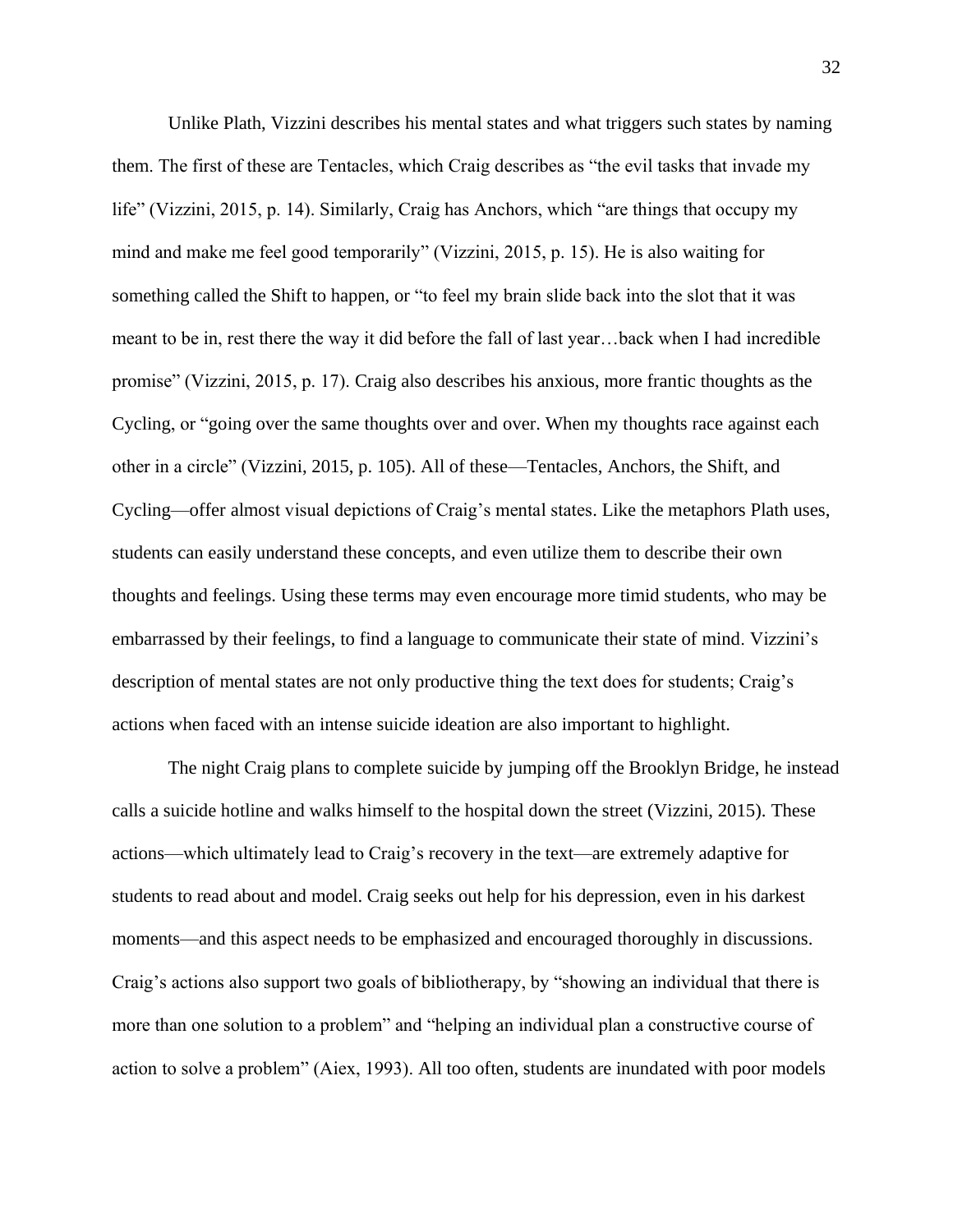for coping skills (like *Thirteen Reasons Why*'s Hannah Baker); thus, discussing with students how Craig is a solid character model of what they should do in these situations is extremely adaptive.

Unfortunately, like Sylvia Plath, Ned Vizzini died by suicide. This fact should not be hidden from students, or avoided in discussion. This is not an easy talk to have, either; it might be beneficial to have a school counselor or psychologist come in if teachers wish to probe this idea more. We need more representations of writers who *have* written about depression, overcome it and lived, and continued to write—make no mistake. However, until these texts enter into the mainstream, teachers should use this difficult moment as an opportunity to highlight the way Craig seeks help when he is distressed. During this discussion, teachers should also highlight the warning signs of suicide, and what students can do to help others who may be struggling (The Society for the Prevention of Teen Suicide, n.d.). Teachers should engage the students in activities which promote mental health education and treatment; some suggestions will be included in the next chapter. In doing these activities, the topic of Plath and Vizzini's death turns into a productive and hopeful conversation. Just because Vizzini or Plath don't have a "happy ending," doesn't mean one's students or their loved ones don't deserve a happy ending, like Esther and Craig. Both *The Bell Jar* and *It's Kind of a Funny Story* end with the main characters being discharged from the hospital and approaching the outside world with a sense of hope. At the end of the text, Craig even says: "*think of all the tools you have*…So live for real, Craig. Live. Live. Live. Live" (Vizinni, 2015, p. 442, 444). Encourage students to do the same, armed with the knowledge they are not alone, and have "Anchors" to hold onto in distress. Esther's and Craig's recovery is not a fairytale, or even a storybook ending; it is a real ending,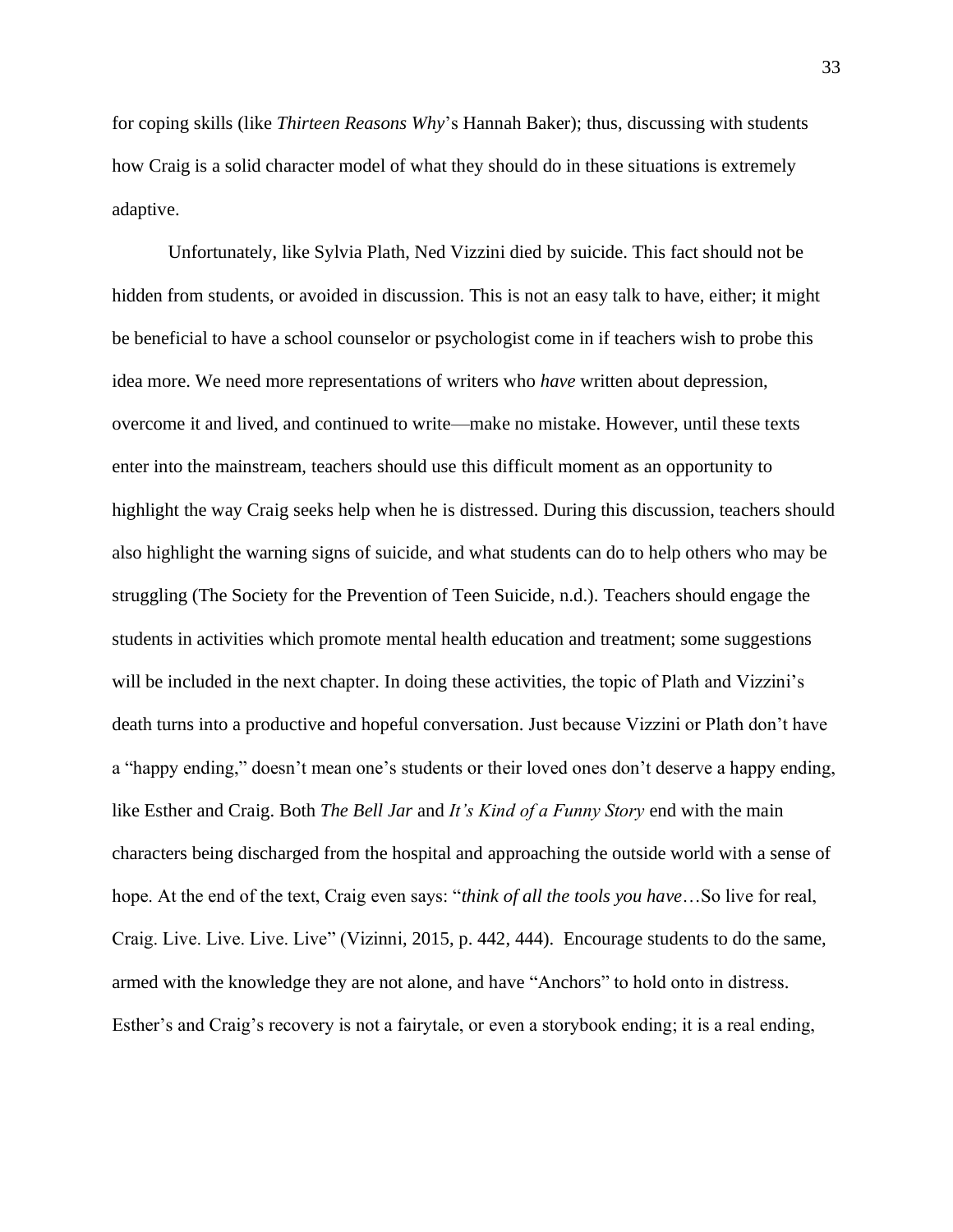one that happens every day when people reach out for help—and this concept should be at the core of these texts.

#### <span id="page-34-0"></span>*Challenger Deep* **by Neal Shusterman**

Schizophrenia is one of the most stigmatized mental disorders. Thus, Neal Shusterman's *Challenger Deep* is exceedingly important due to its raw, frank, *humanizing* depiction of schizophrenia. While schizophrenia often manifests in people in their early twenties, not high school, Shusterman's novel can help clarify many misconceptions about schizophrenia. Shusterman's story is also largely based on truth; he drew heavily from his own son, Jarrod, who was diagnosed with schizophrenia. This powerful text follows Caden Bosch, an intelligent, seemingly ordinary teen. However, Caden spends his days walking for miles, and hallucinating about life as a pirate on a ship headed for the Marianas Trench. Eventually, Caden is hospitalized for his hallucinations, and the text alternates between Caden's reality and vivid hallucinations.

Soon, it becomes clear that Caden's hallucinations are not irrelevant or random; instead, they are symbolic of Caden's battle with his mental disorder. Thus, this journey to the trench, and to Challenger Deep—the deepest known spot on the ocean's seabed—is truly a journey to the core of Caden's psyche, where he literally must put the puzzle together in order to emerge from the sea, and distance himself from his disorder through proper treatment (Shusterman, 2015). The inevitability of Caden's episodes is also stressed; following his discharge from the hospital, Caden wrestles the possibility of returning to the sea in a dream. He "can't deny the very real nature of that possibility…but it's not going to happen today—and there is a deep, abiding comfort in that. Deep enough to carry me through til tomorrow" (Shusterman, 2015, p. 308). Thus, *Challenger Deep* highlights how many serious mental disorders are chronic and can return in waves—yet, these waves can be managed. Caden can emerge from the ocean, with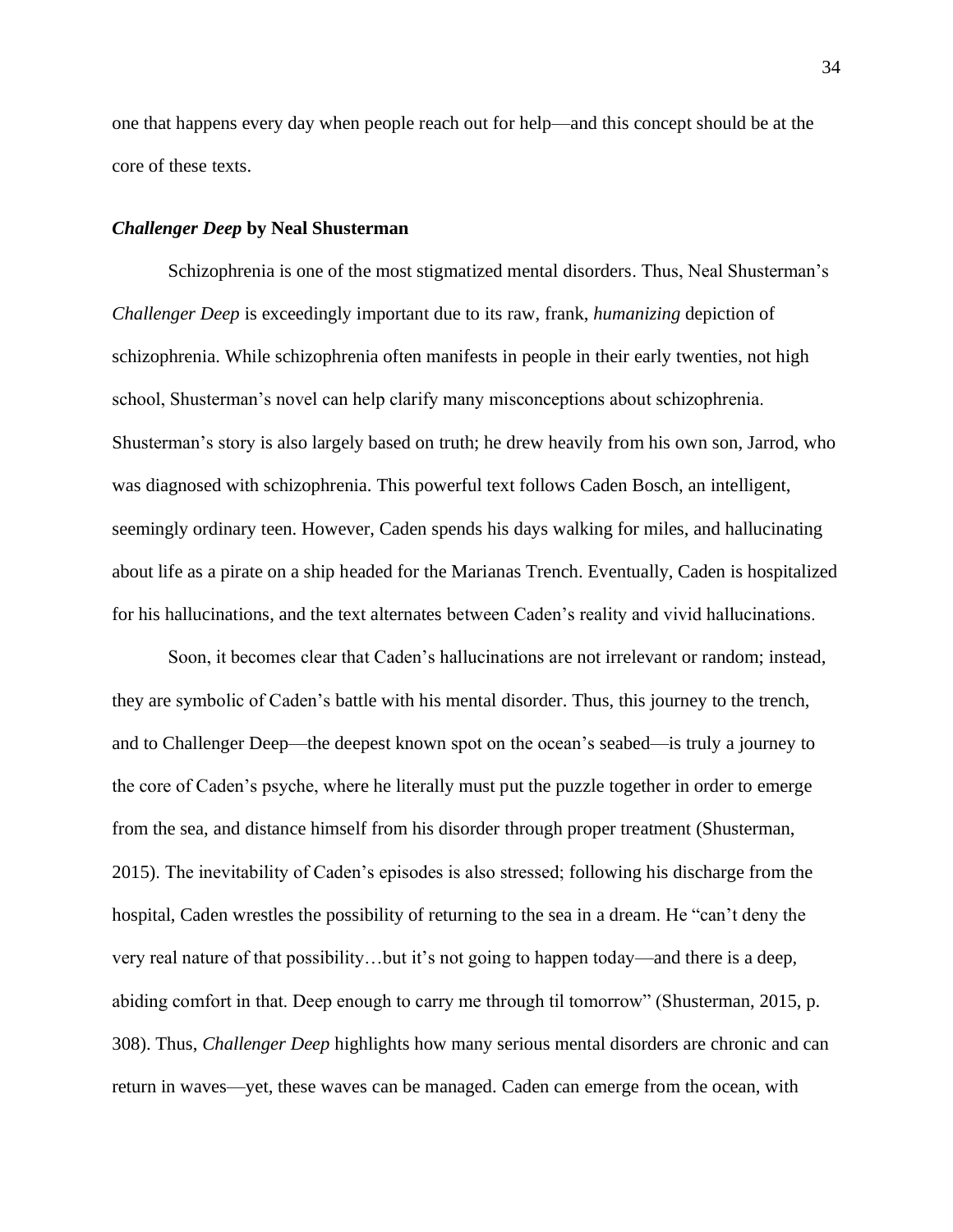proper support, and so can students with mental disorders. Thus, this text offers a realistic depiction of serious mental illness, advocating for the continual and consistent treatment of mental disorders.

Shusterman is deeply aware of the importance of his text. The end of the book cites resources, and includes discussion questions to probe the text's symbolic discussion of mental disorders. All of the sketches in the text are drawn by Shusterman's son while he was experiencing hallucinations and delusions, offering poignant and important insight into schizophrenia (2015, Author's Note). Thus, this text—beautifully written, deeply symbolic—is one of the most humanizing and productive in achieving its goal of battling stigma and educating readers about mental disorders.

#### <span id="page-35-0"></span>*The Curious Incident of the Dog in the Night-time* **by Mark Haddon**

Unlike the mental disorders discussed earlier in the text, the protagonist of *The Curious Incident of the Dog in the Nighttime*, Christopher, has Autism Spectrum Disorder (ASD). ASD is heavily stigmatized, and yet 1 in 59 children have been diagnosed with some form of the disorder. Nearly all students are likely to know someone who—or have themselves been diagnosed with ASD. Those who suffer from ASD have "difficulty…communicating and interacting with others, [have] restricted interests and repetitive behaviors" and may be "upset by slight changes in routine… or more or less sensitive than other people to sensory input, such as light, noise, clothing, or temperature" (National Institute on Mental Health, n.d.).

These symptoms of ASD manifest throughout much of the plot, which focuses on Christopher's obsession to figure out who killed his neighbor's dog (Haddon, 2011). His fixation on this issue is related to the "restricted interest" characteristic of ASD. Christopher also has difficulty communicating with others, especially when he cannot figure out what someone is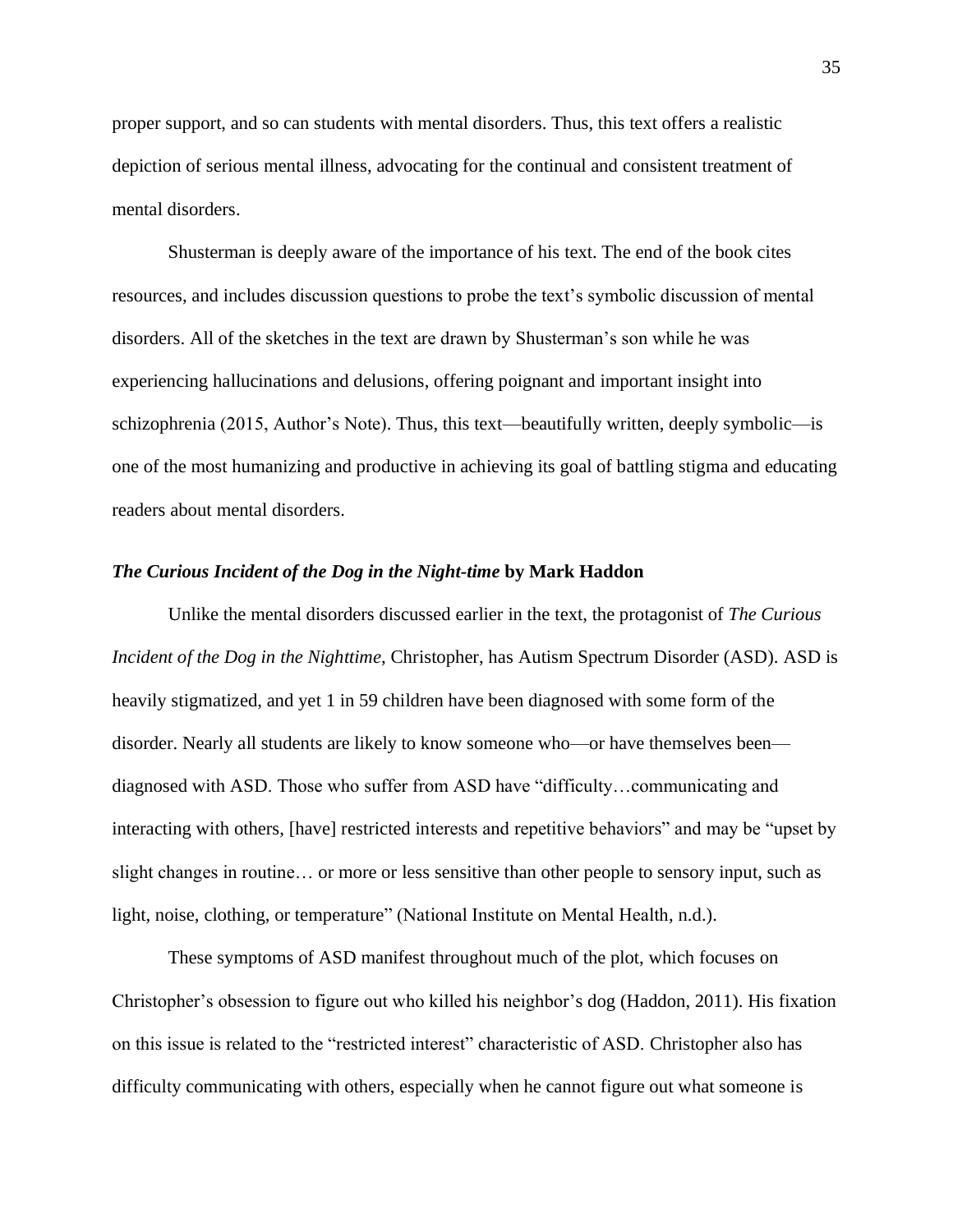feeling. Early on in the text, he explains how his therapist once drew pictures of faces for him to use when recognizing emotions. This inability to recognize facial expressions of emotions is related to alexithymia, or difficulty identifying one's own emotions, and is seen in about half of people diagnosed with ASD, according to researchers Dr. Rebecca Brewer and Jennifer Murphy (2016).

In spite of this, Christopher does magnificent things: he solves the case, aces his A-levels, and plans a future as a scientist (Haddon, 2011). Thus, this text rebels against the common belief that people with ASD cannot function at a high level, or lead normal lives. Even Christopher recognizes his potential, ending the book with: "I know I can do this because I went to London on my own, and because I solved the mystery of **Who Killed Wellington?** and I found my mother and I was brave and I wrote a book and that means I can do anything" (Haddon, 2011, p. 221). This list is important. While Christopher's accomplishments may seem trivial, they show that Christopher is constantly fighting for a better future, and making progress. This assertion of confidence is not simply heartwarming; for many people who are struggling, it can be motivating. Like the end of all the other texts mentioned before, *The Curious Incident of the Dog in the Night-time* offers a message of hope, reminding readers that people who are struggling with mental disorders have the ability to improve, to overcome, and to achieve their goals however big or small—with support and dedication.

#### *One Flew Over the Cuckoo's Nest* **by Ken Kesey**

Even though the aforementioned texts can be complicated to discuss in class, none are as fraught as Ken Kesey's *One Flew Over the Cuckoo's Nest*. Nonetheless, the text is widely taught in high schools. Published in 1962—just a year before *The Bell Jar*—Kesey's depiction of mental hospitals is far different from Plath's, and far less productive for modern readers. Based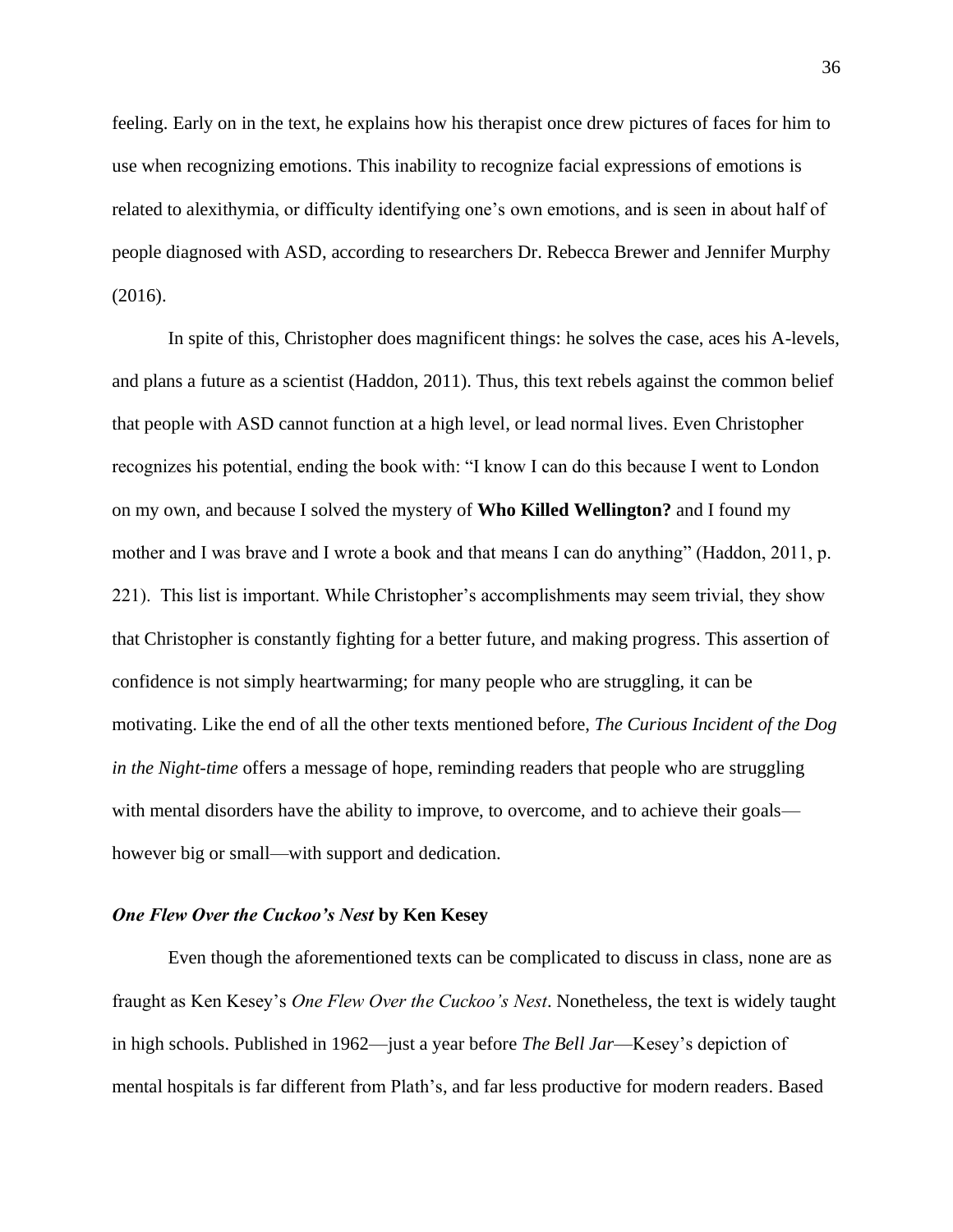on Kesey's experience working in a mental hospital, Nurse Ratched rules the psychiatric ward in an authoritarian manner. She is cruel and unscrupulous, and her actions drive one of the most docile characters, Billy, to suicide (Kesey, 1962, p. 317). In addition, the ward's infamous member, Randle McMurphy, is lobotomized (a treatment method that is almost never used today), leaving him largely unresponsive. This prompts the narrator, Chief Bromden, to suffocate McMurphy in order to end his misery (Kesey, 1962, p. 323). The text ends with Chief breaking out of the ward. All of these events are deeply disturbing, and have no positive resolution—even if many of the characters are sympathetic. This outdated depiction of mental healthcare and its practitioners would serve as a terrifying introduction to mental health, and likely dissuade students from seeking help—the exact opposite goal of reading these texts. To construe mental hospitals as torture chambers is not productive to modern readers, where mental hospitals follow ethical guidelines and standards of care which did not exist in the 1960s. Mental hospitals are decidedly *not* like the one depicted in *One Flew Over the Cuckoo's Nest*, so showing students this depiction is unnecessary when educating students about modern mental health treatment.

This is not to say that Kesey's book is without literary merit, though, or should be banned from all classrooms. The themes of freedom, confinement, rebellion, and power structures are poignant within this text, and can prompt powerful discussions in students. However, if the secondary purpose of the text's use in the classroom is to educate about mental disorders and their treatment, as well as reduce stigma, the other texts mentioned above provide more productive, modern, and realistic depictions.

Regardless of the text which is chosen, though, teachers must carefully think about *how*  to teach these texts to their students. This question is considered, at length, in the next chapter.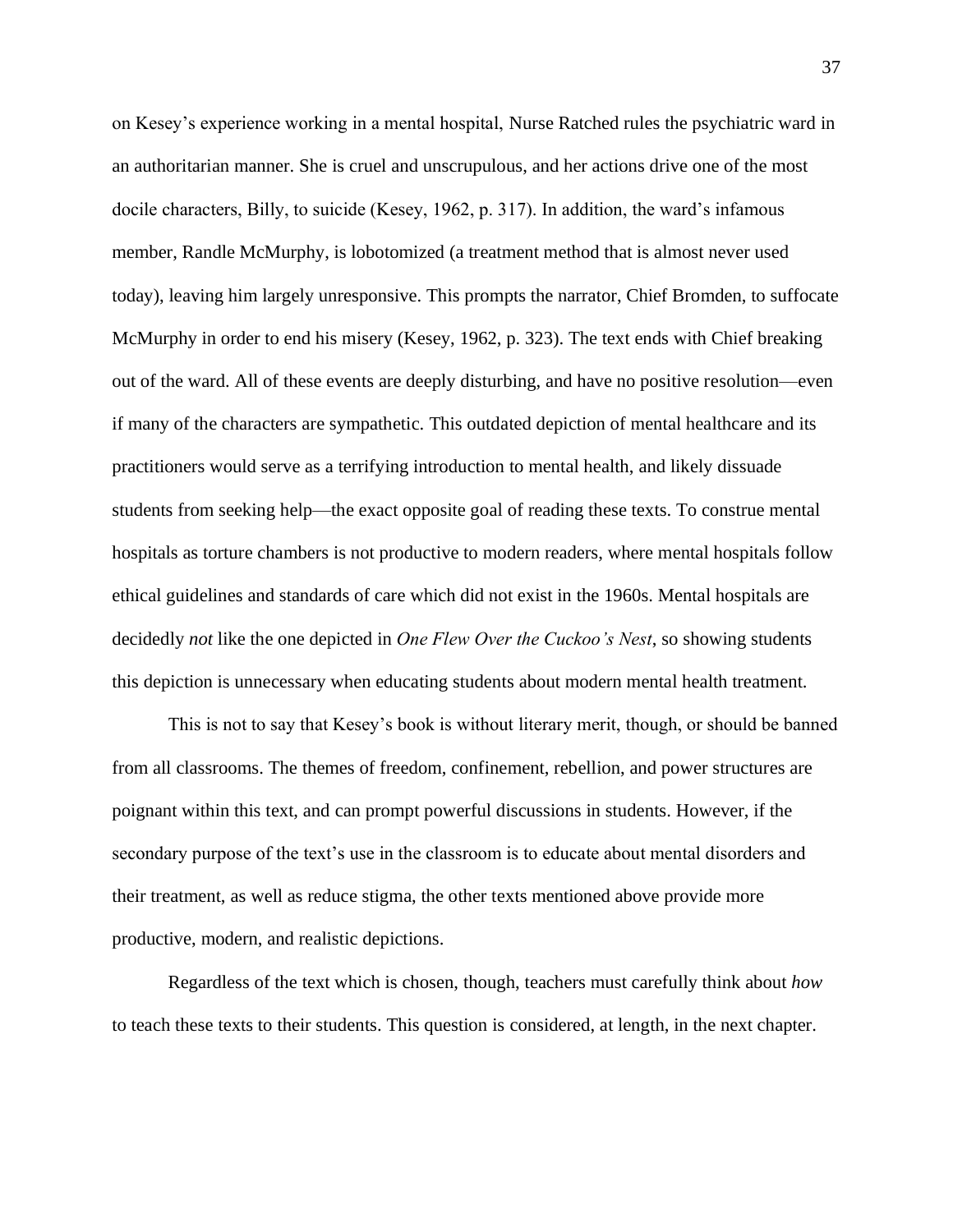#### **Chapter Three:**

#### **How Do We Teach Mental Health And Literature?**

Aside from selecting the texts themselves, figuring out how to teach these texts to students, especially through the lens of mental health, can be extremely daunting. Thus, this section is devoted, specifically, to how to teach the above texts to students in regards to mental health.

It is important to note that adding a discussion about mental health to the English classroom does not mean I am asking teachers to serve as therapists or psychologists for their students. This is not the role of the teacher; this is not their expertise or certification. Instead, I am asking teachers to avoid ignoring the mental health issues thematized in the texts they are already using in class—and to use these moments to start a discussion about mental health, alongside a typical literary discussion of the text. Furthermore, if teachers feel ill-equipped to talk about mental disorders in the classroom themselves, this creates an opportunity to get a school counsellor or psychologist involved in the discussion, perhaps through inviting them into the classroom one day to have an open discussion about mental health and its role in the text in question.

Firstly, teaching these texts requires honesty and sensitivity. Discussion of these passages should also be paired with resources for students, both inside and outside of school, in case they or anyone else they know is suffering. As mentioned earlier, the Society for the Prevention of Teen Suicide recommends teachers discuss warning signs for suicide, and what warning signs were present in the texts that characters may have been ignored (n.d.). Furthermore, it is important for teachers to emphasize that mental health issues are nothing to be ashamed of, and that the characters in all of these texts eventually get help and approach recovery.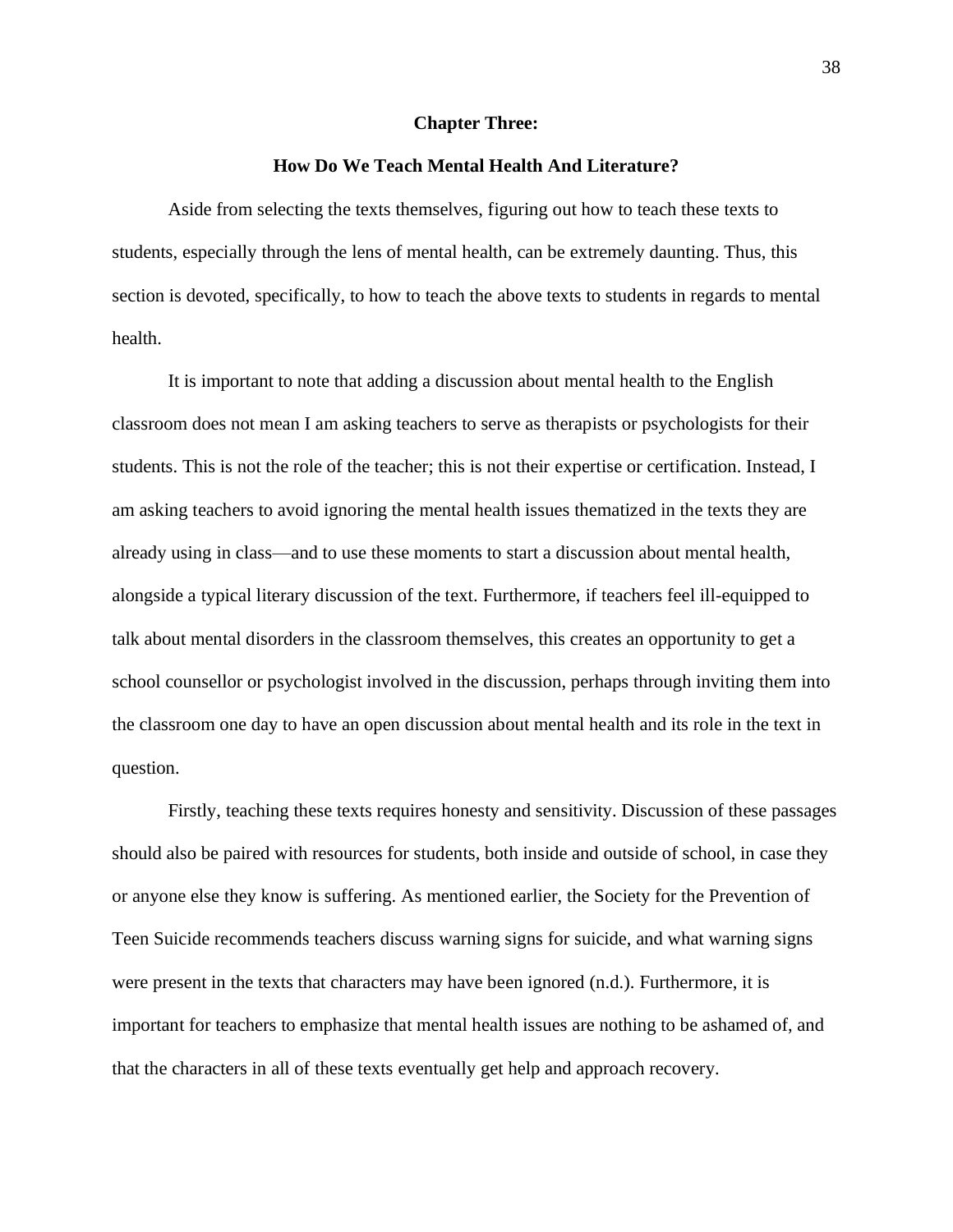There are some general points to consider and incorporate into classroom discussion, though. The first revolves around humanizing language. Someone with schizophrenia should not be referred to as a "schizophrenic," but a person with schizophrenia. The same rule stands for someone with autism. While much of this information is common knowledge, emphasizing this for students, and making sure teachers ensure they utilize this language, is very important. Additionally, remind students that mental health issues are not necessarily a creative force. People do not "work better" or create better work when their mental health issues are flaring up. Even if some people may create more work during a manic episode, for example, they are still coping with hugely maladaptive thoughts, feelings, and behaviors, which are likely affecting their overall functioning. As a result, students should be reminded that mental disorders are not muses, but serious conditions which require support and treatment.

Much of including mental health in the classroom doesn't require teaching gymnastics. It requires an open, supportive environment and some basic knowledge of mental disorders and resources, but most of teaching these topics involves something I've already talked a lot about: empathy. Empathy towards the characters in the texts, to your students, and to those who suffer from mental disorders. Creating this empathy isn't easy, but the process is simple: Open a book like Ned Vizinni's *It's Kind of a Funny Story*, or Neal Shusterman's *Challenger Deep*, or Sylvia Plath's *The Bell Jar*. Read testimonies from people who have suffered from mental health issues. But, more importantly, teachers must deeply engage with students in the difficult topics found in these texts. Students need competent teachers, who have carefully selected texts, and are willing to lead difficult discussions, to navigate these issues.

With this in mind, this section features a variety of lesson plans. I include a lesson for teachers who want to conduct one lesson on mental health in literature, and one lesson plan for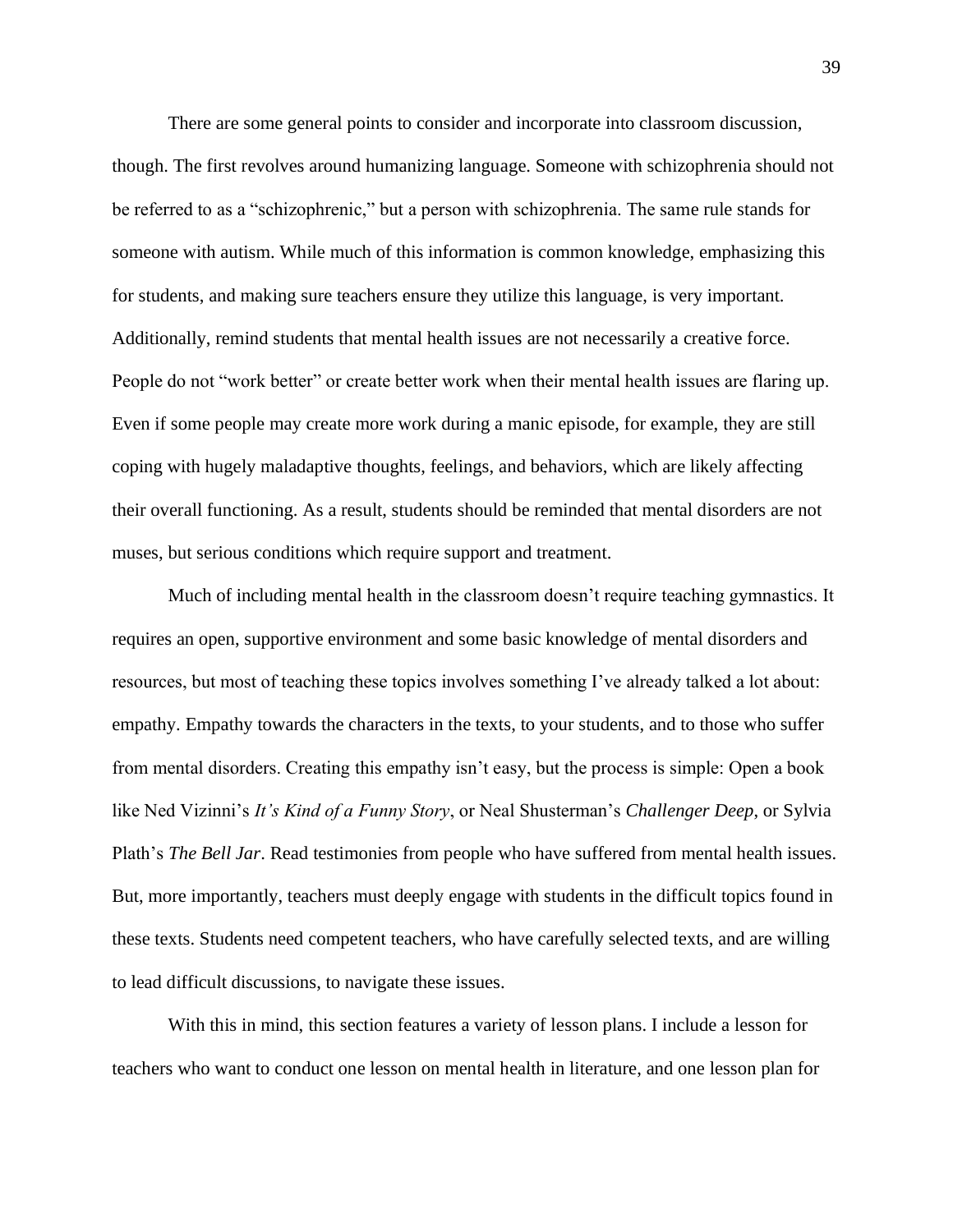each of the recommended texts mentioned in the last chapter. At the core, these lesson plans are intended to start open, sensitive, and honest conversations about mental disorders, as well as offer resources and treatment options to students, and promote the destigmatization of mental disorders. Included are two lessons which discuss how to talk about suicide in the classroom, particularly in *The Bell Jar* and *It's Kind of a Funny Stor*y. However, many of these lessons are also more general, and written more so to provide teachers a number of ideas and resources to use when discussing these texts, as well as specific discussion questions and points. These lessons do not necessarily focus too heavily on literary analysis, as English teachers already have the skills to help students analyze the texts from that standpoint. Most importantly, these lessons are not all-encompassing, and can be changed and updated at the discretion of the teacher or mental health professional.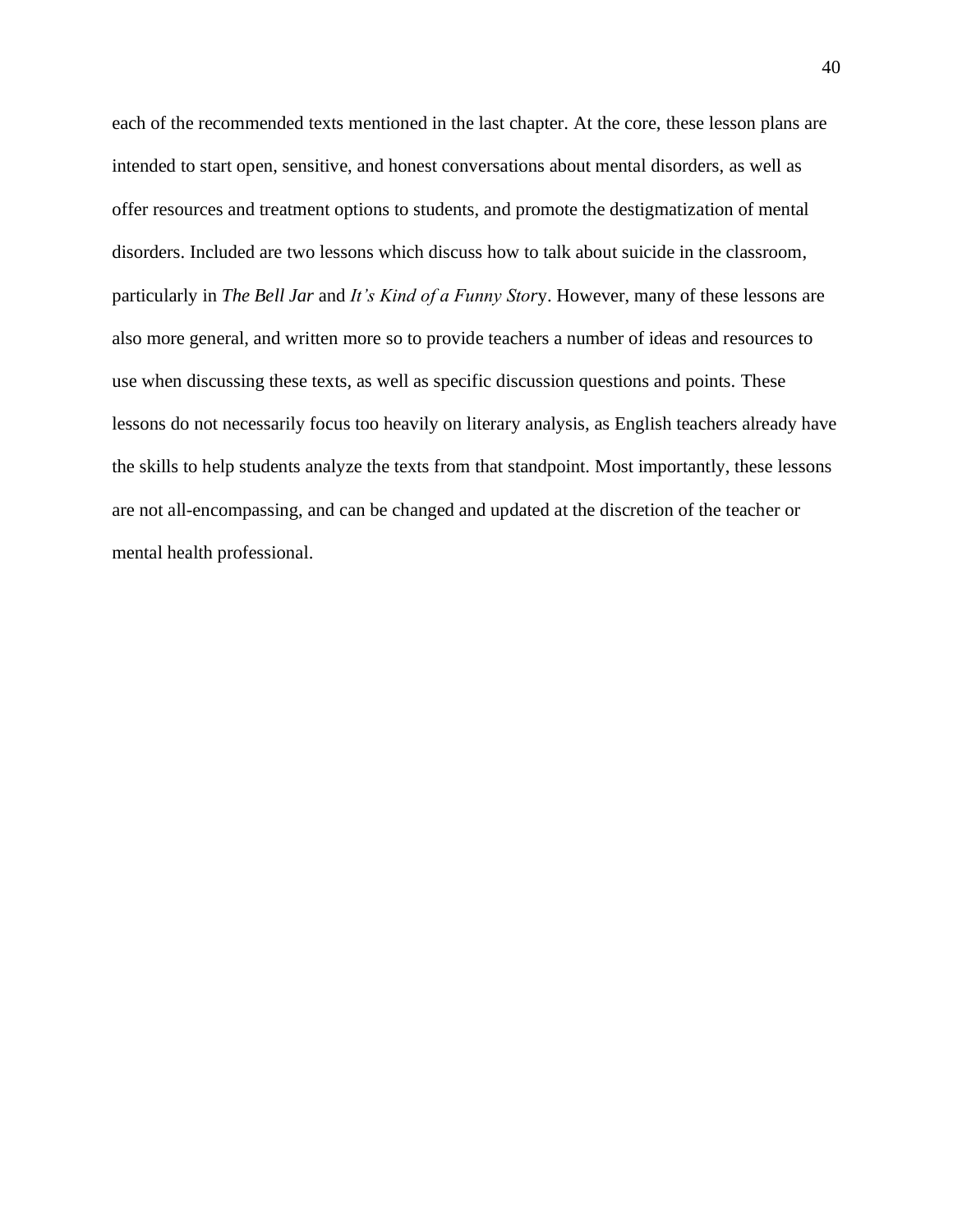## **Mental Health and Literature: Introductory Lesson**

*SAMPLE LESSON:* Introducing Mental Health in Life and Literature

| <b>Essential Question(s):</b>        | <b>Lesson Targets:</b>                    |
|--------------------------------------|-------------------------------------------|
| What are mental disorders?           | By the end of the lesson, students will:  |
| 2. How can we get support for mental | 1. Understand what mental disorders are   |
| health issues?                       | 2. Know the frequency of them             |
| 3. How does stigma play into mental  | 3. Have a general sense of warning signs  |
| health issues and their treatment?   | 4. Know what resources they can turn to   |
| 4. How does mental health play into  | if they want to seek help, or if a friend |
| literature?                          | needs help                                |
| 5. What resources are available for  | 5. Understand mental health stigma and    |
| people who deal with depression or   | the importance of breaking it             |
| suicide ideation?                    | 6. Understand the role of mental health   |
|                                      | in literature                             |
|                                      | 7. Know and have a working list of        |
|                                      | resources for themselves or those who     |
|                                      | are struggling                            |
|                                      |                                           |

## **Massachusetts Curriculum Frameworks:**

- **SL.9-10.1.** Initiate and participate effectively in a range of collaborative discussions (oneon-one, in groups, and teacher-led) with diverse partners on grades *9–10 topics, texts, and issues*, building on others' ideas and expressing their own clearly and persuasively.
- **RI.9-10.6**. Determine an author's point of view or purpose in a text and analyze how an author uses rhetoric to advance that point of view or purpose.
- **W.9-10.10.** Write routinely over extended time frames (time for research, reflection, and revision) and shorter time frames (a single sitting or a day or two) for a range of tasks, purposes, and audiences.

| Mentalhealth.gov<br>$\bullet$                                                                                                                                                                                                                                                                         | <b>Materials and Resources:</b> | <b>Formative Assessments (Options):</b> |
|-------------------------------------------------------------------------------------------------------------------------------------------------------------------------------------------------------------------------------------------------------------------------------------------------------|---------------------------------|-----------------------------------------|
| Ticket to leave<br>Society for the Prevention of Teen Suicide<br>$\bullet$<br>Journals<br>School Mental Health Resource and<br>$\bullet$<br>Anonymous question box<br><b>Training Center</b><br>Introduction – Understanding Mental<br>$\bullet$<br>Disorders: Your Guide to the DSM 5<br>(APA, 2015) |                                 |                                         |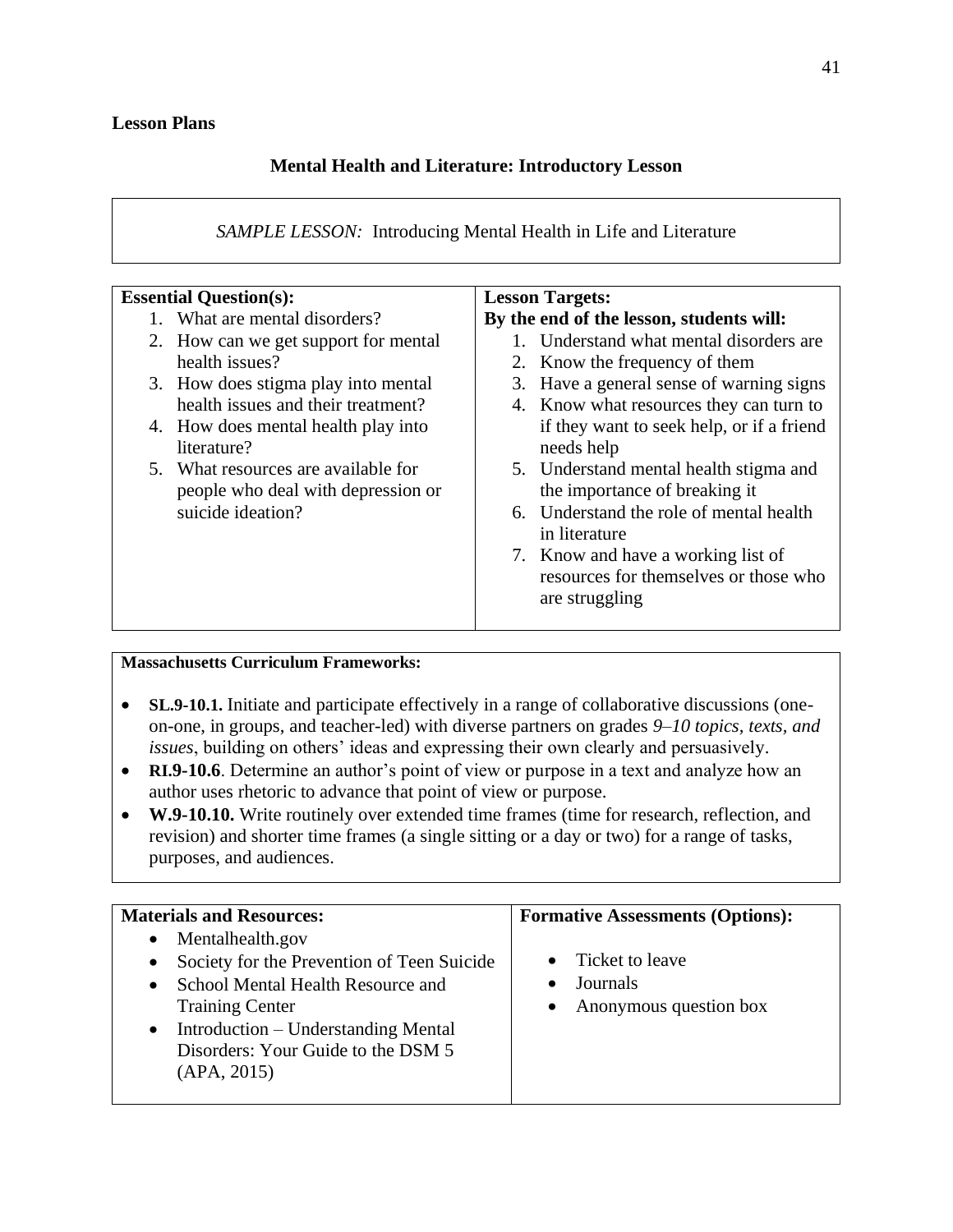## **Warm-up:**

- Students free write for five minutes on the question: *What is mental health?*
- Discuss as a class
- Introduce definition of mental disorders:
	- o American Psychological Association (APA) definition: **a "…disturbance in an individual's thinking, feelings, or behavior that reflects a problem in mental function. Mental disorders cause distress or disability in social, work, or family activities"** (2015, emphasis added).
	- o The APA emphasizes that mental disorders are "a very common—and treatable—*health problem* that has a major impact on quality of life for both individuals and their families (2015, emphasis added).
	- o Prevalence:
		- Approximately 14 to 20% of teens! (NCRIM, CDC, NIH).  $\blacksquare$
	- o Do you think stigma contributes to whether people seek mental health care?

## **Lesson: Reducing Stigma**

- NOTE: This part of the lesson uses some discussion questions from Can We Talk?, an organization which promotes mental health education in Canada.
	- o **LINK:** [http://canwetalk.ca/wp-content/uploads/2016/03/COOR-79l-2016-03-CWT](http://canwetalk.ca/wp-content/uploads/2016/03/COOR-79l-2016-03-CWT-lesson-plans.pdf)[lesson-plans.pdf](http://canwetalk.ca/wp-content/uploads/2016/03/COOR-79l-2016-03-CWT-lesson-plans.pdf)
- What is stigma and how do we reduce it?
	- o Discuss question as a class, and provide definition; this one is from the US Substance Abuse and Mental Health Services Agency
	- o Definition: "a cluster of **negative attitudes and beliefs** that motivates the **general public** to **fear, reject, avoid and discriminate against people with mental illness**" (SAMHSA 2004).
- WALLS acronym for reducing stigma (Can We Talk?, 2016)
	- o **W**atch your language
	- o **A**sk questions
	- o **L**earn more
	- o **L**isten to experiences
	- o **S**peak out
	- CONNECT TO LITERATURE
		- o Why might people write about their experiences with mental disorders?
		- o Why might we want to *read* about texts discussing mental disorders?
		- o How could literature play into WALLS?
- RESOURCES AND SEEKING HELP
	- o School counsellors, psychologists
	- o Outside therapy, medication

# **\*LESSON CONTINUED ON NEXT PAGE\***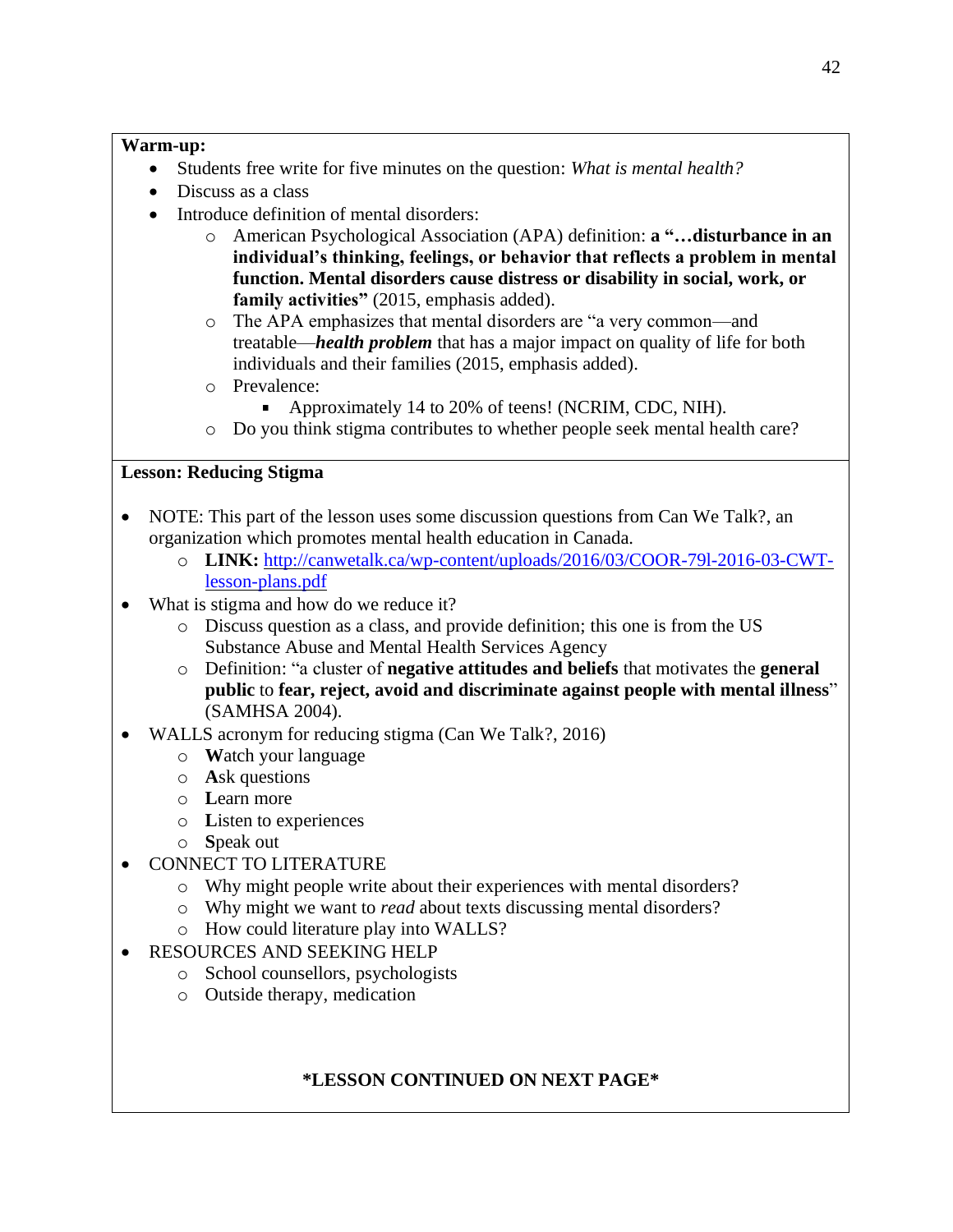- Emphasize that mental health issues are NOT something to be ashamed of
	- o Reiterate FREQUENCY, and how many students do not get the help they DESERVE.
	- o Example: "Your emotions are *valid*, and there is *no harm or shame* in seeking help if you feel distressed or need someone to talk to. Your problems are not too small, or too insignificant, to discuss with a professional."
	- o Reassure students you can direct students to further help

## **Closing/Ticket to Leave (Options and Prompts):**

- In addition to giving time to answer student questions, here are some suggested closing activities
- $\bullet$  3-2-1
	- o 3 things they learned
	- o 2 things they found interesting
	- o 1 question they have
- Summarize lesson in under 20 words
- Write 2 important takeaways from the lesson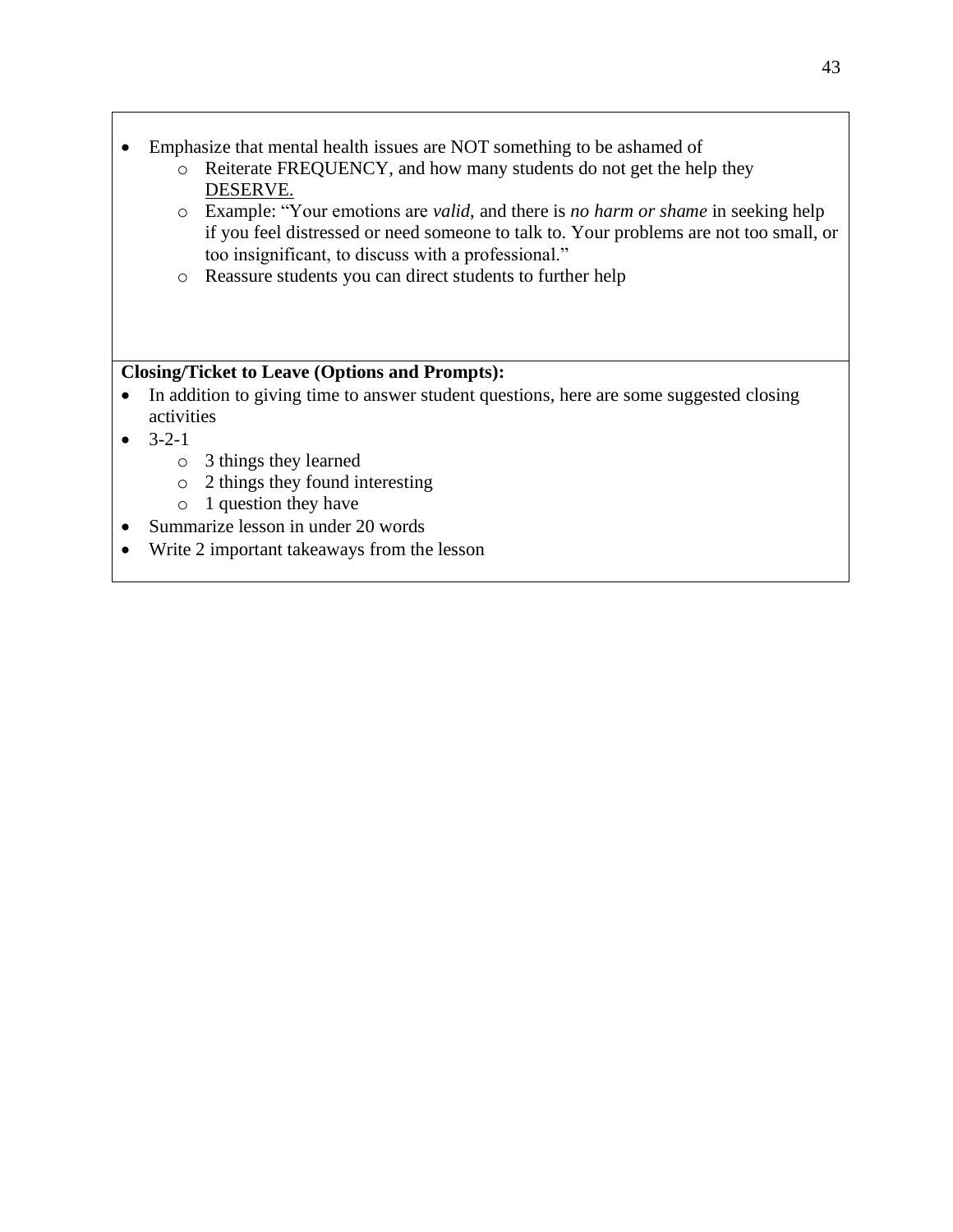# *The Bell Jar* **by Sylvia Plath**

## SAMPLE LESSON: *The Bell Jar*, Mental Health, and Suicide Chapters 12-14

| <b>Essential Question(s):</b>                                                                  | <b>Lesson Targets:</b>                                                                                                   |
|------------------------------------------------------------------------------------------------|--------------------------------------------------------------------------------------------------------------------------|
| 1. What are the warning signs of suicide?                                                      | By the end of the lesson, students will:                                                                                 |
| Does Esther display any?                                                                       | 1. Know the warning signs of suicide                                                                                     |
| 2. How do we help someone who is                                                               | 2. Know ways to help someone who is                                                                                      |
| distressed?                                                                                    | distressed                                                                                                               |
| 3. What resources are available for<br>people who deal with depression or<br>suicide ideation? | 3. Know and have a working list of<br>resources for themselves or those who<br>are struggling                            |
| 4. How is metaphor used to explain<br>Esther's feelings and complex<br>condition?              | 4. Understand the ways in which authors<br>employ literary techniques to describe<br>complex states of mind and emotions |

## **Massachusetts Curriculum Frameworks:**

- **RL.9-10.1.** Cite strong and thorough textual evidence to support analysis of what a text states explicitly as well as inferences drawn from the text.
- **RL.9-10.2.** Determine a theme or central idea of a text and analyze in detail its development over the course of the text, including how it emerges and is shaped and refined by specific details; provide an objective summary of a text.
- **RL.9-10.3.** Analyze how complex characters (e.g., those with multiple or conflicting motivations) develop over the course of a text, interact with other characters, and advance the plot or develop the theme.
- **RL.9-10.4.** Determine the figurative or connotative meaning(s) of words and phrases as they are used in a text; analyze the impact of words with multiple meanings, as well as symbols or metaphors that extend throughout a text and shape its meaning.
- **RL.9-10.6**. Analyze a case in which a character's point of view and actions signal acceptance or rejection of cultural norms or intellectual ideas of a period or place, drawing on a wide reading of world literature.
- **SL.9-10.1.** Initiate and participate effectively in a range of collaborative discussions (one-on-one, in groups, and teacher-led) with diverse partners on grades *9–10 topics, texts, and issues*, building on others' ideas and expressing their own clearly and persuasively.
- **RI.9-10.6**. Determine an author's point of view or purpose in a text and analyze how an author uses rhetoric to advance that point of view or purpose.
- **W.9-10.10.** Write routinely over extended time frames (time for research, reflection, and revision) and shorter time frames (a single sitting or a day or two) for a range of tasks, purposes, and audiences

# **\*LESSON CONTINUED ON NEXT PAGE\***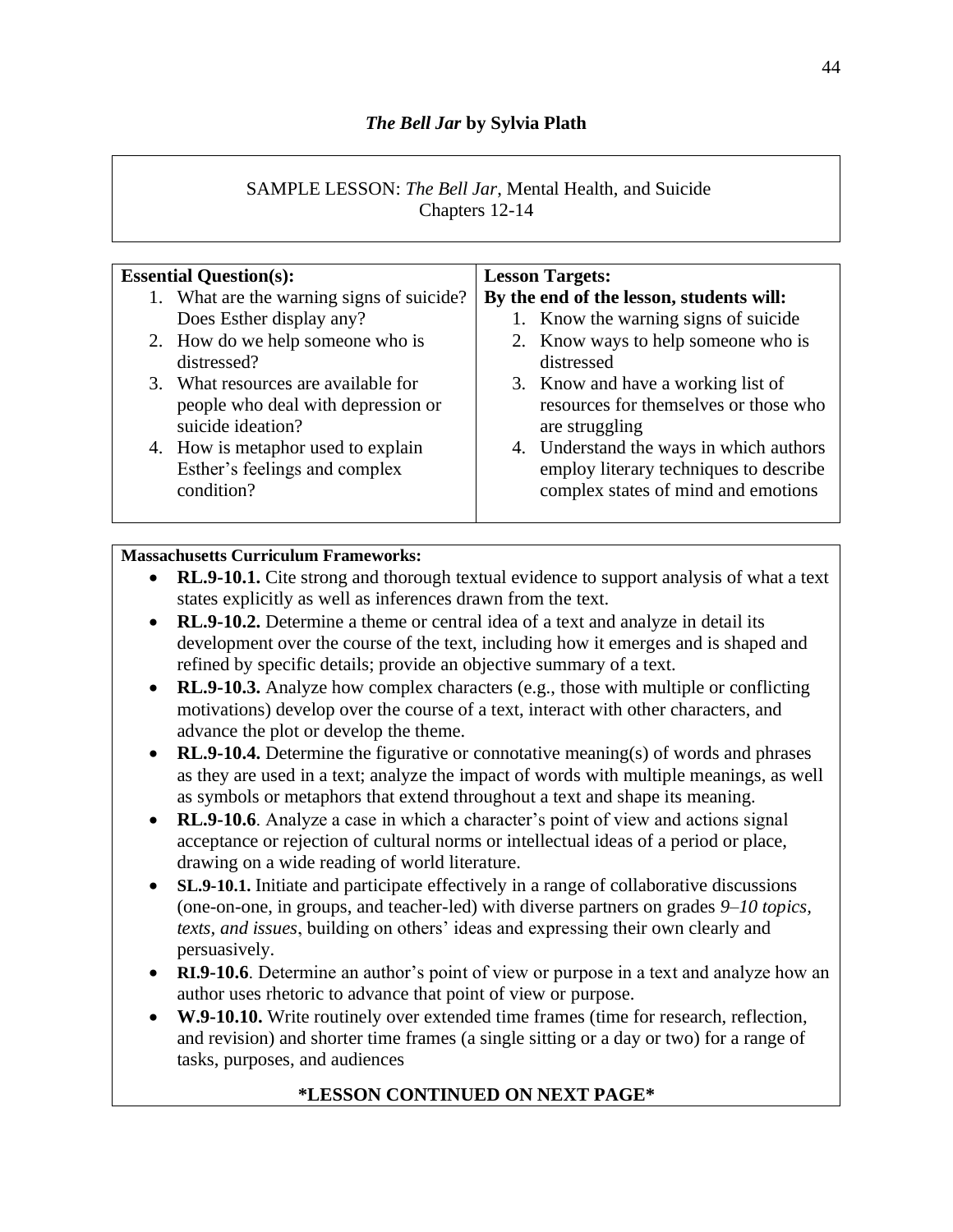| <b>Materials and Resources:</b>                                                    | <b>Formative Assessments:</b> |
|------------------------------------------------------------------------------------|-------------------------------|
| The Bell Jar by Sylvia Plath                                                       |                               |
| Focus: Chapters 11-13 (127-169), scenes<br>$\circ$                                 | Ticket to leave<br>$\bullet$  |
| where Esther attempts suicide, self harms                                          | Journals                      |
| National Institute of Mental Health: Suicide                                       | Anonymous question box        |
| Prevention website:                                                                |                               |
| https://www.nimh.nih.gov/health/topics/suicide-                                    |                               |
| prevention/index.shtml                                                             |                               |
| o Provides warning signs                                                           |                               |
| Provides steps to help someone in distress<br>$\circ$                              |                               |
| Attached handout from The Society for                                              |                               |
| Prevention of Teen Suicide on suicide warning                                      |                               |
| signs:                                                                             |                               |
| http://www.sptsusa.org/wp-                                                         |                               |
| content/uploads/2015/05/FACTS_Warning_Signs                                        |                               |
| of Suicide1.pdf                                                                    |                               |
| Handout on how to help someone in distress                                         |                               |
|                                                                                    |                               |
| Warm-up:                                                                           |                               |
| Let students know that today's discussion will center on a potentially distressing |                               |
| topic—in this case, suicide                                                        |                               |
| Let students know they can take a break from the lesson at any time<br>٠           |                               |
| Discussion of resources, in school and beyond                                      |                               |
| School counsellors, psychologists<br>$\circ$                                       |                               |
| <b>SUICIDE HOTLINE: 1-800-273-8255</b>                                             |                               |
| Also offer online chat at: https://suicidepreventionlifeline.org/chat/<br>$\circ$  |                               |
|                                                                                    |                               |

#### **Lesson**

- One approach to these sections of the text, which discuss suicide in detail, is to read them aloud.
	- o However, given this section of the text spans nearly 40 pages, it is up to teachers to decide whether to have students read this material at home or in class.
	- o If material is to be read at home, teachers NEED to warn students of the content.
		- **Frame the reading so it is focused on productivity and hope.** For example, provide students with warning signs, and ask students to consider what might have helped Esther as they read.
	- o Alternatively, the chapters can be discussed and read ONLY in class, focusing on specific sections.
	- o **Invite a school counsellor or psychologist to help discuss suicide related material**; their expertise is incredibly important, and may help if teachers feel uncomfortable discussing the topic

# **\*LESSON PLAN CONTINUED ON NEXT PAGE\***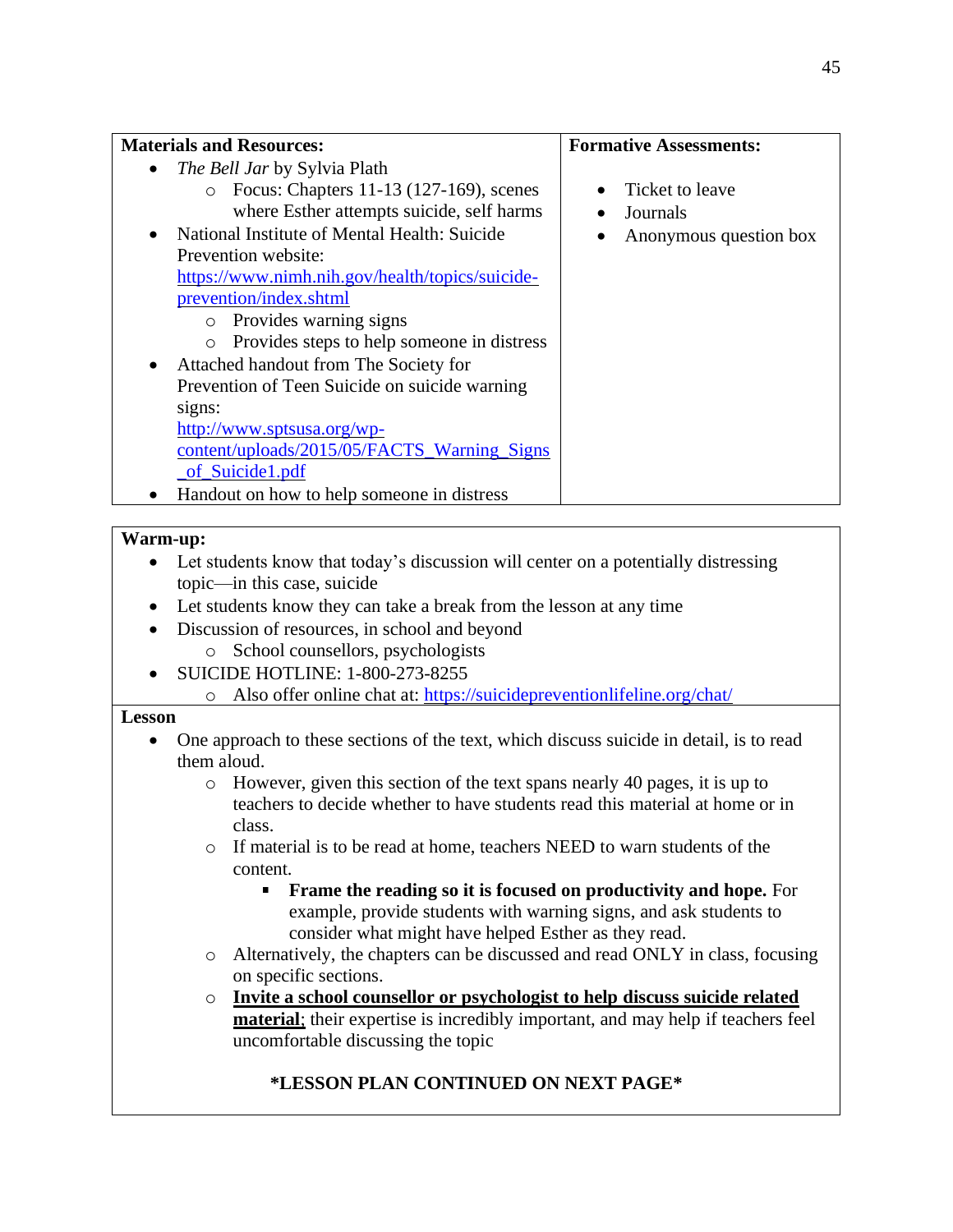- **NOTE:** Triggering material, with discussions of suicide and death, begin at the end of Chapter 11, and are spread throughout Chapter 12 and 13. Chapters 12 and 13 describe various attempts Esther makes.
- What are the warning signs of suicide? (Handout)
- What warning signs were present in the texts that characters may have been ignored?
- What resources are there for people who may need support?
	- o School based or private therapists
	- o In-patient care
	- o Suicide hotlines and chats
- What could have Esther done instead? What resources or supports did she have?
- How do we help someone who may be struggling? (Handout)
- **Emphasize the characters in** *The Bell Jar* **eventually get help and approach recovery and mental health issues are nothing to be ashamed of.**
- Handouts on warning signs and helping someone in distress:
	- o **WARNING SIGNS: [http://www.sptsusa.org/wp](http://www.sptsusa.org/wp-content/uploads/2015/05/FACTS_Warning_Signs_of_Suicide1.pdf)[content/uploads/2015/05/FACTS\\_Warning\\_Signs\\_of\\_Suicide1.pdf](http://www.sptsusa.org/wp-content/uploads/2015/05/FACTS_Warning_Signs_of_Suicide1.pdf)**
	- o **HELPING SOMEONE IN DISTRESS:** 
		- Attached below: information from NAMI

# **Closing/ticket to leave:**

- In addition to giving time to answer student questions, here are some suggested closing activities
- $-3-2-1$ 
	- o 3 things they learned
	- o 2 things they found interesting
	- o 1 question they have
- Summarize lesson in under 20 words
- Write 2 important takeaways from the lesson

# **OTHER LESSON IDEAS FOR** *THE BELL JAR:*

- Discussion on how Plath uses metaphor to describe her mental states
	- o Refer to pages 25-28 for additional analysis, including example metaphors

# **\*HANDOUT ON HELPING A DISTRESSED PEER ON NEXT PAGE\***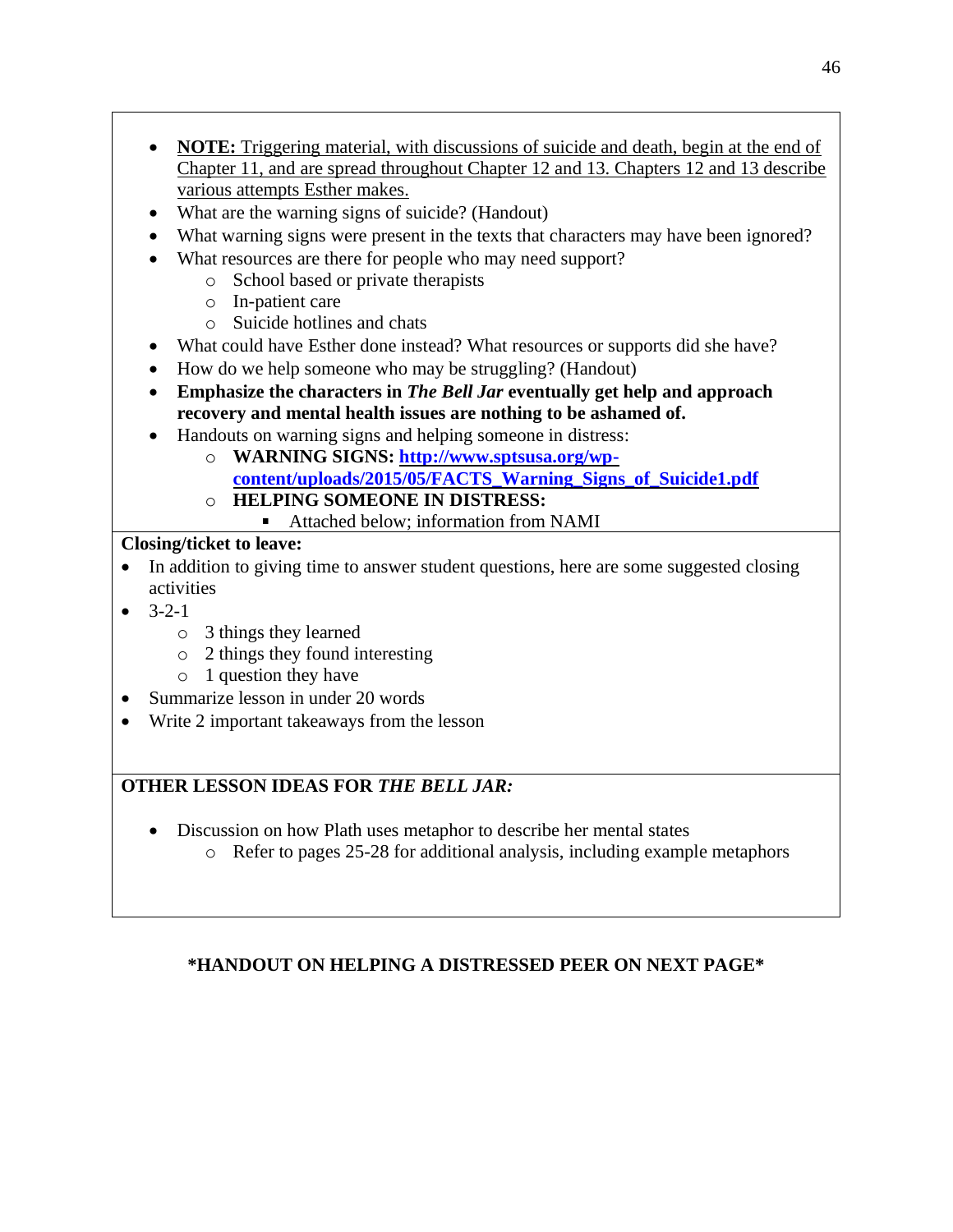# **HOW TO HELP A FRIEND IN DISTRESS:**

# **5 Action Steps for Helping Someone in Emotional Pain**

- 1. **Ask:** "Are you thinking about killing yourself?" It's not an easy question but studies show that **[asking at-risk individuals](http://onlinelibrary.wiley.com/doi/10.1111/j.1943-278X.2012.0095.x/full)** if they are suicidal does not increase suicides or suicidal thoughts.
- 2. **Keep them safe:** Reducing a suicidal person's access to highly lethal items or places is an important part of suicide prevention. While this is not always easy, asking if the at-risk person has a plan and [removing or disabling the lethal means](https://www.hsph.harvard.edu/means-matter/) can make a difference.
- 3. **Be there:** Listen carefully and learn what the individual is thinking and feeling. Findings suggest [acknowledging and talking about suicide](http://www.ncbi.nlm.nih.gov/pubmed/15811983) may in fact [reduce](http://www.ncbi.nlm.nih.gov/pubmed/24998511)  [rather than increase](http://www.ncbi.nlm.nih.gov/pubmed/24998511) suicidal thoughts.
- 4. **Help them connect:** Save the National Suicide Prevention Lifeline's number in your phone so it's there when you need it: **1-800-273-TALK (8255).** You can also help make a connection with a trusted individual like a family member, friend, spiritual advisor, or mental health professional.
- 5. **Stay Connected:** Staying in touch after a crisis or after being discharged from care can make a difference. [Studies have shown](http://www.ncbi.nlm.nih.gov/pubmed/11376235) the number of suicide deaths goes down when someone follows up with the at-risk person.

Taken from the National Institute of Mental Health website: <https://www.nimh.nih.gov/health/topics/suicide-prevention/index.shtml>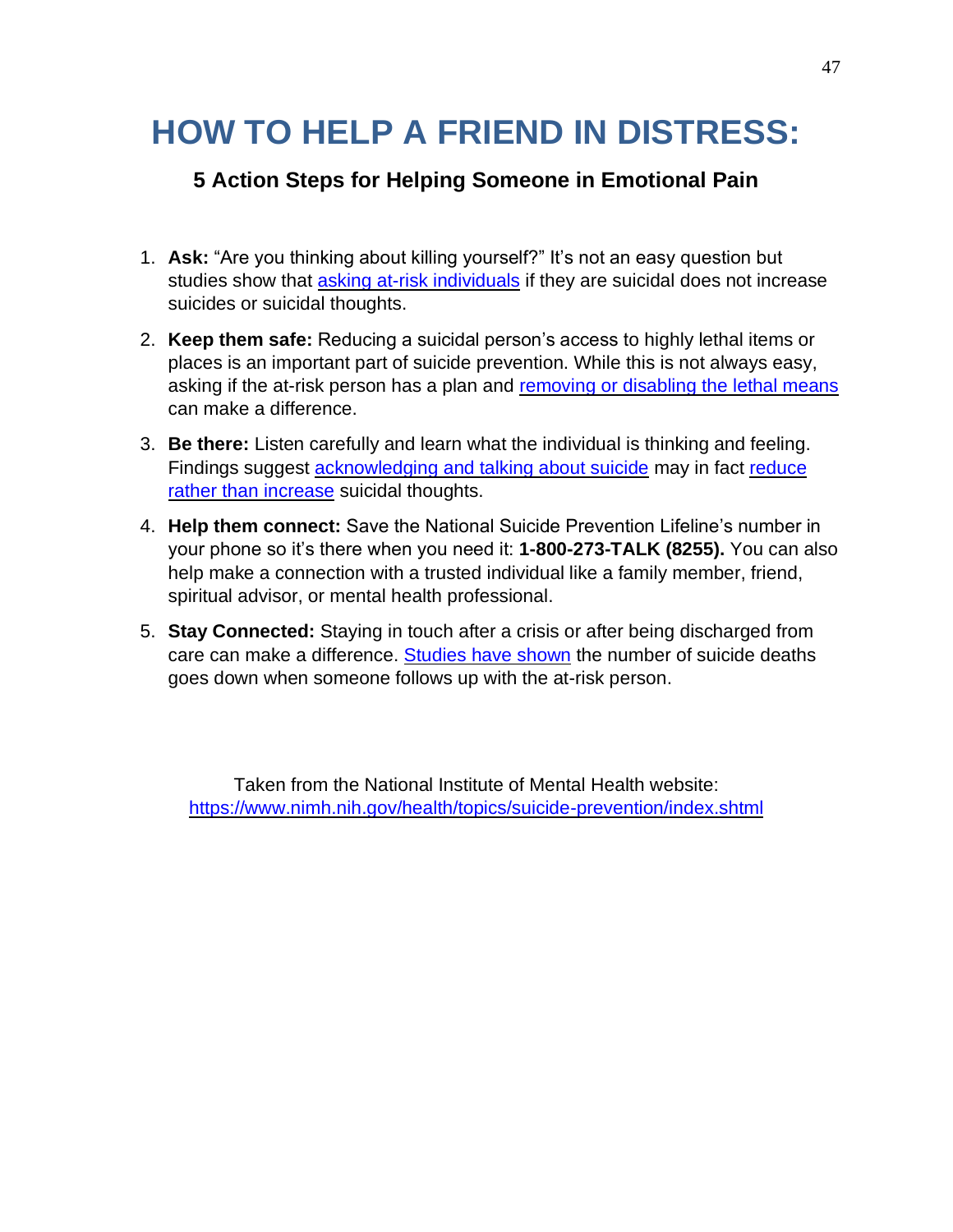## *The Catcher in the Rye* **by J.D. Salinger**

## SAMPLE LESSON on *The Catcher in the Rye* Chap 4-7, 31-58

| <b>Essential Question(s):</b>                                                                                                                                | <b>Lesson Targets:</b>                                                                                                                                   |
|--------------------------------------------------------------------------------------------------------------------------------------------------------------|----------------------------------------------------------------------------------------------------------------------------------------------------------|
| 1. How does Holden exhibit symptoms<br>of distress in this section?<br>2. What supports are available for<br>students who may feel overwhelmed<br>in school? | By the end of the lesson, students will:<br>1. Understand resources available to<br>them for mental health support inside<br>and outside of their school |
|                                                                                                                                                              |                                                                                                                                                          |

## **Massachusetts Curriculum Frameworks:**

- **RL.9-10.1.** Cite strong and thorough textual evidence to support analysis of what a text states explicitly as well as inferences drawn from the text.
- **RL.9-10.2.** Determine a theme or central idea of a text and analyze in detail its development over the course of the text, including how it emerges and is shaped and refined by specific details; provide an objective summary of a text.
- **RL.9-10.3.** Analyze how complex characters (e.g., those with multiple or conflicting motivations) develop over the course of a text, interact with other characters, and advance the plot or develop the theme.
- **RL.9-10.4.** Determine the figurative or connotative meaning(s) of words and phrases as they are used in a text; analyze the impact of words with multiple meanings, as well as symbols or metaphors that extend throughout a text and shape its meaning.
- **RL.9-10.6**. Analyze a case in which a character's point of view and actions signal acceptance or rejection of cultural norms or intellectual ideas of a period or place, drawing on a wide reading of world literature.
- **SL.9-10.1.** Initiate and participate effectively in a range of collaborative discussions (one-on-one, in groups, and teacher-led) with diverse partners on grades *9–10 topics, texts, and issues*, building on others' ideas and expressing their own clearly and persuasively.
- **RI.9-10.6**. Determine an author's point of view or purpose in a text and analyze how an author uses rhetoric to advance that point of view or purpose.
- **W.9-10.10.** Write routinely over extended time frames (time for research, reflection, and revision) and shorter time frames (a single sitting or a day or two) for a range of tasks, purposes, and audiences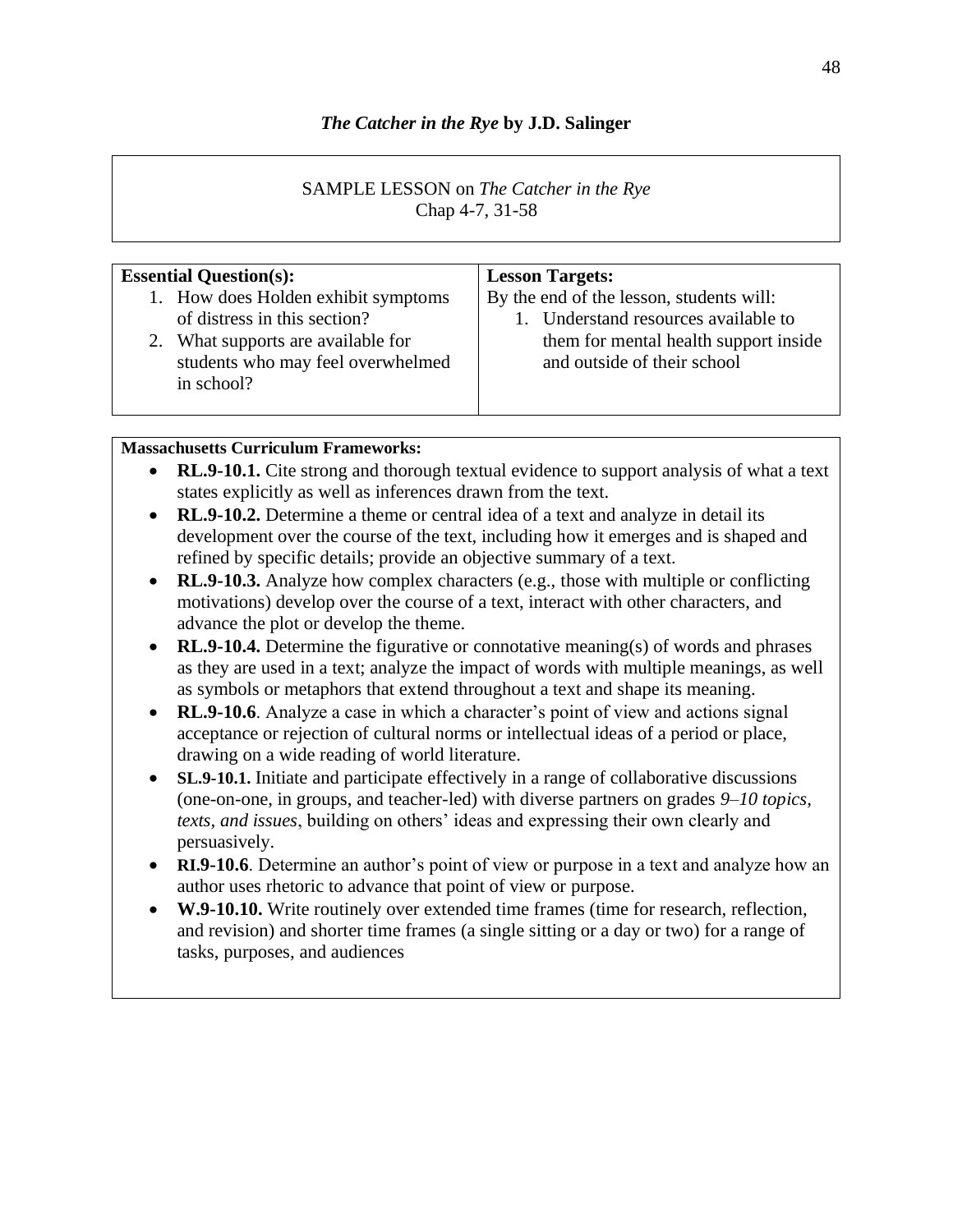- *The Catcher in the Rye* by J.D. Salinger, Chapters 4-7 (31-58)
- NAMI handouts on anxiety and depression

## **Formative Assessments:**

- Ticket to leave
- Journals
- Anonymous question box

## **Warm-up:**

- Turn and talk or journal:
	- o Why do you think Holden decides to leave Pencey?
- Discuss as a class

#### **Lesson**

- **NOTE: While mental health is a theme in this text, its presentation is not as clear cut; therefore, discussion of the topic can be more minimal or general.**
- Plan to incorporate traditional text analysis activities, as well as some discussion of mental health
- Discussion questions and points:
	- o How might have mental health issues or distress influenced Holden's decision to leave school?
- Helping Holden
	- o School psychologist, guidance counselor, tutoring
	- o Private counseling
- Students can use following National Alliance on Mental Illness (2015) handouts as references and resources
	- o Anxiety: [https://www.nami.org/NAMI/media/NAMI-](https://www.nami.org/NAMI/media/NAMI-Media/Images/FactSheets/Anxiety-Disorders-FS.pdf)[Media/Images/FactSheets/Anxiety-Disorders-FS.pdf](https://www.nami.org/NAMI/media/NAMI-Media/Images/FactSheets/Anxiety-Disorders-FS.pdf)
	- o Depression: [https://www.nami.org/NAMI/media/NAMI-](https://www.nami.org/NAMI/media/NAMI-Media/Images/FactSheets/Depression-FS.pdf)[Media/Images/FactSheets/Depression-FS.pdf](https://www.nami.org/NAMI/media/NAMI-Media/Images/FactSheets/Depression-FS.pdf)
- Refer back to "**Mental Health and Literature: Introductory Lesson"** (page 39) for additional information and activities

# **Closing/ticket to leave:**

- In addition to giving time to answer student questions, here are some suggested closing activities
- $-3-2-1$ 
	- o 3 things they learned
	- o 2 things they found interesting
	- o 1 question they have
- Summarize lesson in under 20 words
- Write 2 important takeaways from the lesson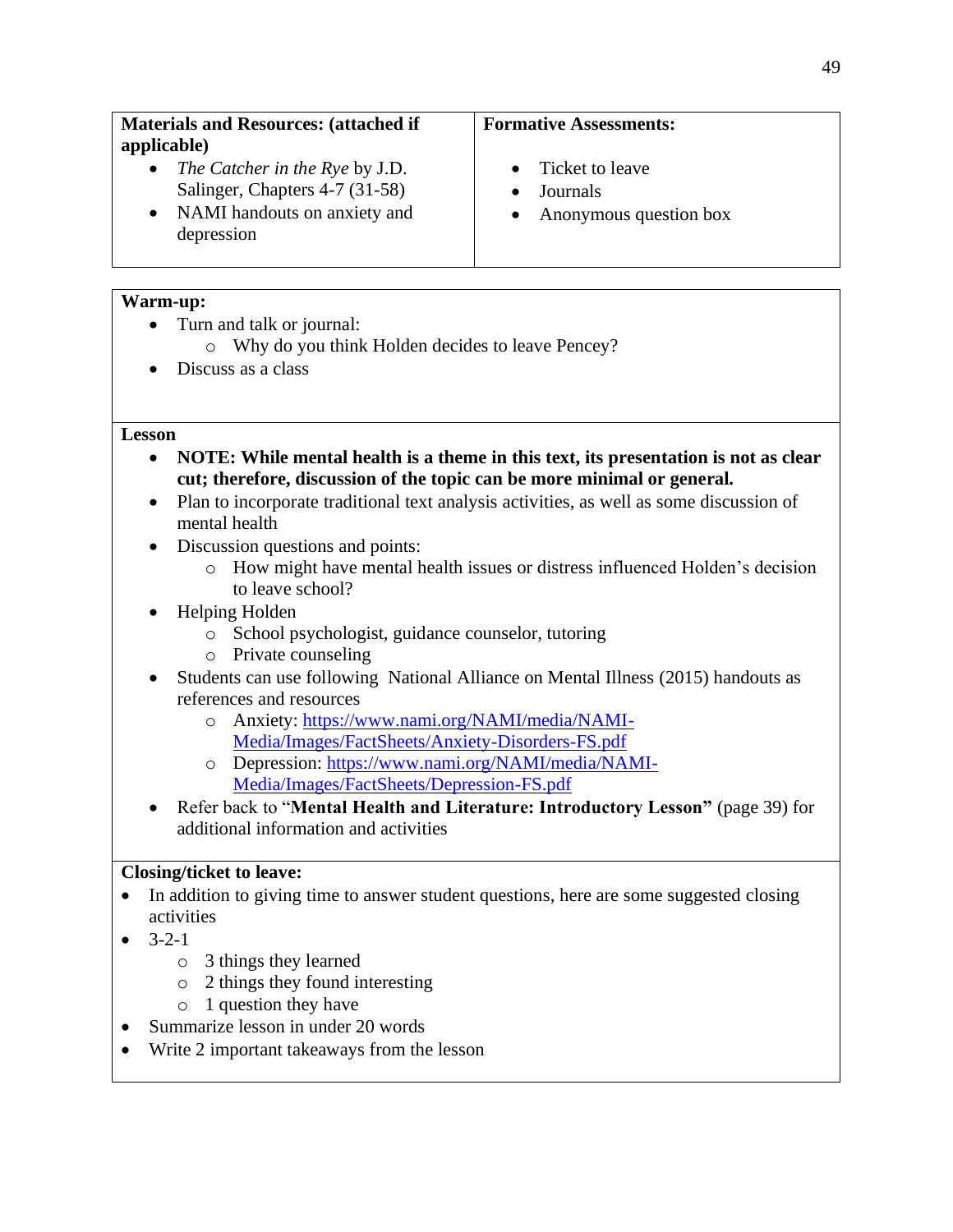# *It's Kind of a Funny Story* **by Ned Vizzini**

## *Topic:* SAMPLE LESSON on Mental Health on *It's Kind of a Funny Story* Chapters 14-16

| <b>Essential Question(s):</b>             | <b>Lesson Targets:</b>                   |
|-------------------------------------------|------------------------------------------|
| 1. What are the warning signs of suicide? | By the end of the lesson, students will: |
| Does Craig display any?                   | 1. Know the warning signs of suicide     |
| 2. How do we help someone who is          | 2. Know ways to help someone who is      |
| distressed?                               | distressed                               |
| 3. What resources are available for       | 3. Know and have a working list of       |
| people who deal with depression or        | resources for themselves or those who    |
| suicide ideation?                         | are struggling                           |
| 4. What does Craig do to help himself     | 4. Understand the ways in which authors  |
| while distressed?                         | employ literary techniques to describe   |
| 5. How does Vizzini use literary          | complex states of mind and emotions      |
| techniques to talk about Craig's          |                                          |
| mental states?                            |                                          |

## **Massachusetts Curriculum Frameworks:**

- **RL.9-10.1.** Cite strong and thorough textual evidence to support analysis of what a text states explicitly as well as inferences drawn from the text.
- **RL.9-10.2.** Determine a theme or central idea of a text and analyze in detail its development over the course of the text, including how it emerges and is shaped and refined by specific details; provide an objective summary of a text.
- **RL.9-10.3.** Analyze how complex characters (e.g., those with multiple or conflicting motivations) develop over the course of a text, interact with other characters, and advance the plot or develop the theme.
- **RL.9-10.4.** Determine the figurative or connotative meaning(s) of words and phrases as they are used in a text; analyze the impact of words with multiple meanings, as well as symbols or metaphors that extend throughout a text and shape its meaning.
- **RL.9-10.6**. Analyze a case in which a character's point of view and actions signal acceptance or rejection of cultural norms or intellectual ideas of a period or place, drawing on a wide reading of world literature.
- **SL.9-10.1.** Initiate and participate effectively in a range of collaborative discussions (one-on-one, in groups, and teacher-led) with diverse partners on grades *9–10 topics, texts, and issues*, building on others' ideas and expressing their own clearly and persuasively.
- **RI.9-10.6**. Determine an author's point of view or purpose in a text and analyze how an author uses rhetoric to advance that point of view or purpose.
- **W.9-10.10.** Write routinely over extended time frames (time for research, reflection, and revision) and shorter time frames (a single sitting or a day or two) for a range of tasks, purposes, and audiences.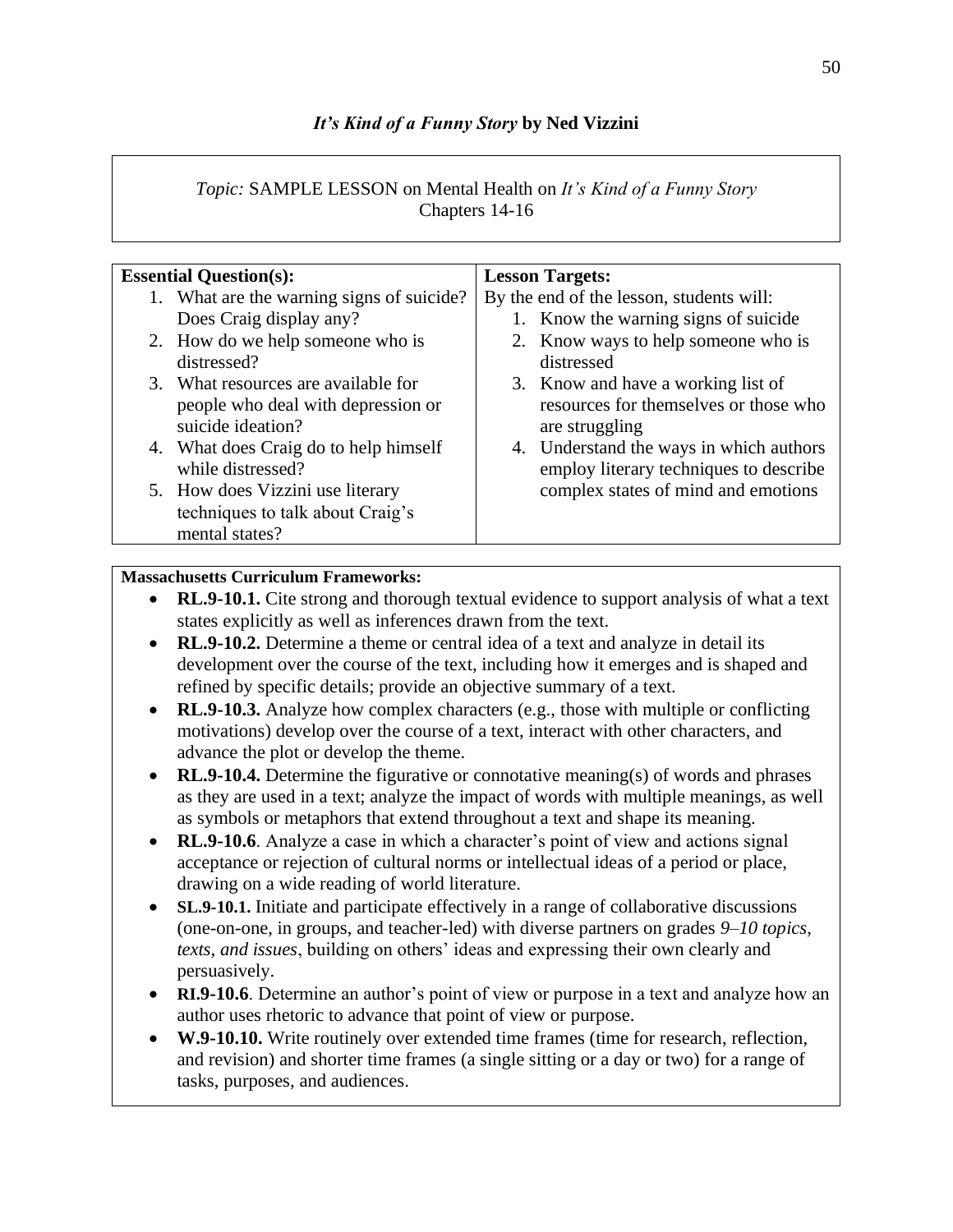## **Formative Assessments:**

- *It's Kind of a Funny Story* by Ned Vizzini, Chapter 14-16 (pages 125-151)
- National Institute of Mental Health: Suicide Prevention website: [https://www.nimh.nih.gov/health/topics/suici](https://www.nimh.nih.gov/health/topics/suicide-prevention/index.shtml)
	- [de-prevention/index.shtml](https://www.nimh.nih.gov/health/topics/suicide-prevention/index.shtml) o Provides warning signs
		- o Provides steps to help someone in distress
- Attached handout from The Society for Prevention of Teen Suicide on suicide warning signs: [http://www.sptsusa.org/wp](http://www.sptsusa.org/wp-content/uploads/2015/05/FACTS_Warning_Signs_of_Suicide1.pdf)[content/uploads/2015/05/FACTS\\_Warning\\_](http://www.sptsusa.org/wp-content/uploads/2015/05/FACTS_Warning_Signs_of_Suicide1.pdf) [Signs\\_of\\_Suicide1.pdf](http://www.sptsusa.org/wp-content/uploads/2015/05/FACTS_Warning_Signs_of_Suicide1.pdf)
- Handout on how to help someone in distress

## **Warm-up:**

- Journal: How did you feel about last night's reading?
- NOTE: Due to the way this text is written, and the ways Craig immediately seeks help when distressed, this portion of the text can be read at home or in class. The material is not nearly as distressing as Plath's *The Bell Jar*.

#### **Lesson**

- What are the warning signs of suicide? (Handout)
- What warning signs were present in the texts that characters may have been ignored?
- What resources are there for people who may need support?
	- o School based or private therapists
	- o In-patient care
	- o Suicide hotlines and chats
- What did Craig do right?
- How did Craig reach out for help when he was distressed?
- How do we help someone who may be struggling? (Handout)
- What might keep people from seeking help?
	- o Stigma
	- o WALLS (Refer to **Mental Health and Literature: Introductory Lesson** on page 39 for more information)
- Handouts on warning signs and helping someone in distress:
	- o **WARNING SIGNS: [http://www.sptsusa.org/wp](http://www.sptsusa.org/wp-content/uploads/2015/05/FACTS_Warning_Signs_of_Suicide1.pdf)**
		- **[content/uploads/2015/05/FACTS\\_Warning\\_Signs\\_of\\_Suicide1.pdf](http://www.sptsusa.org/wp-content/uploads/2015/05/FACTS_Warning_Signs_of_Suicide1.pdf)**
	- o **HELPING SOMEONE IN DISTRESS:** 
		- Information from NIMH

# **Materials and Resources: (attached if applicable)**

- 
- Ticket to leave
- Journals
- Anonymous question box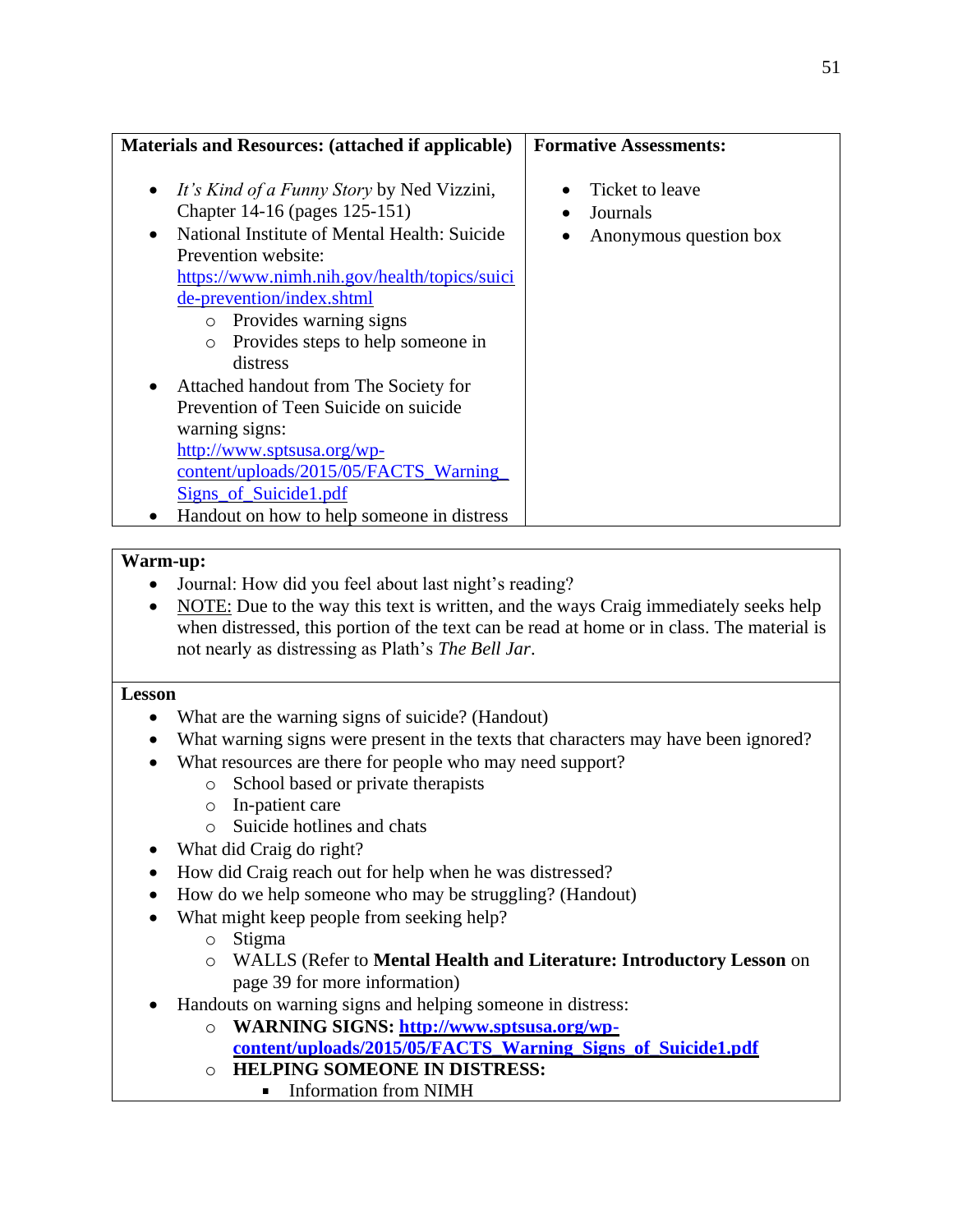- $\blacksquare$ Refer to page page 45 for handout
- ACTIVITIES/PROJECT IDEAS
	- o Have students design a poster or PSA advocating students who may be struggling to seek help
	- o Students can also talk about or make a poster on ways to destigmatize mental disorders in their school and community

# **Closing/ticket to leave:**

- In addition to giving time to answer student questions, here are some suggested closing activities
- $-3-2-1$ 
	- o 3 things they learned
	- o 2 things they found interesting
	- o 1 question they have
- Summarize lesson in under 20 words
- Write 2 important takeaways from the lesson

# **OTHER LESSON IDEAS**

• Figurative language and Craig's mental states: Cycling, the Shift, Tentacles, Anchors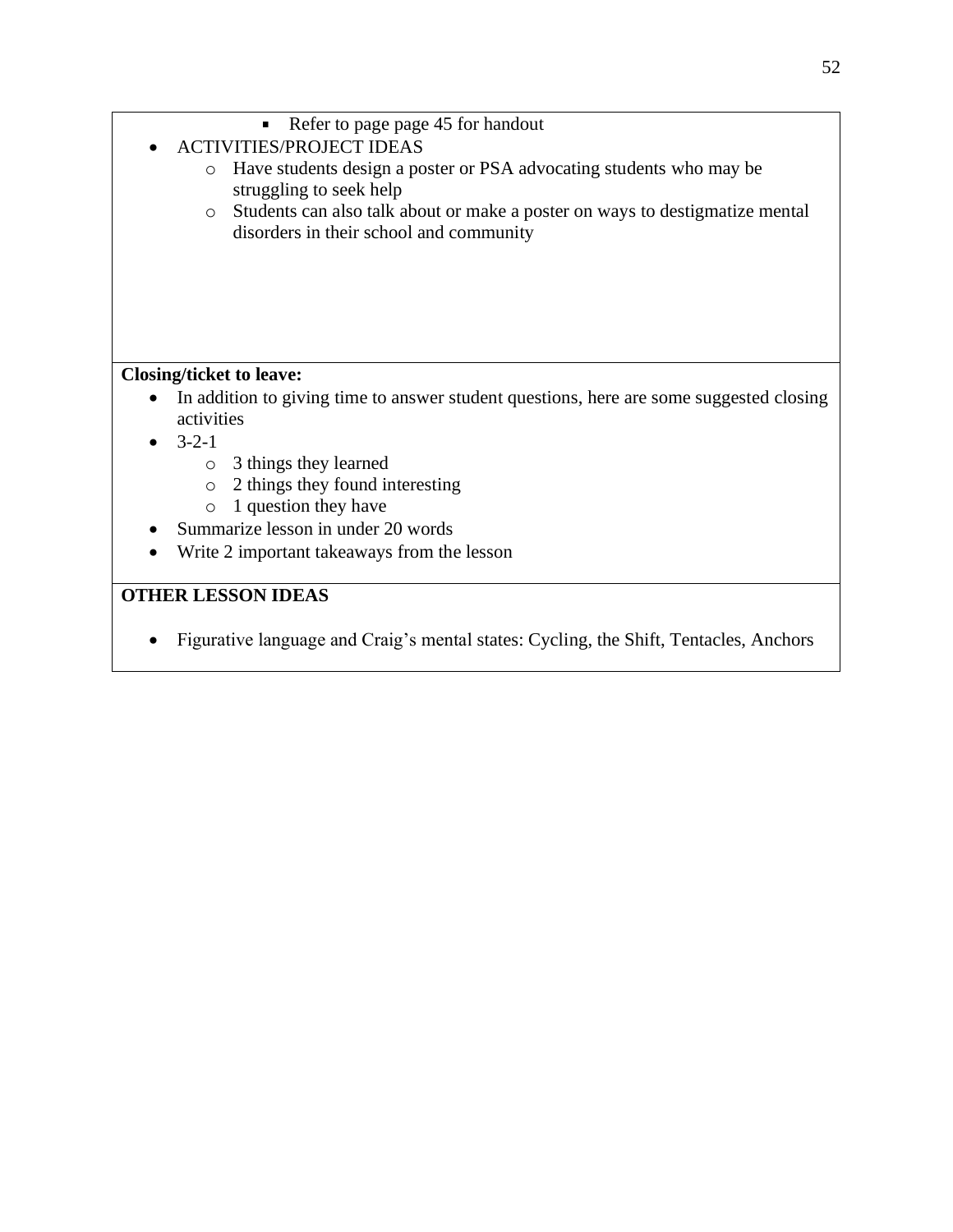# *Topic:* SAMPLE LESSON on Mental Health on *Challenger Deep*

| <b>Essential Question(s):</b>                                                                                                                                                                                                                                                         | <b>Lesson Targets:</b>                                                                                                                                                                                                                       |
|---------------------------------------------------------------------------------------------------------------------------------------------------------------------------------------------------------------------------------------------------------------------------------------|----------------------------------------------------------------------------------------------------------------------------------------------------------------------------------------------------------------------------------------------|
| 1. What are some misconceptions about<br>schizophrenia?<br>2. What is schizophrenia?<br>3. How does stigma impact the way we<br>think of and treat people with mental<br>disorders?<br>4. How does Shusterman use metaphor<br>and symbolism to help describe<br>Caden's mental state? | By the end of the lesson, students will:<br>1. Understand what schizophrenia is<br>2. Demystify common misconceptions<br>about schizophrenia<br>3. Analyze how Shusterman uses<br>metaphor and symbolism to describe<br>Caden's mental state |

## **Massachusetts Curriculum Frameworks:**

- **RL.9-10.1.** Cite strong and thorough textual evidence to support analysis of what a text states explicitly as well as inferences drawn from the text.
- **RL.9-10.2.** Determine a theme or central idea of a text and analyze in detail its development over the course of the text, including how it emerges and is shaped and refined by specific details; provide an objective summary of a text.
- **RL.9-10.3.** Analyze how complex characters (e.g., those with multiple or conflicting motivations) develop over the course of a text, interact with other characters, and advance the plot or develop the theme.
- **RL.9-10.4.** Determine the figurative or connotative meaning(s) of words and phrases as they are used in a text; analyze the impact of words with multiple meanings, as well as symbols or metaphors that extend throughout a text and shape its meaning.
- **RL.9-10.6**. Analyze a case in which a character's point of view and actions signal acceptance or rejection of cultural norms or intellectual ideas of a period or place, drawing on a wide reading of world literature.
- **SL.9-10.1.** Initiate and participate effectively in a range of collaborative discussions (one-on-one, in groups, and teacher-led) with diverse partners on grades *9–10 topics, texts, and issues*, building on others' ideas and expressing their own clearly and persuasively.
- **RI.9-10.6**. Determine an author's point of view or purpose in a text and analyze how an author uses rhetoric to advance that point of view or purpose.
- **W.9-10.10.** Write routinely over extended time frames (time for research, reflection, and revision) and shorter time frames (a single sitting or a day or two) for a range of tasks, purposes, and audiences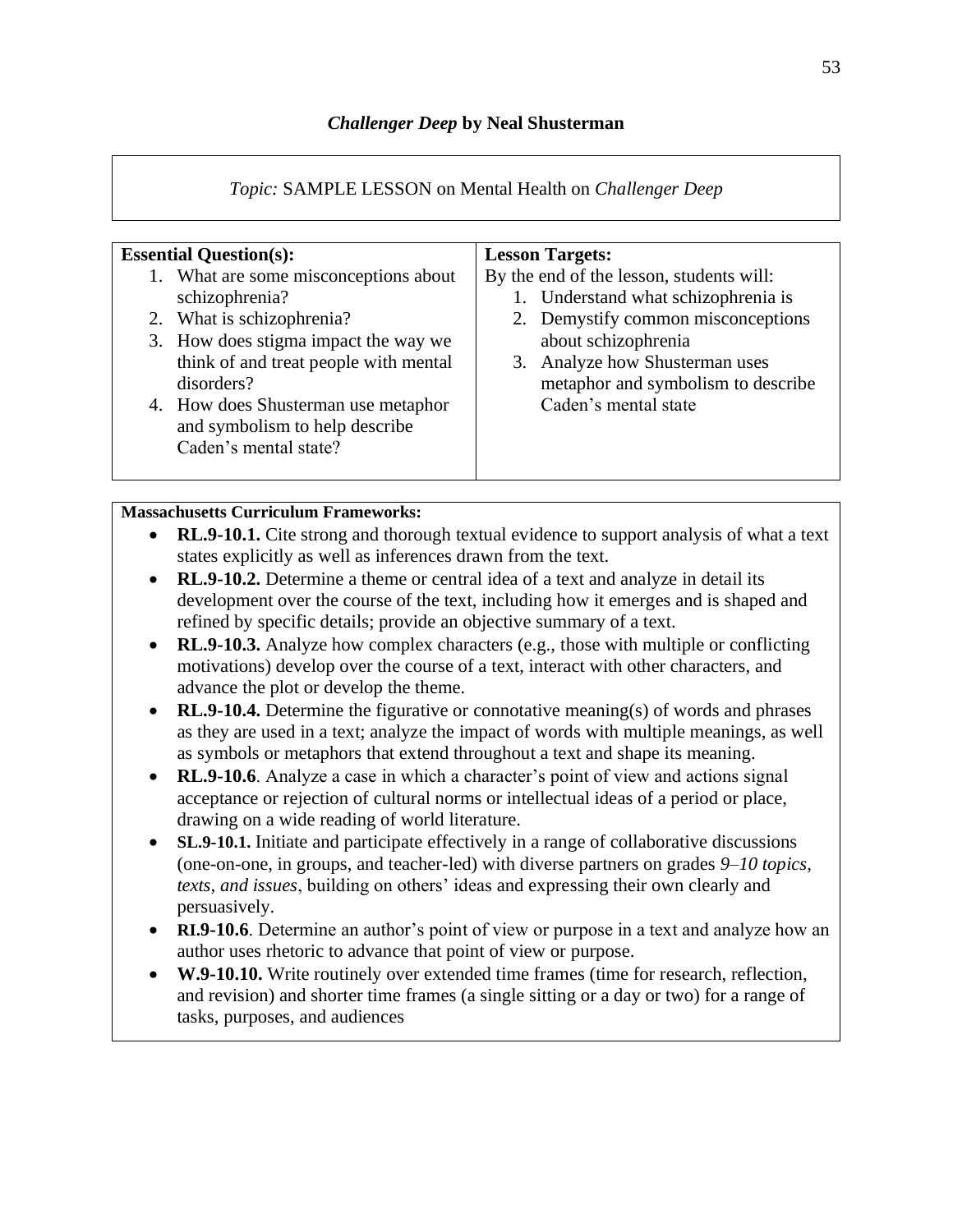## **Materials and Resources: (attached if applicable)**

- *Challenger Deep* by Neal Shusterman Focus: introduce text and early reading
- NAMI Schizophrenia Fact sheet: [https://www.nami.org/NAMI/media/NAMI-](https://www.nami.org/NAMI/media/NAMI-Media/Images/FactSheets/Schizophrenia-FS.pdf)[Media/Images/FactSheets/Schizophrenia-](https://www.nami.org/NAMI/media/NAMI-Media/Images/FactSheets/Schizophrenia-FS.pdf)[FS.pdf](https://www.nami.org/NAMI/media/NAMI-Media/Images/FactSheets/Schizophrenia-FS.pdf)

## **Formative Assessments:**

- Ticket to leave
- Journals
- Anonymous question box

## Warm-up:

- What do you know about schizophrenia?
- Discuss as class

#### Lesson

- Fact sheet handout on schizophrenia
- Misconceptions about schizophrenia
	- o NOT the same as Multiple Personality Disorder (MPD)
	- o NOT dangerous; people with schizophrenia are more likely to be victims of violence than perpetrators
	- o Other examples, from an organization created to help decrease stigma surrounding schizophrenia: [https://www.openthedoors.com/english/02\\_05.html](https://www.openthedoors.com/english/02_05.html)
- Begin reading *Challenger Deep* aloud
	- o Discuss why, in first "chapter" of the text, the narrator uses the "you" pronoun
	- o Does this make you feel more connected to the narrator?
	- o What do you think of the narrator, Caden, thus far?
	- o What metaphors or symbols may be at work in the text already?

## **Closing/ticket to leave:**

- In addition to giving time to answer student questions, here are some suggested closing activities
- $-3-2-1$ 
	- o 3 things they learned
	- o 2 things they found interesting
	- o 1 question they have
- Summarize lesson in under 20 words
- Write 2 important takeaways from the lesson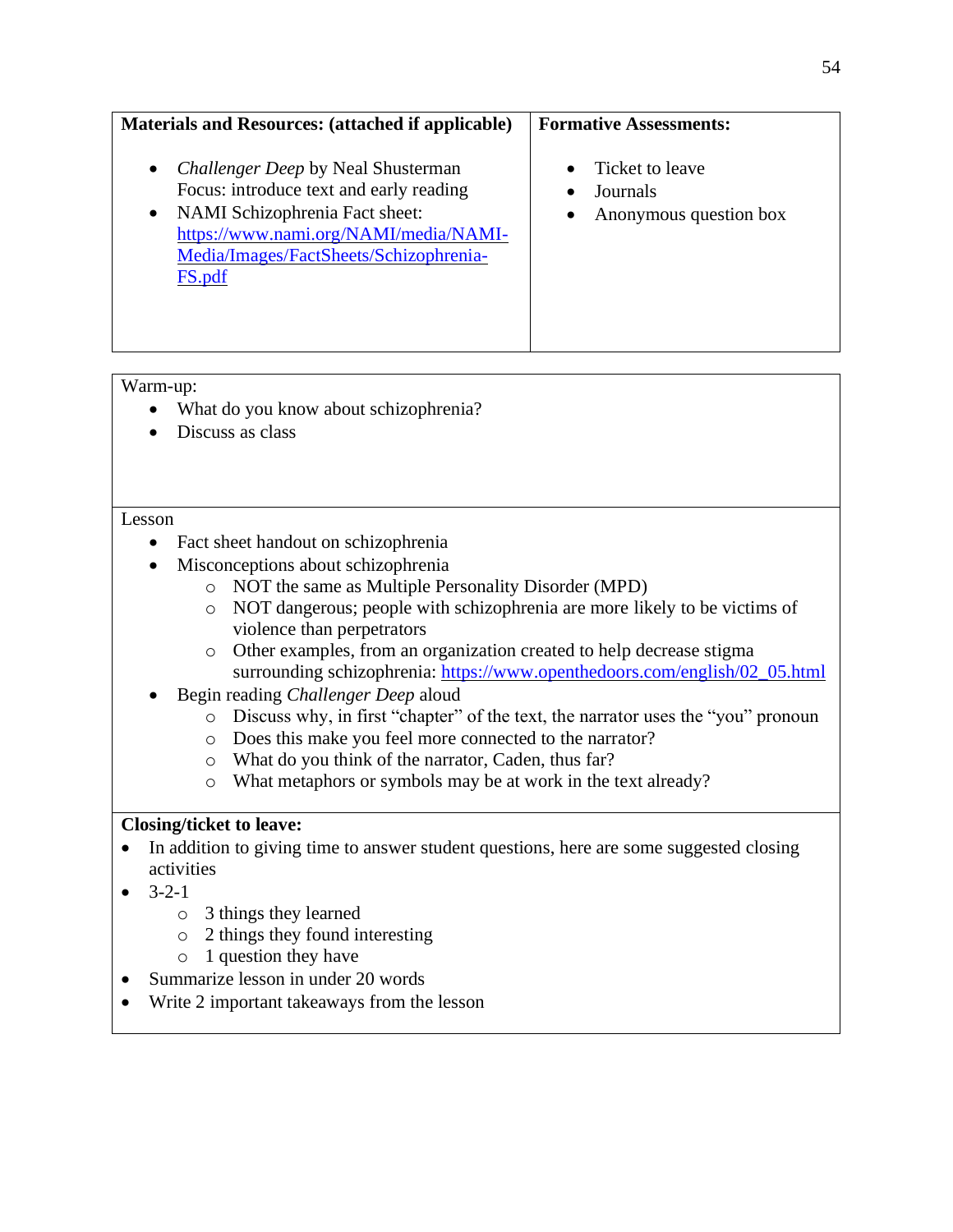# *The Curious Incident of the Dog in the Nighttime* **by Mark Haddon**

## *Topic:* SAMPLE LESSON on Mental Health on *The Curious Incident of the Dog in the Nighttime*

| <b>Essential Question(s):</b>           | <b>Lesson Targets:</b>                   |
|-----------------------------------------|------------------------------------------|
| 1. How What is Autism Spectrum          | By the end of the lesson, students will: |
| Disorder?                               | 1. Understand what Autism Spectrum       |
| 2. What are some misconceptions about   | Disorder is, and common                  |
| ASD?                                    | misconceptions                           |
| 3. How does narrative perspective shape | 2. Analyze how perspective and           |
| this story?                             | narration shape the plot and text as a   |
|                                         | whole                                    |

## **Massachusetts Curriculum Frameworks:**

- **RL.9-10.1.** Cite strong and thorough textual evidence to support analysis of what a text states explicitly as well as inferences drawn from the text.
- **RL.9-10.2.** Determine a theme or central idea of a text and analyze in detail its development over the course of the text, including how it emerges and is shaped and refined by specific details; provide an objective summary of a text.
- **RL.9-10.3.** Analyze how complex characters (e.g., those with multiple or conflicting motivations) develop over the course of a text, interact with other characters, and advance the plot or develop the theme.
- **RL.9-10.4.** Determine the figurative or connotative meaning(s) of words and phrases as they are used in a text; analyze the impact of words with multiple meanings, as well as symbols or metaphors that extend throughout a text and shape its meaning.
- **RL.9-10.6**. Analyze a case in which a character's point of view and actions signal acceptance or rejection of cultural norms or intellectual ideas of a period or place, drawing on a wide reading of world literature.
- **SL.9-10.1.** Initiate and participate effectively in a range of collaborative discussions (one-on-one, in groups, and teacher-led) with diverse partners on grades *9–10 topics, texts, and issues*, building on others' ideas and expressing their own clearly and persuasively.
- **RI.9-10.6**. Determine an author's point of view or purpose in a text and analyze how an author uses rhetoric to advance that point of view or purpose.
- **W.9-10.10.** Write routinely over extended time frames (time for research, reflection, and revision) and shorter time frames (a single sitting or a day or two) for a range of tasks, purposes, and audiences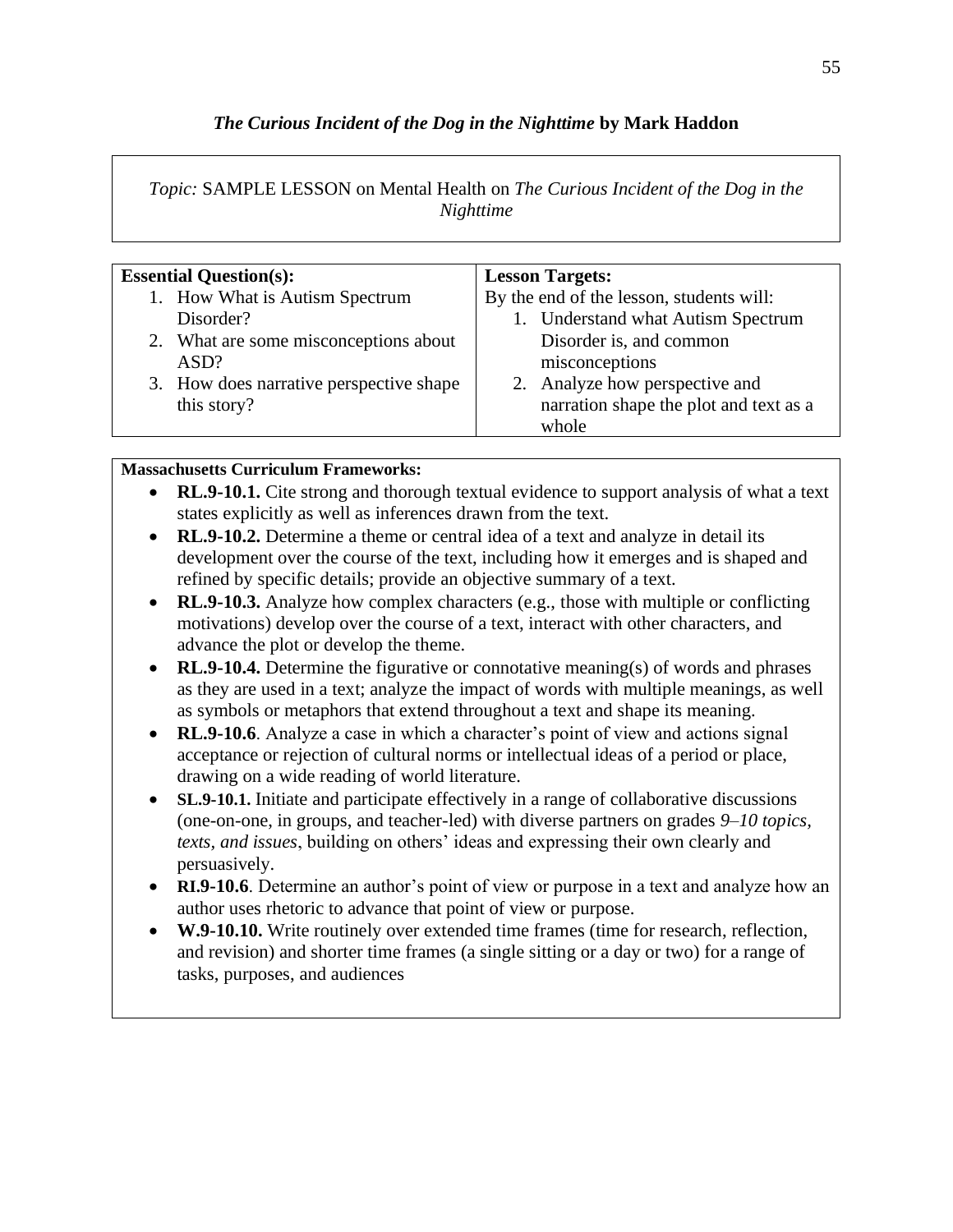## **Materials and Resources: (attached if applicable)**

- The Curious Incident of the Dog in the Night-Time by Mark Haddon Focus: Introducing text, early readings
- Autism Spectrum Disorder fact sheet from NAMI (2015): [https://www.nami.org/NAMI/media/NAMI-](https://www.nami.org/NAMI/media/NAMI-Media/Images/FactSheets/Autism-FS.pdf)[Media/Images/FactSheets/Autism-FS.pdf](https://www.nami.org/NAMI/media/NAMI-Media/Images/FactSheets/Autism-FS.pdf)

#### **Warm-up:**

- Whole class discussion:
	- o How does body language and social cues help make communication easier?
	- o Have you ever read a text wrong, and been angry with someone, or had someone angry with you?

#### **Lesson**

- Read sections 2, 3, 5 (pages 1-4) silently, or aloud in class
- What do you notice about these three sections?
- How are they numbered? (Prime numbers only!)
- What do you think of our narrator, Christopher, so far?
- Discussion of Autism Spectrum Disorder
	- o NAMI Fact Sheet: [https://www.nami.org/NAMI/media/NAMI-](https://www.nami.org/NAMI/media/NAMI-Media/Images/FactSheets/Autism-FS.pdf)[Media/Images/FactSheets/Autism-FS.pdf](https://www.nami.org/NAMI/media/NAMI-Media/Images/FactSheets/Autism-FS.pdf)
	- o Discussion of stigma
	- o No link between vaccinations and autism
- How might Christopher's unique narration provide us additional and important insight into the text, as we continue reading?

#### **Closing/ticket to leave:**

- In addition to giving time to answer student questions, here are some suggested closing activities
- $-3-2-1$ 
	- o 3 things they learned
	- o 2 things they found interesting
	- o 1 question they have
- Summarize lesson in under 20 words
- Write 2 important takeaways from the lesson

#### **Formative Assessments:**

- Ticket to leave
- Journals
- Anonymous question box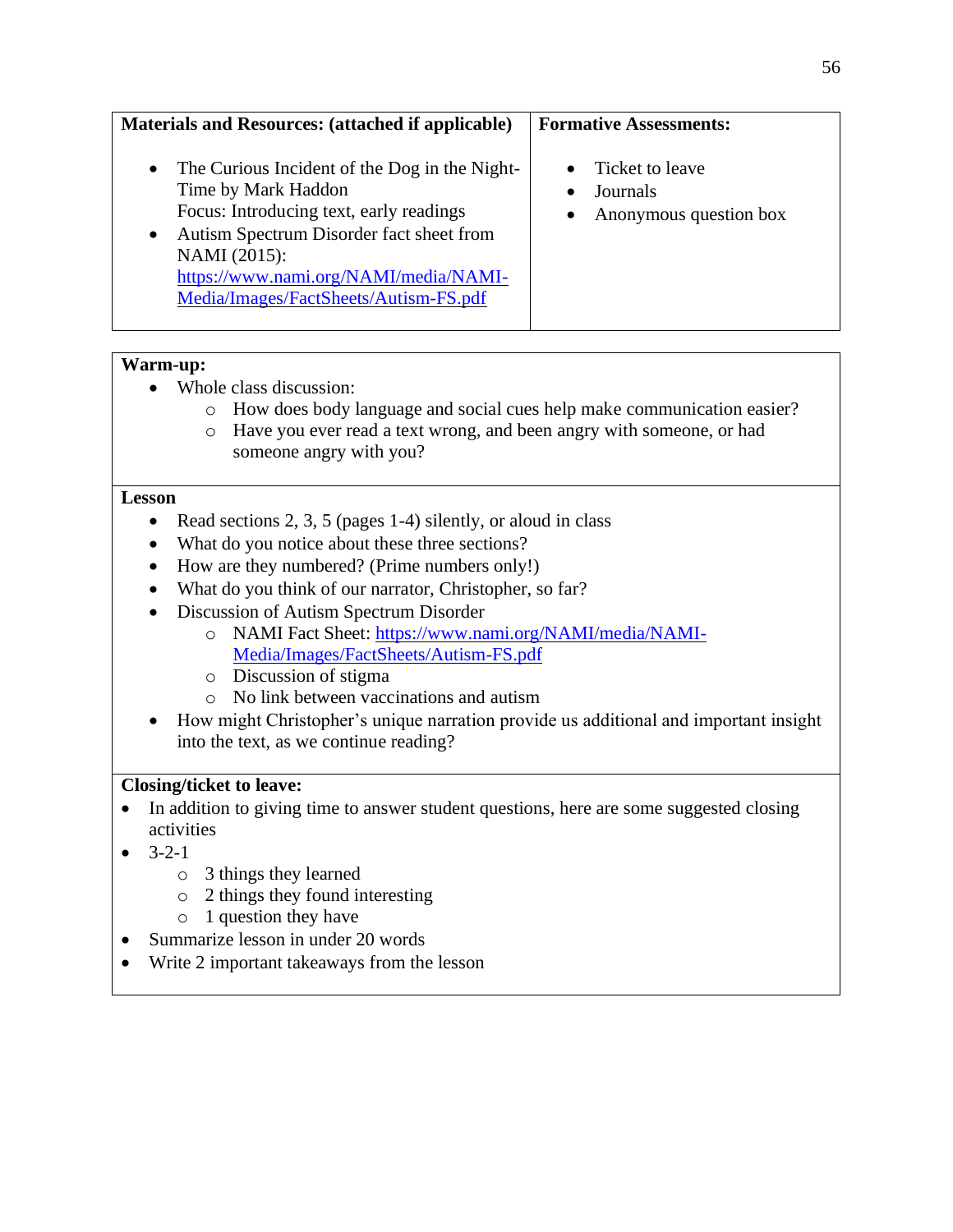#### **Chapter Four:**

#### **Accommodating Esther, Craig, and Holden in the Classroom**

In addition to considering, in detail, how to teach texts about mental health, teachers should also be prepared to accommodate students who may have mental health issues themselves, or difficulty reading texts about mental health. For example, a student may have lost a loved one to suicide, or have a parent who suffers from schizophrenia or depression. This section, therefore, focuses on specific strategies teachers can use to ensure all students feel supported and cared for in the classroom. In addition, this section will include a list of resources teachers can look toward when infusing mental health literacy into their curriculum.

At the outset, I want to recommend two texts for teachers, which I will be heavily referencing in this chapter. The first is William Dikel, M.D.'s *The Teacher's Guide to Student Mental Health* (2014). A child and adolescent psychiatrist, Dr. Dikel collaborates with individuals, schools, and state Departments of Education to support students with mental disorders. Dikel's book is phenomenal and comprehensive, offering explanations of mental disorders and how they might manifest in the classroom, while offering a wide variety of effective accommodations that can be useful to all students, struggling or not. This text is essential to a teacher's repertoire of resources.

The second text, is Kendall Johnson, Ph.D's *Classroom Crisis: A Teacher's Guide* (2004). The methods described in this work are applicable to a wide variety of situations and crises, and were utilized by New York City schools after 9/11 (Johnson 2004). Furthermore, as more and more teachers and students are faced with the probability of facing gun violence in their schools and communities, these techniques can help teachers prepare and act effectively in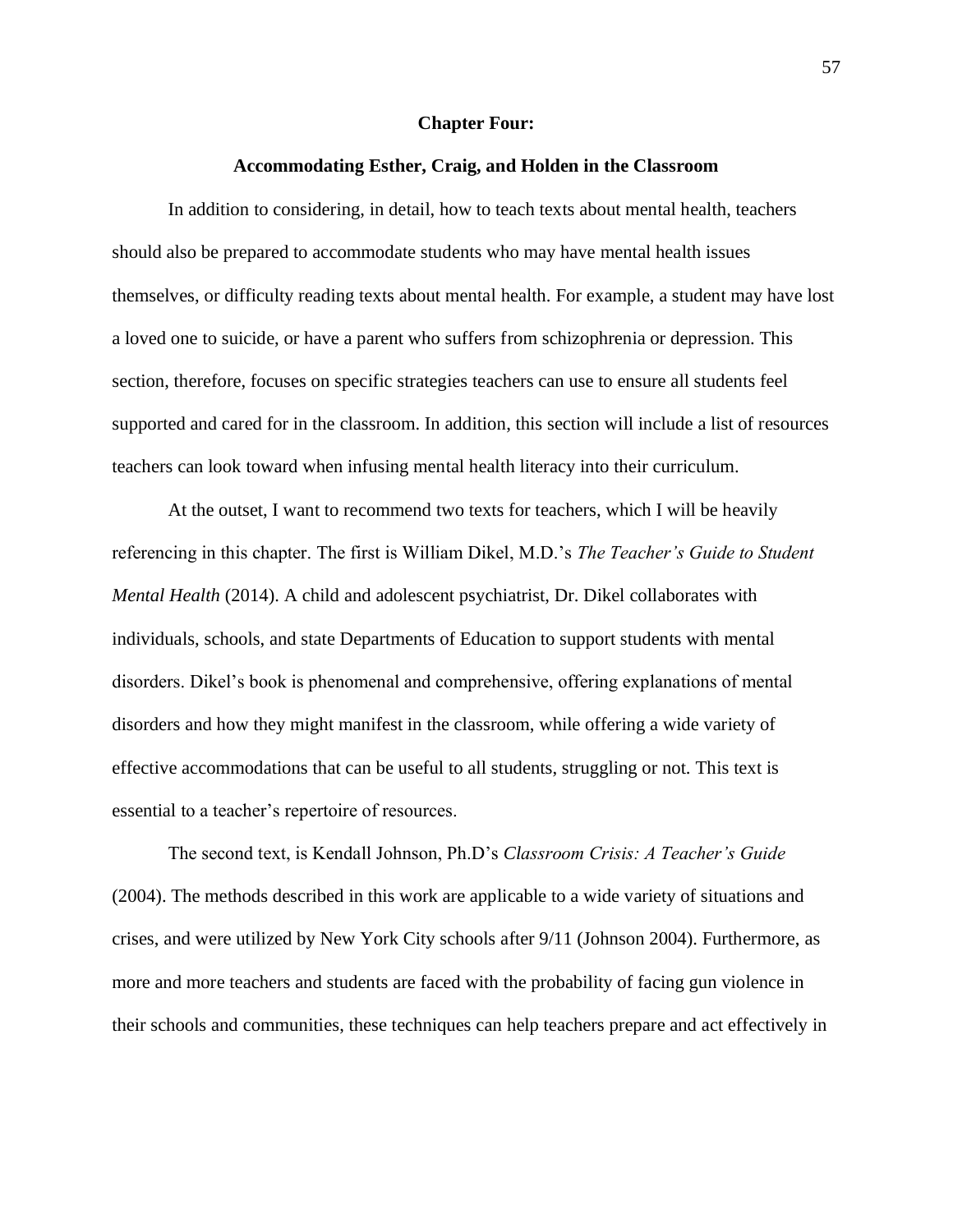high stress students. However, this section will focus on how these methods can be used if a student is suddenly unable to handle the current classroom situation.

Ideally, before reading any of the texts in class, teachers will know each of their students well enough to properly scaffold and accommodate their students. However, given that many students conceal their mental health issues, taking general steps to ensure all students are supported is paramount. In *The Teacher's Guide to Student Mental Health*, Dikel suggests that the best way to do this is to create a classroom environment that is "predictable, stable, consistent, and nurturing," and "is a place where no one will hurt them and they will not hurt others" (2014). Simply: build trust between the teacher and the students. A simple way to support this environment in the classroom is by having students journal about their feelings on a text. These journals can be turned in anonymously, or students can have an option to put their name on the journal. Journals are used in the classroom and in therapy as a way for students to reflect on their work or mental states (Utley and Garza, 2011). Through a journal entry, students are provided a way to communicate their emotions, whether they are maladaptive or not. Class discussions can and should be used as well; however, distressed students may be less likely to offer their feelings on the texts if they must share them with their peers. Furthermore, keeping this class discussion focused on generating hope and providing resources, while discouraging stigmatizing comments, might show students that their teacher is trustworthy. As a result, students will be more willing to share their feelings.

Self-disclosure might also be powerful in reassuring students who may be distressed by this content. In *Writing Wounded: Trauma, Testimony, and Critical Witness in Literacy Classrooms*, Elizabeth Dutro encourages students to write about traumatic experiences in their lives, and encourages teachers to share relevant traumas, as it is "a conscious, risky, move to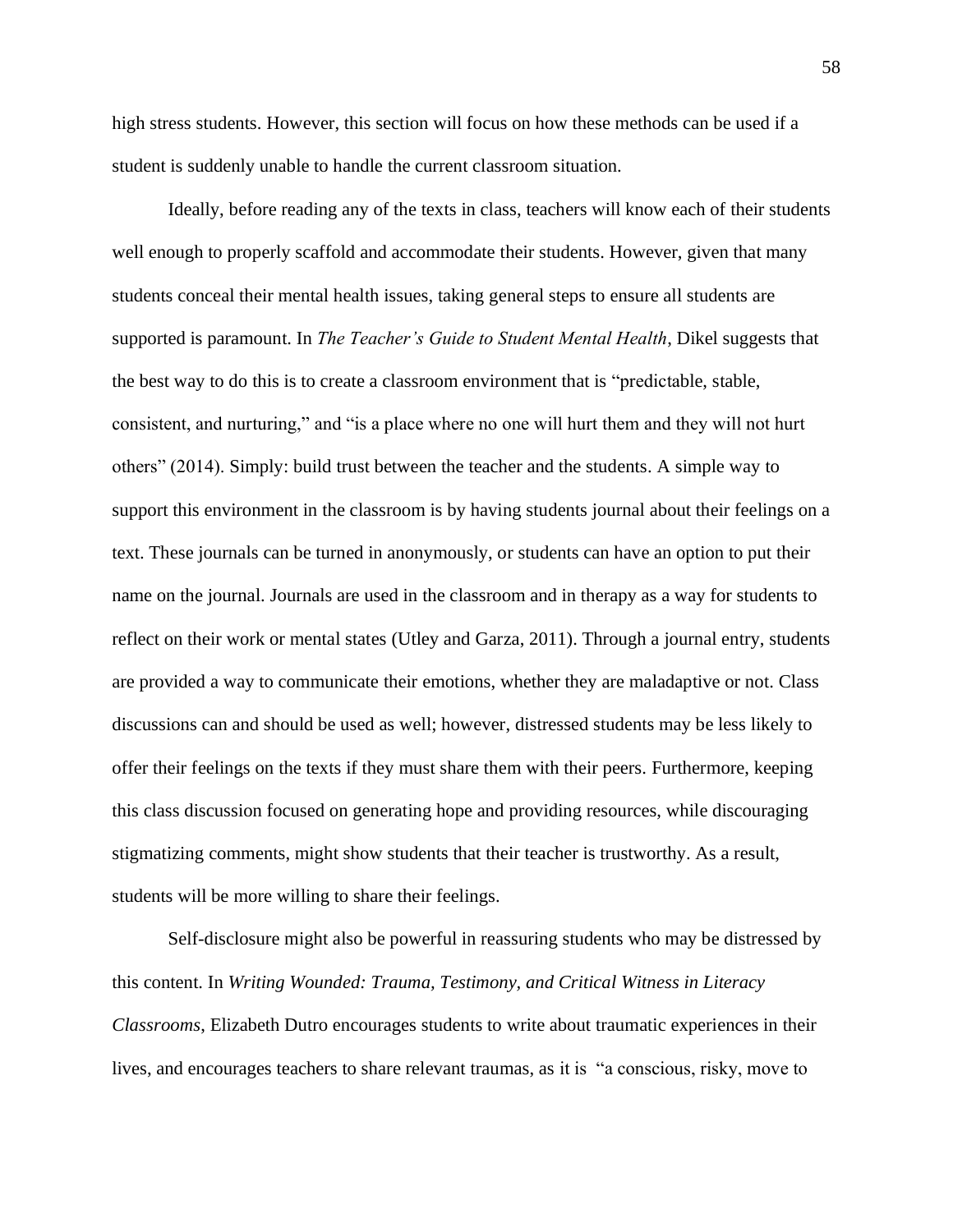share the vulnerability that is inherent in classrooms, while remaining aware of how privilege and power shape the stakes of those exposures" (2011). For teachers who feel comfortable, this may allow a teacher to self-disclose that they may have experienced mental health issues in the past, and recovered. Other teachers may offer that they found a text difficult to read, too, while assuring students that they will tackle the text together, as a team.

Occasionally, teachers may notice a student experiencing an Acute Stress Response (ASR) in reaction to certain material. These responses fall on a spectrum, where a student can either shut down or become agitated (Johnson 2004). In the situations, Johnson emphasizes the importance finding a way for students to refocus their energy and communicate their feelings. If necessary, she suggests teachers speak with the student privately during a break or after class. For students who are agitated or panicking, she encourages breathing techniques (for example, having students breathe in for four seconds, hold in that breath for four seconds, breathe out for four seconds, and repeat four or more times) will facilitate a physiological relaxation response (Johnson, 2004). In addition, Johnson states that distracting a distressed student may be helpful, as well (2004). Encourage students to go on a walk; this is beneficial in that it redirects their agitation towards physical movement, occupies their mind, and distances themselves from the situation (Johnson, 2004). If a teacher is unable to do this, perhaps send a trusted student who may be friends with the distressed student to accompany them and provide a time by which they should return to class. Distressed students might also benefit from being walked down to the school counsellor or psychologist's office for further support. In extreme cases, most schools have plans for what to do if a student is in immediate danger of hurting themselves or others, and calling in such reinforcements is necessary for the safety of the student and classmates (Johnson, 2004).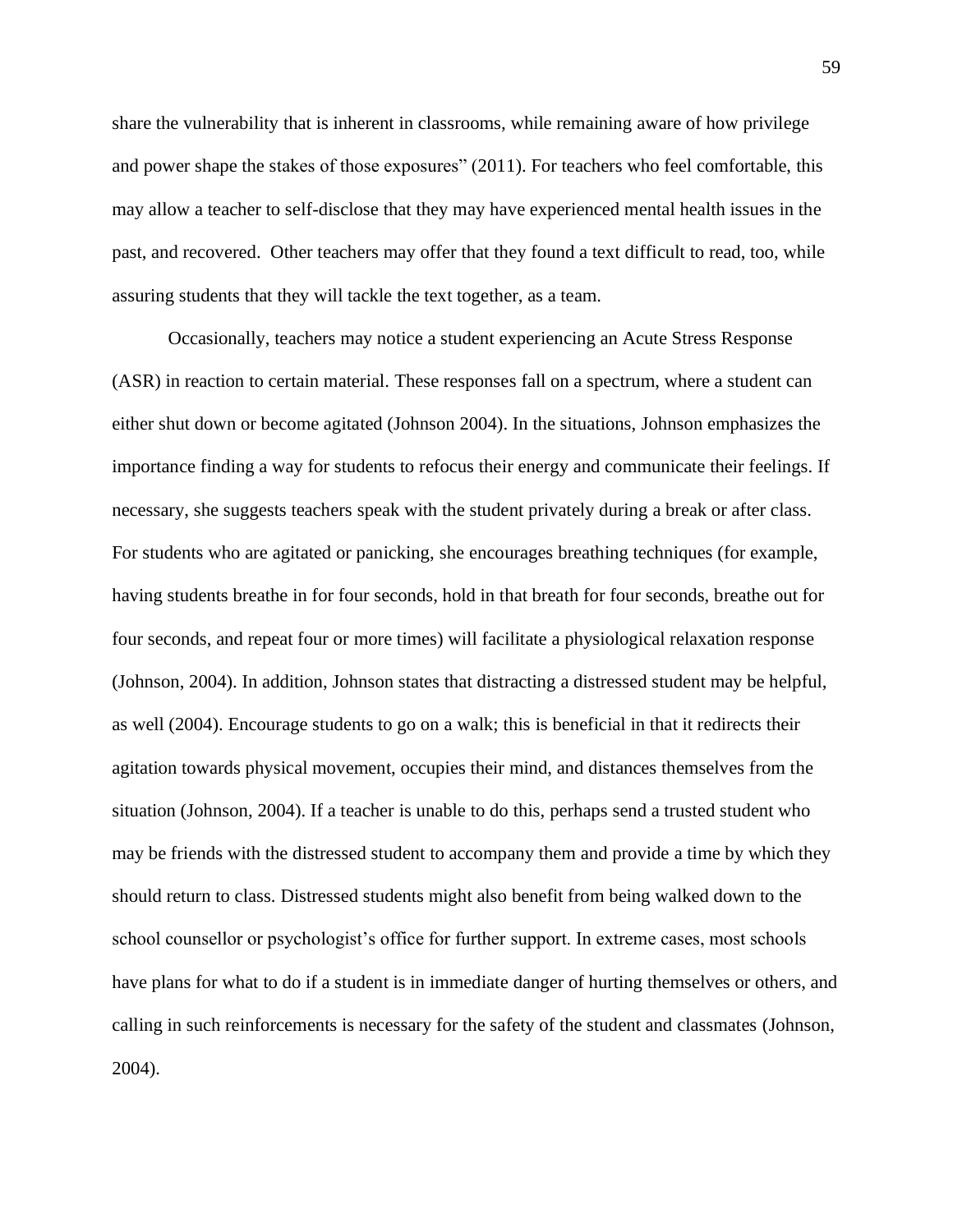Additionally, students suffering from depression, anxiety, and ASD may prefer certain classroom environments. Much of these accommodations may already be in teacher's repertoire, and can be applied across all classes without much fanfare, simply because these accommodations can help make education equitable for all students. Many of these students prefer some sort of routine that they can reply on (Dikel, 2014). In the English class, this may be as simple as starting every day with vocabulary, or a quote of the day, or a "do now" before launching into a lesson. For students with ASD and anxiety, this provides a level of consistency which is comforting to students, while also providing teachers with a general roadmap of how each class period will go. Students with anxiety may be reluctant to speak in class, and face extreme distress upon being called on or presenting in class. Working with these students to figure out how to make these necessary tasks more bearable can be invaluable to students, who often feel alone and embarrassed by their difficulty presenting. Furthermore, students with ASD, anxiety, and depression may be sensitive or unresponsive to stimuli; as a result, it is important to reduce classroom chaos and to set clear directions for students (Dikel, 2014). Without clear goals, students with anxiety, ASD, and even depression may become distressed or unmotivated (Dikel, 2014). For some students, reducing workloads and providing extended time to complete work might also be necessary (Dikel, 2014). Often times, the cognitive exhaustion anxiety, depression, and ASD create makes it more difficult for students to complete work on time. Additionally, students may end up stressing over whether they can complete their work, exacerbating their condition (Dikel, 2014). It is important to remember that students suffering from mental disorders have to work much harder to function like a "normal" student; in the average day, they care constantly battling their thoughts and physiological reactions to stimuli,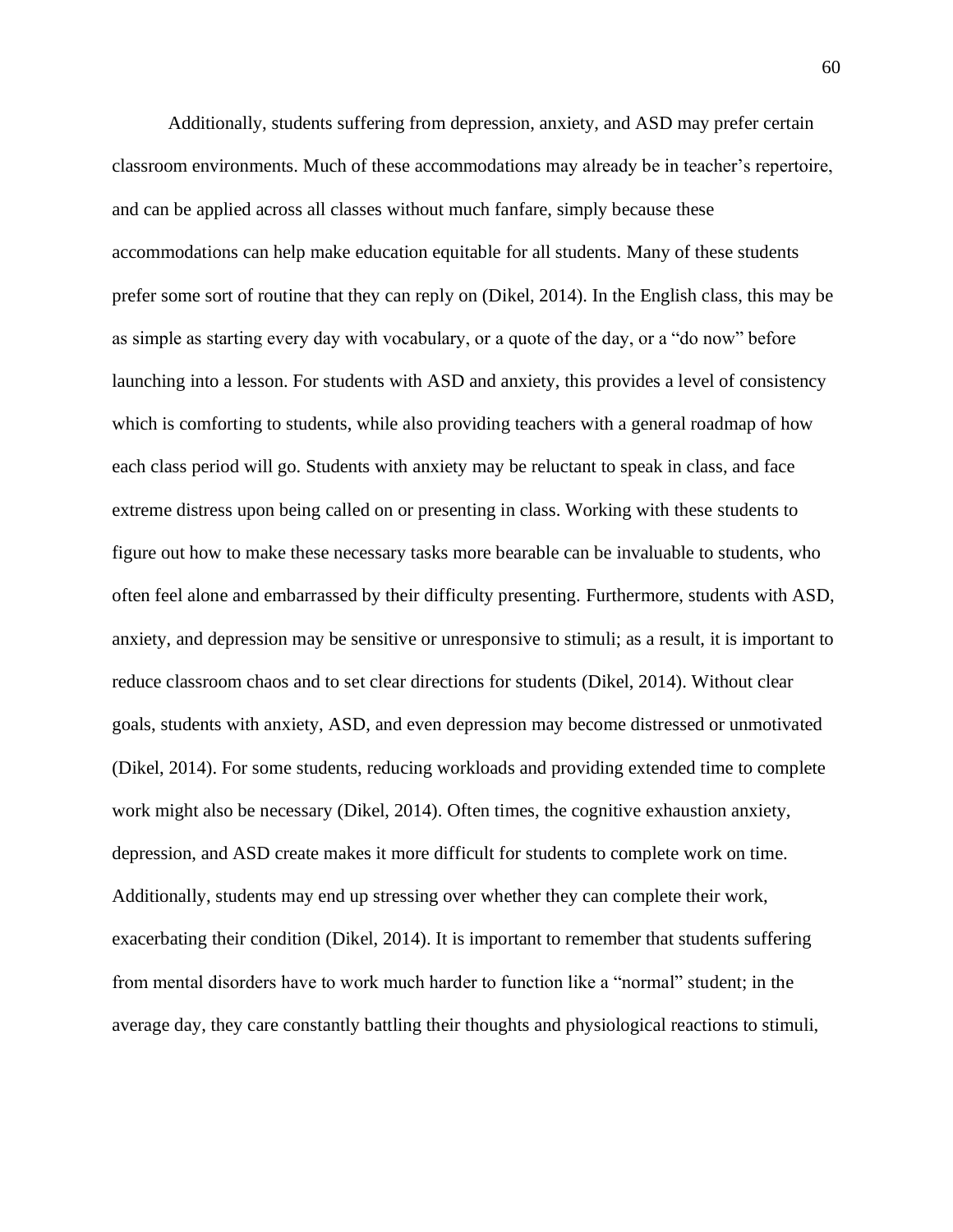on top of managing school work, social interaction, class participation, and possible extracurriculars.

In many cases, talking to a student who may be struggling, or a paraprofessional or parent, can help teachers serve their students best. While some struggling students may have an IEP or a 504, some will not, either because their disorder has not been dealt with or because it has recently surfaced. Consulting this IEP or 504, if available, is paramount to ensuring students receive the academic support they need in the classroom. Additionally, if a teacher believes a student might benefit from an IEP or 504, they should discuss the matter with school administrators and the student's parents as soon as possible. Ensuring students without proper support get that support from all of their teachers—not just one—is paramount in aiding struggling students.

Teachers should also seek out as many resources as possible when tackling these difficult situations and texts. In doing this, teaching a lesson becomes more than performance; it is the outcome of a dialogue between educators and professionals, for the purpose of creating a new and important dialogue between student and teacher. These dialogues can help students seek the help they deserve, while also breaking down the stigma surrounding mental disorders. Below, I list some resources I have called upon during the writing of this thesis, and which teachers might benefit from as they direct these dialogues.

#### **Helpful Resources and Articles**

- *The Teacher's Guide to Student Mental Health* by William Dikel, M.D.
- *Classroom Crisis: A Teacher's Guide* by Kendall Johnson, PhD
- Ciffone, J. (1993). Suicide Prevention: A Classroom Presentation to Adolescents. *Social Work*, *38*(2), 197–203. Retrieved from [https://login.libserv-](https://login.libserv-prd.bridgew.edu/login?url=http://search.ebscohost.com/login.aspx?direct=true&db=aph&AN=9402070163&site=ehost-live)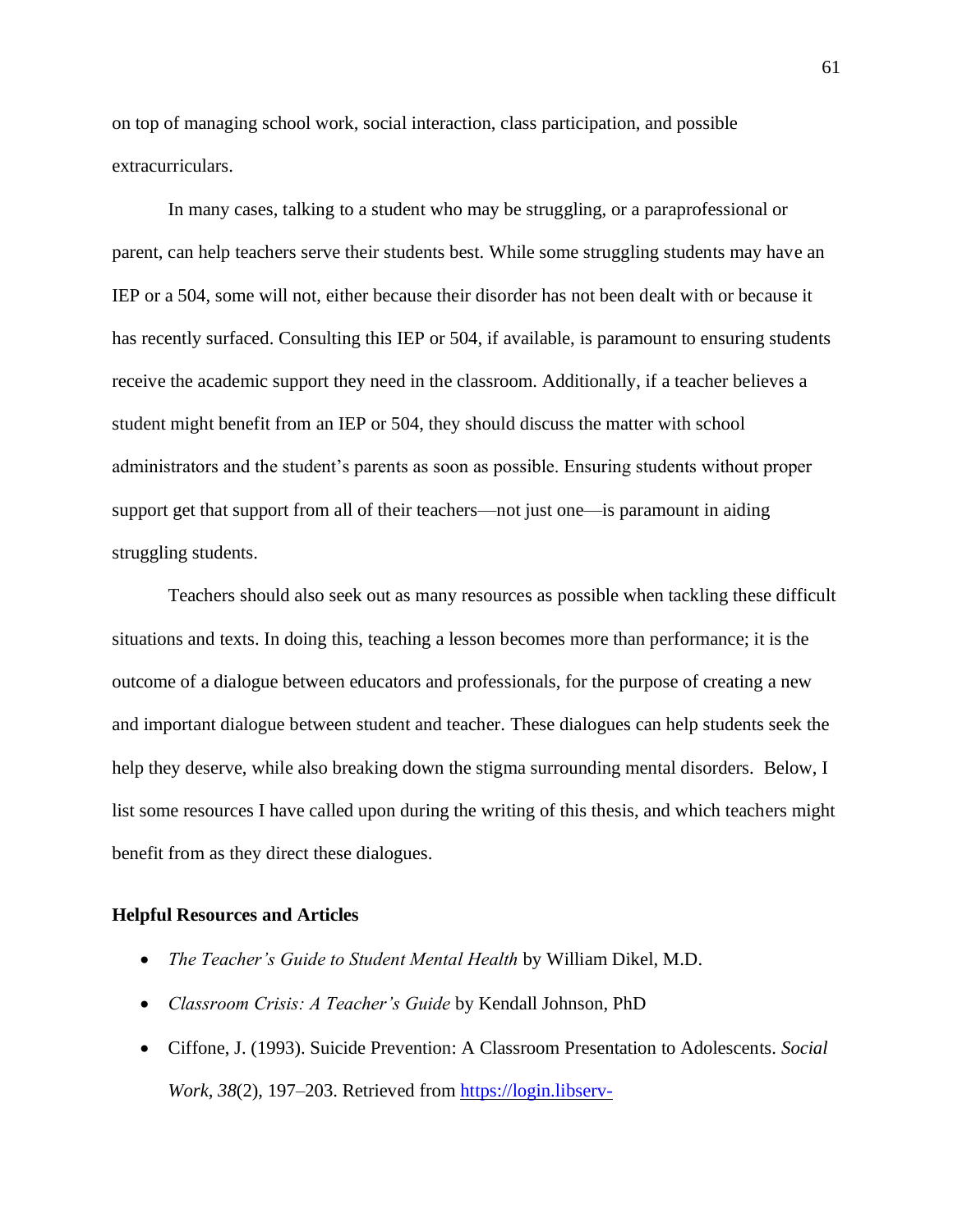[prd.bridgew.edu/login?url=http://search.ebscohost.com/login.aspx?direct=true&db=aph&](https://login.libserv-prd.bridgew.edu/login?url=http://search.ebscohost.com/login.aspx?direct=true&db=aph&AN=9402070163&site=ehost-live) [AN=9402070163&site=ehost-live](https://login.libserv-prd.bridgew.edu/login?url=http://search.ebscohost.com/login.aspx?direct=true&db=aph&AN=9402070163&site=ehost-live)

- Marsh, R.J. (2015). Identifying Students with Mental Health Issues: A Guide for Classroom Teachers. *Intervention in School and Clinic*, 51(5), pp. 318 - 322[.](https://doi.org/10.1177/1053451215606706) [https://doi.org/10.1177/1053451215606706.](https://doi.org/10.1177/1053451215606706)
- Can We Talk? Canada, Lesson Plans
	- o LINK: [http://canwetalk.ca/wp-content/uploads/2016/03/COOR-79l-2016-03-](http://canwetalk.ca/wp-content/uploads/2016/03/COOR-79l-2016-03-CWT-lesson-plans.pdf) [CWT-lesson-plans.pdf](http://canwetalk.ca/wp-content/uploads/2016/03/COOR-79l-2016-03-CWT-lesson-plans.pdf)
- The Society for the Prevention of Teen Suicide
- National Institute of Mental Health (NIMH)
- National Alliance on Mental Illness (NAMI)
- Substance Abuse and Mental Health Services Administration (SAMSHA)
- Anxiety and Depression Association of America (ADAA)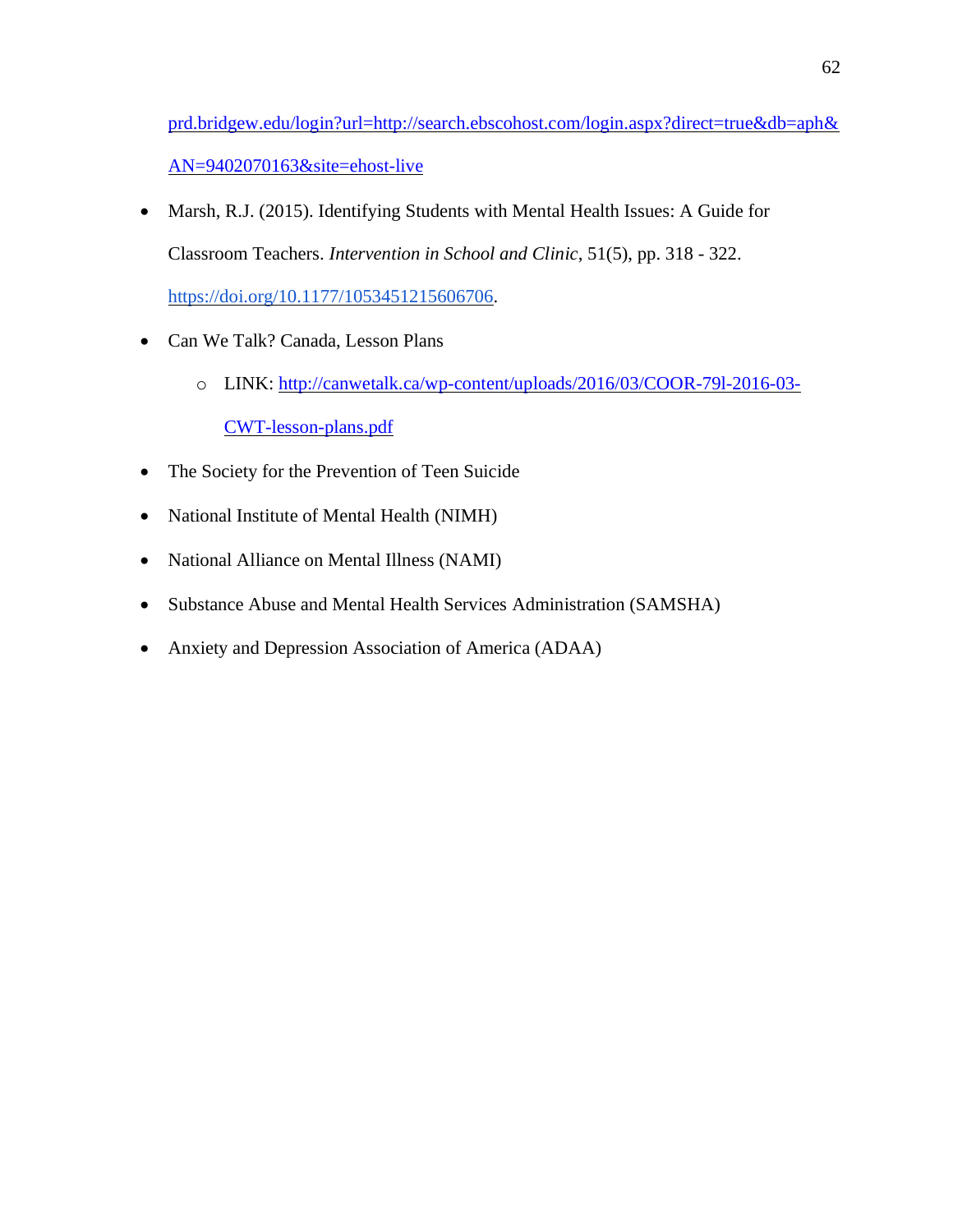#### **Conclusion**

As scary as it may be to talk about mental disorders in the classroom, it is doubly necessary to talk about them. By not talking about these disorders openly, with students, with friends, with peers, the stigma surrounding them is only perpetuated.

Through the lens of literature, though, teachers have the opportunity to discuss mental disorders in the classroom, while also developing important literacy skills. In reading texts about mental disorders, students are able to gain important perspective into mental disorders that cannot be obtained through fact sheets or diagnostic criteria. The goal of these lessons and this thesis, as a whole, is to humanize people with these disorders, and let students know that supports are available for anyone who may be struggling. All of these texts have been fundamental in developing my understanding of mental disorders, and have the power to help students overcome the stigma which keeps all too many students from seeking mental healthcare.

However, this goal can only be achieved when competent teachers, who have carefully selected texts and are willing to lead difficult discussions, commit to helping students navigate these issues. Readers and teachers alike believe that reading affects our lived experience; with this in mind, teachers must construct classrooms that support of all students, including those who struggle with mental disorders.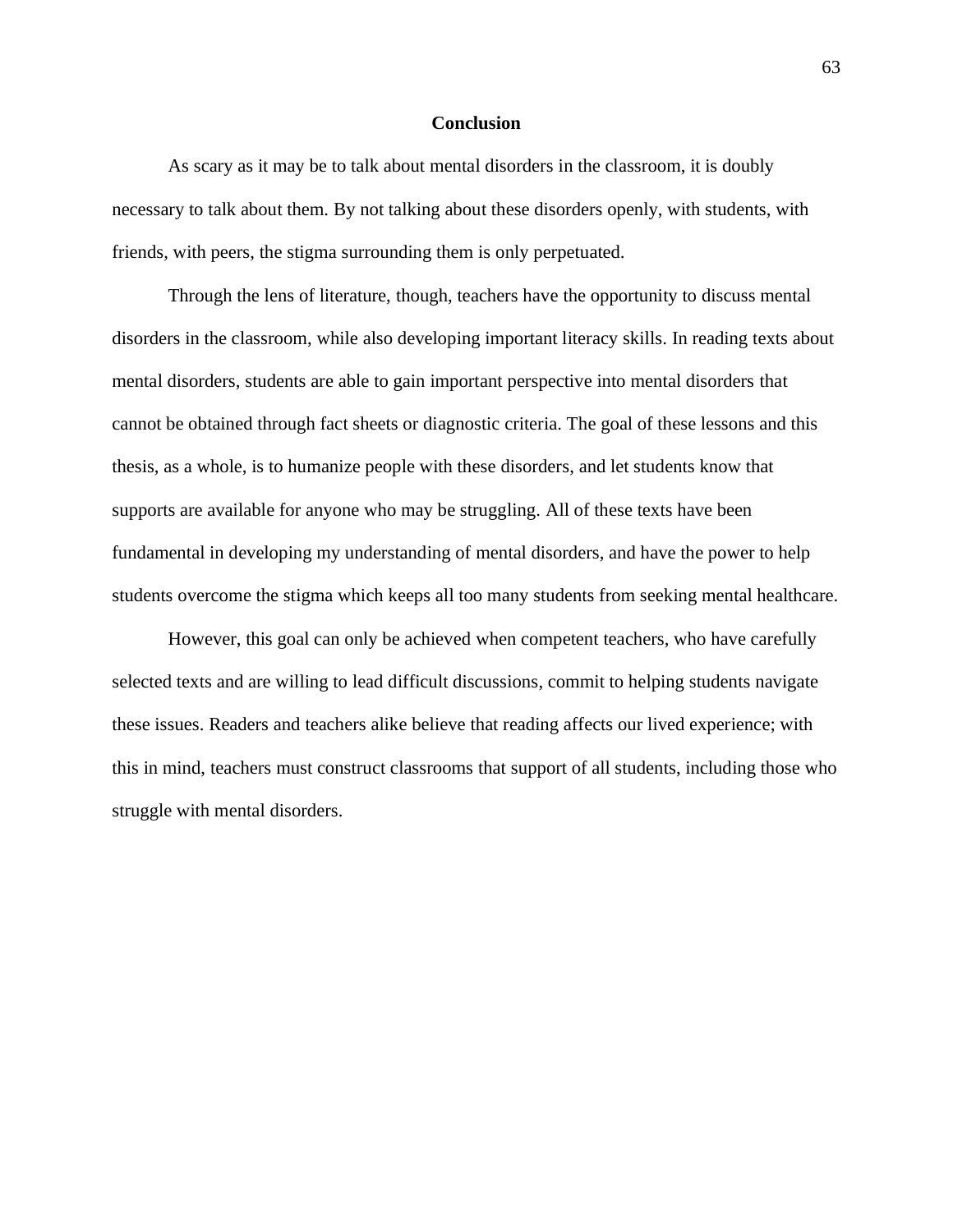#### **References**

- Aldama, F. L. (2010). *Toward a Cognitive Theory of Narrative Acts* (Vol. 1st ed). Austin: University of Texas Press. Retrieved from [https://login.libserv](https://login.libserv-prd.bridgew.edu/login?url=http://search.ebscohost.com/login.aspx?direct=true&db=nlebk&AN=321216&site=ehost-live)[prd.bridgew.edu/login?url=http://search.ebscohost.com/login.aspx?direct=true&db=nlebk](https://login.libserv-prd.bridgew.edu/login?url=http://search.ebscohost.com/login.aspx?direct=true&db=nlebk&AN=321216&site=ehost-live) [&AN=321216&site=ehost-live](https://login.libserv-prd.bridgew.edu/login?url=http://search.ebscohost.com/login.aspx?direct=true&db=nlebk&AN=321216&site=ehost-live)
- Alsup, J. (2003). Politicizing Young Adult Literature: Reading Anderson's Speak as a Critical Text: Critical Texts Confront Difficult Topics. Students Need to Read, Write, and Talk About These Relevant Issues. *Journal of Adolescent & Adult Literacy*, 47(2), 158+. Retrieved from [http://link.galegroup.com.libserv](http://link.galegroup.com.libserv-prd.bridgew.edu/apps/doc/A109025679/EAIM?u=mlin_s_bridcoll&sid=EAIM&xid=f1f1b995)[prd.bridgew.edu/apps/doc/A109025679/EAIM?u=mlin\\_s\\_bridcoll&sid=EAIM&xid=f1f1](http://link.galegroup.com.libserv-prd.bridgew.edu/apps/doc/A109025679/EAIM?u=mlin_s_bridcoll&sid=EAIM&xid=f1f1b995)

[b995](http://link.galegroup.com.libserv-prd.bridgew.edu/apps/doc/A109025679/EAIM?u=mlin_s_bridcoll&sid=EAIM&xid=f1f1b995)

- American Psychiatric Association. (2013). *Diagnostic and statistical manual of mental disorders: Dsm-5*(5th ed.). Arlington, VA: American Psychiatric Associatio[n](http://link.galegroup.com.libserv-prd.bridgew.edu/apps/doc/A109025679/EAIM?u=mlin_s_bridcoll&sid=EAIM&xid=f1f1b995)
- Ames, L. (1971). The Bell Jar and the Life of Sylvia Plath: A Biographical Note. In S. Plath (Author), *The Bell Jar* (pp. 3-15). New York: Harper & Row.
- Armstrong, P. B. (2005). *Play and the Politics of Reading: The Social Uses of Modernist Form*. Ithaca: Cornell University Press.

Asher, J. (2011). *Thirteen Reasons Why: A Novel*. New York: Razorbill.

Bokey, K., & Walter, G. (2002). Literature and psychiatry: the case for a close liaison. *Australasian Psychiatry*, 10(4), 393. Retrieved from [https://login.libserv](https://login.libserv-prd.bridgew.edu/login?url=http://search.ebscohost.com/login.aspx?direct=true&db=aph&AN=8596606&site=ehost-live)[prd.bridgew.edu/login?url=http://search.ebscohost.com/login.aspx?direct=true&db=aph&](https://login.libserv-prd.bridgew.edu/login?url=http://search.ebscohost.com/login.aspx?direct=true&db=aph&AN=8596606&site=ehost-live) [AN=8596606&site=ehost-live](https://login.libserv-prd.bridgew.edu/login?url=http://search.ebscohost.com/login.aspx?direct=true&db=aph&AN=8596606&site=ehost-live)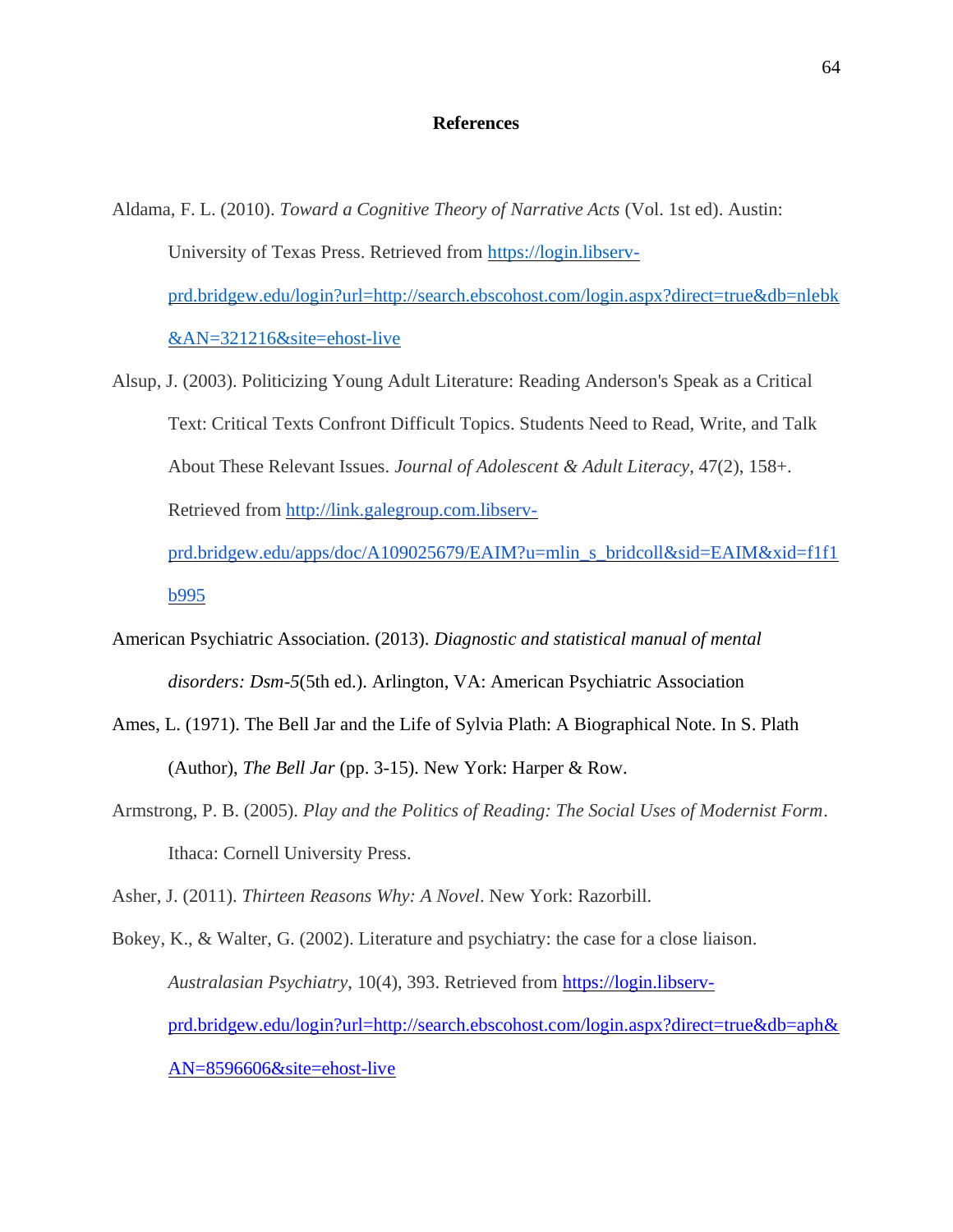- Brewer, R., & Murphy, J. (2016, July 13). People with Autism Can Read Emotions, Feel Empathy. Retrieved from [https://www.scientificamerican.com/article/people-with](https://www.scientificamerican.com/article/people-with-autism-can-read-emotions-feel-empathy1/)[autism-can-read-emotions-feel-empathy1/](https://www.scientificamerican.com/article/people-with-autism-can-read-emotions-feel-empathy1/)
- Can We Talk? Canada (n.d.). Mental Health Lesson Plans. Retrieved from [http://canwetalk.ca/wp-content/uploads/2016/03/COOR-79l-2016-03-CWT-lesson](http://canwetalk.ca/wp-content/uploads/2016/03/COOR-79l-2016-03-CWT-lesson-plans.pdf)[plans.pdf](http://canwetalk.ca/wp-content/uploads/2016/03/COOR-79l-2016-03-CWT-lesson-plans.pdf)
- Carlson, R. (2001). Therapeutic use of story in therapy with children. *Guidance & Counselling*, 16(3), 92-99.
- Cartledge, G., & Kiarie, M. (2001). Learning social skills through literature for children adolescents. *Teaching Exceptional Children*, 34(2), 40-47.
- Ciffone, J. (1993). Suicide Prevention: A Classroom Presentation to Adolescents. *Social Work*, 38(2), 197-203.
- Cuming, S., Rapee, R., Kemp, N., Abbott, M., Peters, L., & Gaston, J. (2009). A self-report measure of subtle avoidance and safety behaviors relevant to social anxiety: Development and psychometric properties. *Journal of Anxiety Disorders, 23*(7), 879-83. doi:10.1016/j.janxdis.2009.05.002
- Contrades-Lacy, A. (2017). Remove 13 Reasons Why from Netflix. Retrieved from <https://www.change.org/p/selena-gomez-remove-13-reasons-why-from-netflix>
- Davis, K. (2018). '13 Reasons Why': Critique by a Recovered Depressive. *Psych Central*. Retrieved on October 15, 2018, from [https://psychcentral.com/lib/13-reasons-why](https://psychcentral.com/lib/13-reasons-why-critique-by-a-recovered-depressive/)[critique-by-a-recovered-depressive/](https://psychcentral.com/lib/13-reasons-why-critique-by-a-recovered-depressive/)
- Detrixhe, J. (2010). Souls in Jeopardy: Questions and Innovations for Bibliotherapy With Fiction. *Journal of Humanistic Counseling, Education & Development*, *49*(1), 58–72.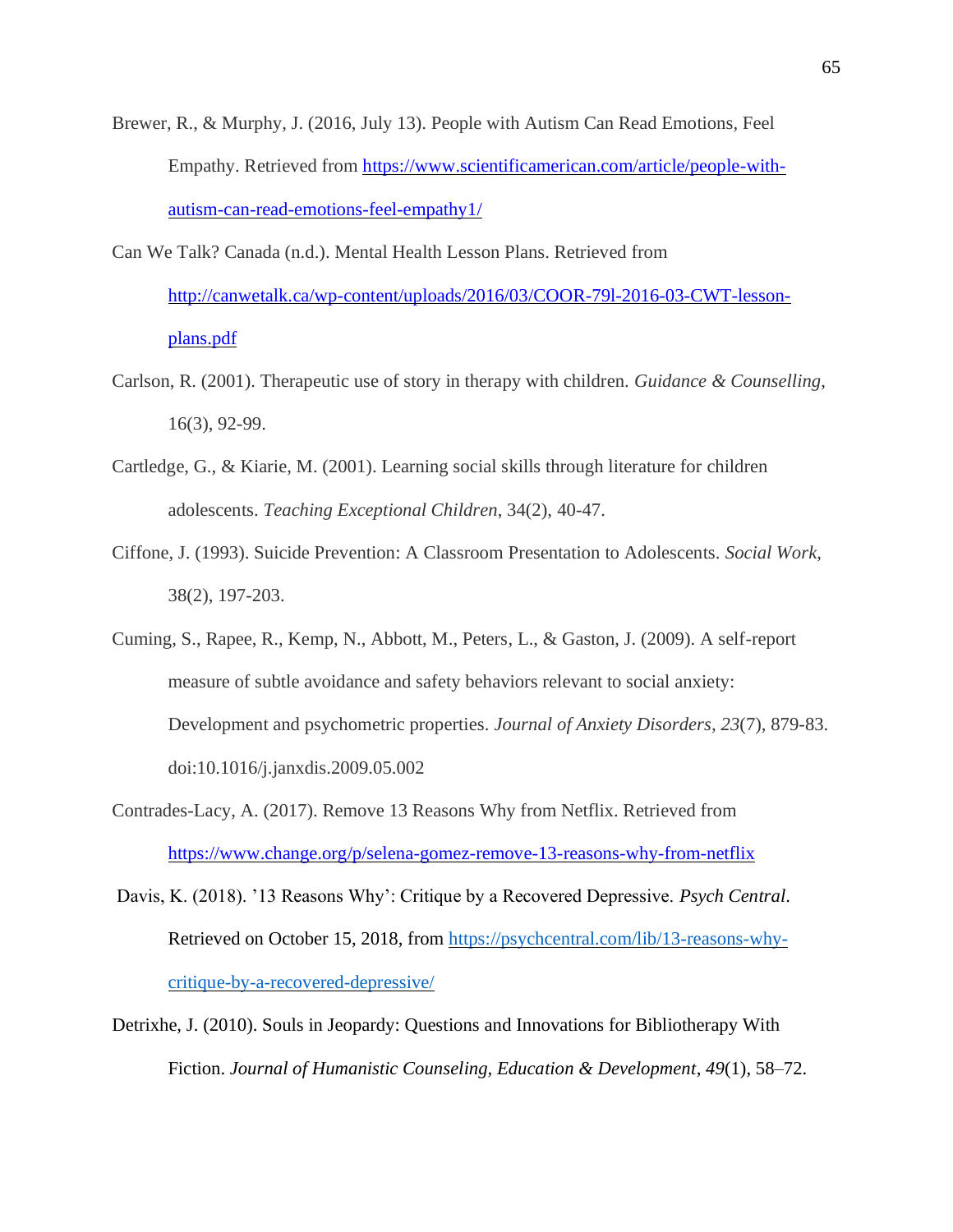Retrieved from [https://login.libserv-](https://login.libserv-prd.bridgew.edu/login?url=http://search.ebscohost.com/login.aspx?direct=true&db=ehh&AN=58840512&site=ehost-live)

[prd.bridgew.edu/login?url=http://search.ebscohost.com/login.aspx?direct=true&db=ehh&](https://login.libserv-prd.bridgew.edu/login?url=http://search.ebscohost.com/login.aspx?direct=true&db=ehh&AN=58840512&site=ehost-live) [AN=58840512&site=ehost-live](https://login.libserv-prd.bridgew.edu/login?url=http://search.ebscohost.com/login.aspx?direct=true&db=ehh&AN=58840512&site=ehost-live)

- Dikel, W. (2014). *The Teachers Guide to Student Mental Health*. New York: W.W. Norton & Company.
- Dunkle, I. J. (2011). Sylvia Plath's The Bell Jar : Understanding Cultural and Historical Context in an Iconic Text. Critical Insights: The Bell Jar, 60–74. Retrieved from [https://login.libserv](https://login.libserv-prd.bridgew.edu/login?url=http://search.ebscohost.com/login.aspx?direct=true&db=lfh&AN=69855521&site=ehost-live)[prd.bridgew.edu/login?url=http://search.ebscohost.com/login.aspx?direct=true&db=lfh&](https://login.libserv-prd.bridgew.edu/login?url=http://search.ebscohost.com/login.aspx?direct=true&db=lfh&AN=69855521&site=ehost-live) [AN=69855521&site=ehost-live](https://login.libserv-prd.bridgew.edu/login?url=http://search.ebscohost.com/login.aspx?direct=true&db=lfh&AN=69855521&site=ehost-live)
- Dutro, E. (2011). Witing Wounded: Trauma, Testimony, and Critical Witness in Literacy Classrooms. *English Education,43*(2), 193-211. Retrieved fro[m](https://eric.ed.gov/?id=EJ913217) [https://eric.ed.gov/?id=EJ913217.](https://eric.ed.gov/?id=EJ913217)
- Elsken, K. (2018, May 23). 15-year-old's suicide attempt mimicked death in '13 Reasons Why'. Retrieved from [https://lakeokeechobeenews.com/community-news/15-year-olds-suicide](https://lakeokeechobeenews.com/community-news/15-year-olds-suicide-attempt-mimicked-season-in-13-reasons-why/)[attempt-mimicked-season-in-13-reasons-why/](https://lakeokeechobeenews.com/community-news/15-year-olds-suicide-attempt-mimicked-season-in-13-reasons-why/)
- Freire, P. (2000). *Pedagogy of the oppressed* (30th anniversary ed.). New York: Continuum.
- Freire, P., Freire, A., & Freire, A. (1994). *Pedagogy of hope : Pedagogy of hope : Reliving pedagogy of the oppressed / reliving pedagogy of the oppressed*. New York: Continuum.
- Freire, P., & Macedo, D. (1987). *Literacy: Reading the word & the world* (Critical studies in education series). South Hadley, Mass.: Bergin & Garvey.
- Gilbert, M. (2017, March 29). Yes, '13 Reasons Why' is for young adults. It's still very good. *The Boston Globe*. Retrieved from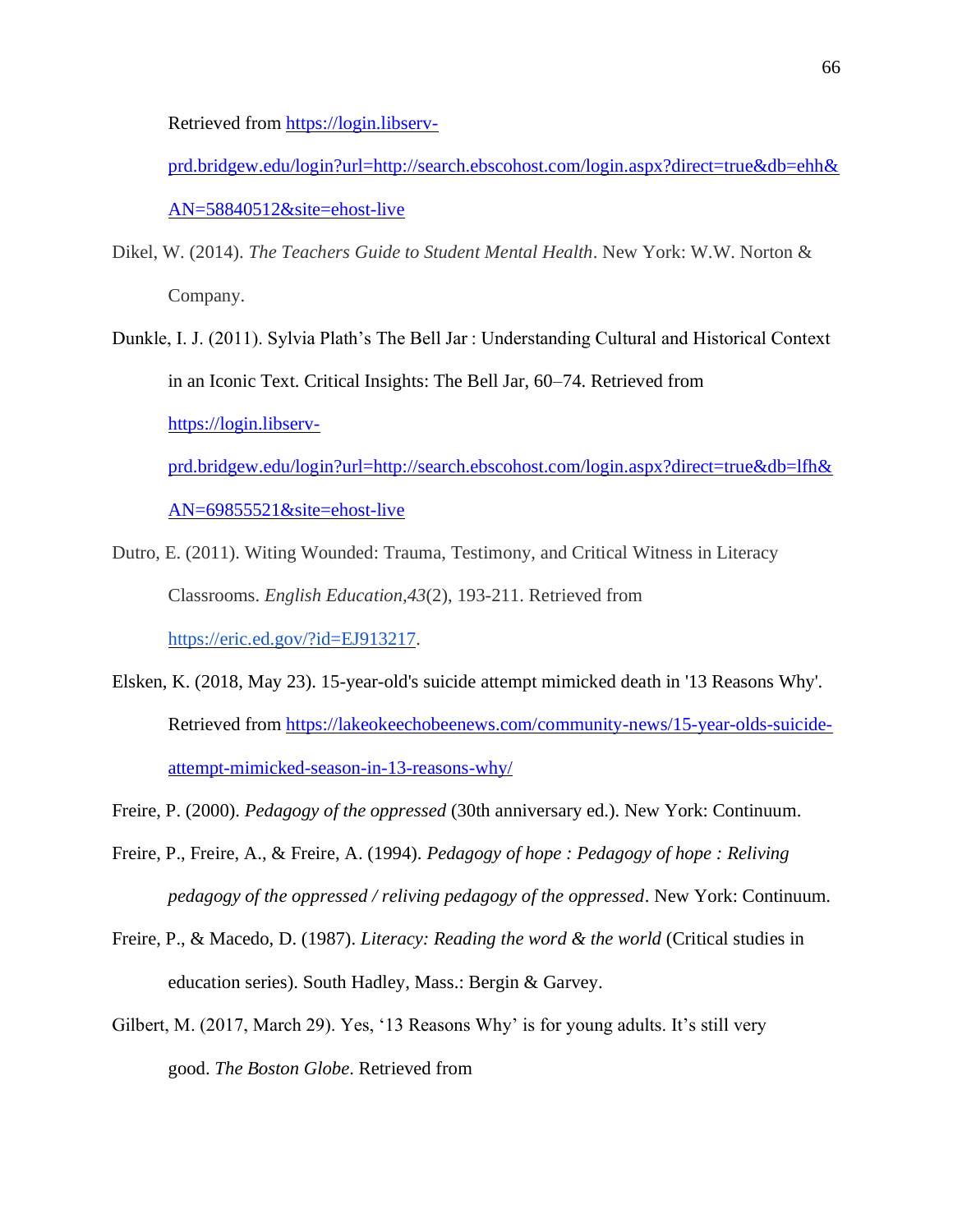[https://www.bostonglobe.com/arts/television/2017/03/28/reasons-why-brings-depth-teen](https://www.bostonglobe.com/arts/television/2017/03/28/reasons-why-brings-depth-teen-tragedy/WsqUdlmLuDnR8i6SmQi8cP/story.html)[tragedy/WsqUdlmLuDnR8i6SmQi8cP/story.html](https://www.bostonglobe.com/arts/television/2017/03/28/reasons-why-brings-depth-teen-tragedy/WsqUdlmLuDnR8i6SmQi8cP/story.html)

- Greenwell, B. (2004). The Curious Incidence of Novels About Asperger's Syndrome. *Children's Literature in Education*, 35(3), 271-284. doi:10.1023/B:CLID.0000041783.90370.14
- Gronholm, P., Henderson, C., Deb, T., Thornicroft, G., & Gronholm, P. C. (2017). Interventions to reduce discrimination and stigma: the state of the art. *Social Psychiatry & Psychiatric Epidemiology*, *52*(3), 249–258. [https://doi-org.libserv-prd.bridgew.edu/10.1007/s00127-](https://doi-org.libserv-prd.bridgew.edu/10.1007/s00127-017-1341-9) [017-1341-9](https://doi-org.libserv-prd.bridgew.edu/10.1007/s00127-017-1341-9)
- Haddon, M. (2011). *The Curious Incident of the Dog in the Night-Time*. New York: Vintage Contemporaries.
- Hale, M. (2017, March 30). Review: '13 Reasons Why' She Killed Herself, Drawn Out on Netflix. The New York Times. Retrieved from [https://www.nytimes.com/2017/03/30/arts/television/netflix-13-reasons-why-tv-](https://www.nytimes.com/2017/03/30/arts/television/netflix-13-reasons-why-tv-review.html)

[review.html](https://www.nytimes.com/2017/03/30/arts/television/netflix-13-reasons-why-tv-review.html)

- Herman, D., et al. (2012). *Narrative Theory: Core Concepts and Critical Debates*. Columbus: Ohio State University Press.
- Hooks, B. (1994). *Teaching to transgress: Education as the practice of freedom*. New York: Routledge.
- Horn, S. (2017). REMOVE '13 REASONS WHY' FROM NETFLIX. Retrieved from <https://www.change.org/p/netflix-remove-13-reasons-why>
- Johnson, K. (2004). *Classroom Crisis: The Teacher's Guide: Quick and Proven Techniques for Stabilizing Your Students and Yourself*. Alameda: Hunter House.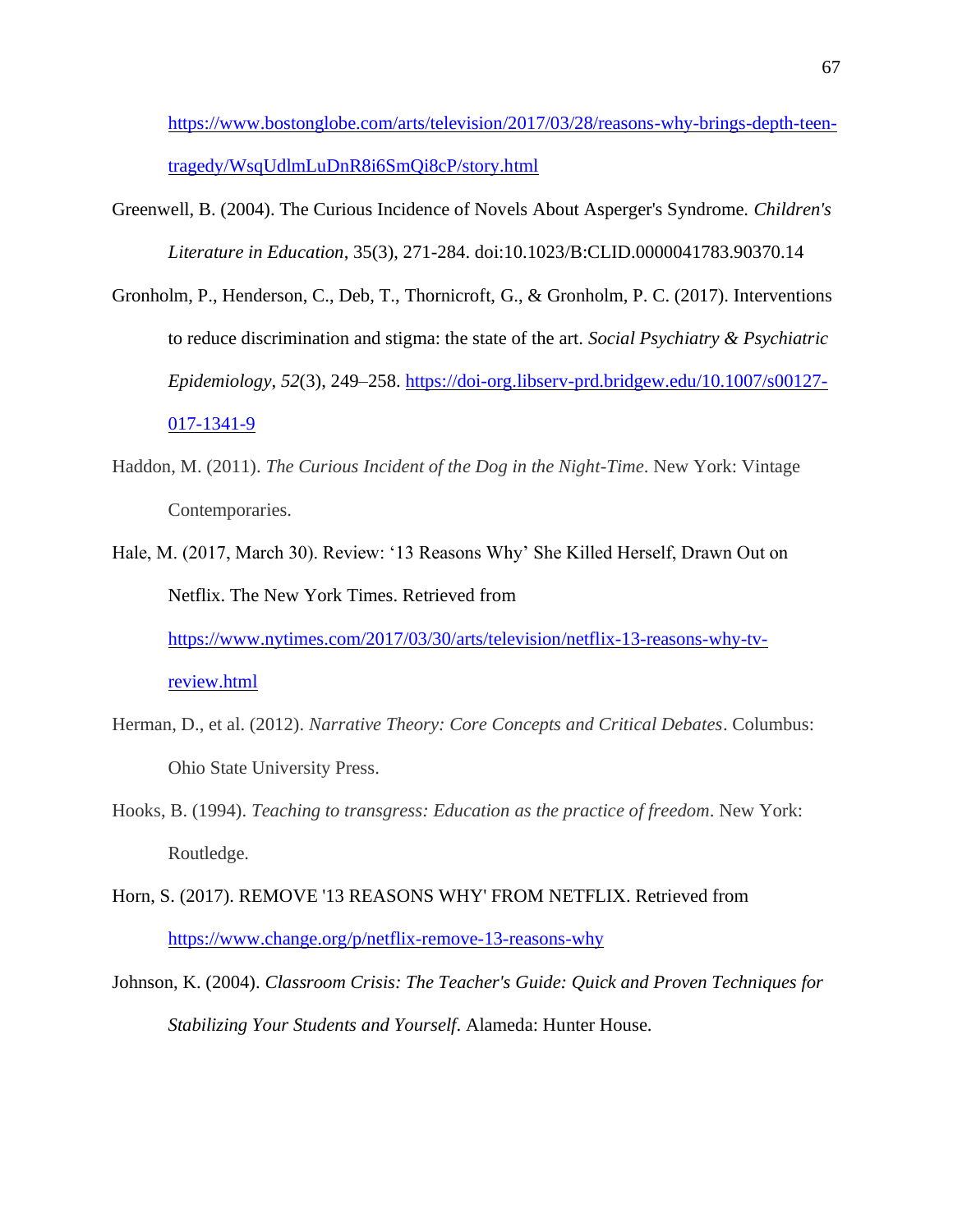Kamenetz, A. (2018, May 16). As '13 Reasons Why' Returns, Schools Try To Help Students Who Are Thinking Of Suicide. Retrieved from [https://www.npr.org/sections/ed/2018/05/16/607066609/as-13-reasons-why-returns](https://www.npr.org/sections/ed/2018/05/16/607066609/as-13-reasons-why-returns-schools-try-to-help-students-who-are-thinking-of-suici)[schools-try-to-help-students-who-are-thinking-of-suici](https://www.npr.org/sections/ed/2018/05/16/607066609/as-13-reasons-why-returns-schools-try-to-help-students-who-are-thinking-of-suici)

- Ke, S., Lai, J., Sun, T., Yang, M., Wang, J., & Austin, J. (2015). Healthy Young Minds: The Effects of a 1-hour Classroom Workshop on Mental Illness Stigma in High School Students. *Community Mental Health Journal*, *51*(3), 329-337. doi:10.1007/s10597-014- 9763-2
- Keen, S. (2006). A Theory of Narrative Empathy. *Narrative*, 14(3), 207-236.
- \_\_\_\_\_. (2014). *Empathy and the Novel*. Oxford: Oxford University Press.
- \_\_\_\_\_. (2013). Narrative Empathy. In Hühn, Peter et al. (Editors), *The Living Handbook of Narratology*. Hamburg: Hamburg University.
- Kesey, K. (1962). *One Flew Over the Cuckoo's Nest*. New York, NY: Penguin Random House LLC.
- Kessler R.C., Berglund P., Demler O., Jin R., Merikangas K.R., Walters E.E. (2005). Lifetime Prevalence and Age-of-Onset Distributions of DSM-IV Disorders in the National Comorbidity Survey Replication. *Arch Gen Psychiatry*, 62: 593–602. doi:10.1001/archpsyc.62.6.593

Kim, A. (2018, August 19). New state law heightens focus on students' mental health. Retrieved from [https://buffalonews.com/2018/08/19/new-york-state-schools-aim-to-remove-the](https://buffalonews.com/2018/08/19/new-york-state-schools-aim-to-remove-the-stigma-around-mental-health/?fbclid=IwAR0o7cjsoe4494qZdu-yoyxkRjeV5ET6gPdfxomHAayhKa5iCewPCf2VZLE)[stigma-around-mental-health/?fbclid=IwAR0o7cjsoe4494qZdu](https://buffalonews.com/2018/08/19/new-york-state-schools-aim-to-remove-the-stigma-around-mental-health/?fbclid=IwAR0o7cjsoe4494qZdu-yoyxkRjeV5ET6gPdfxomHAayhKa5iCewPCf2VZLE)[yoyxkRjeV5ET6gPdfxomHAayhKa5iCewPCf2VZLE](https://buffalonews.com/2018/08/19/new-york-state-schools-aim-to-remove-the-stigma-around-mental-health/?fbclid=IwAR0o7cjsoe4494qZdu-yoyxkRjeV5ET6gPdfxomHAayhKa5iCewPCf2VZLE)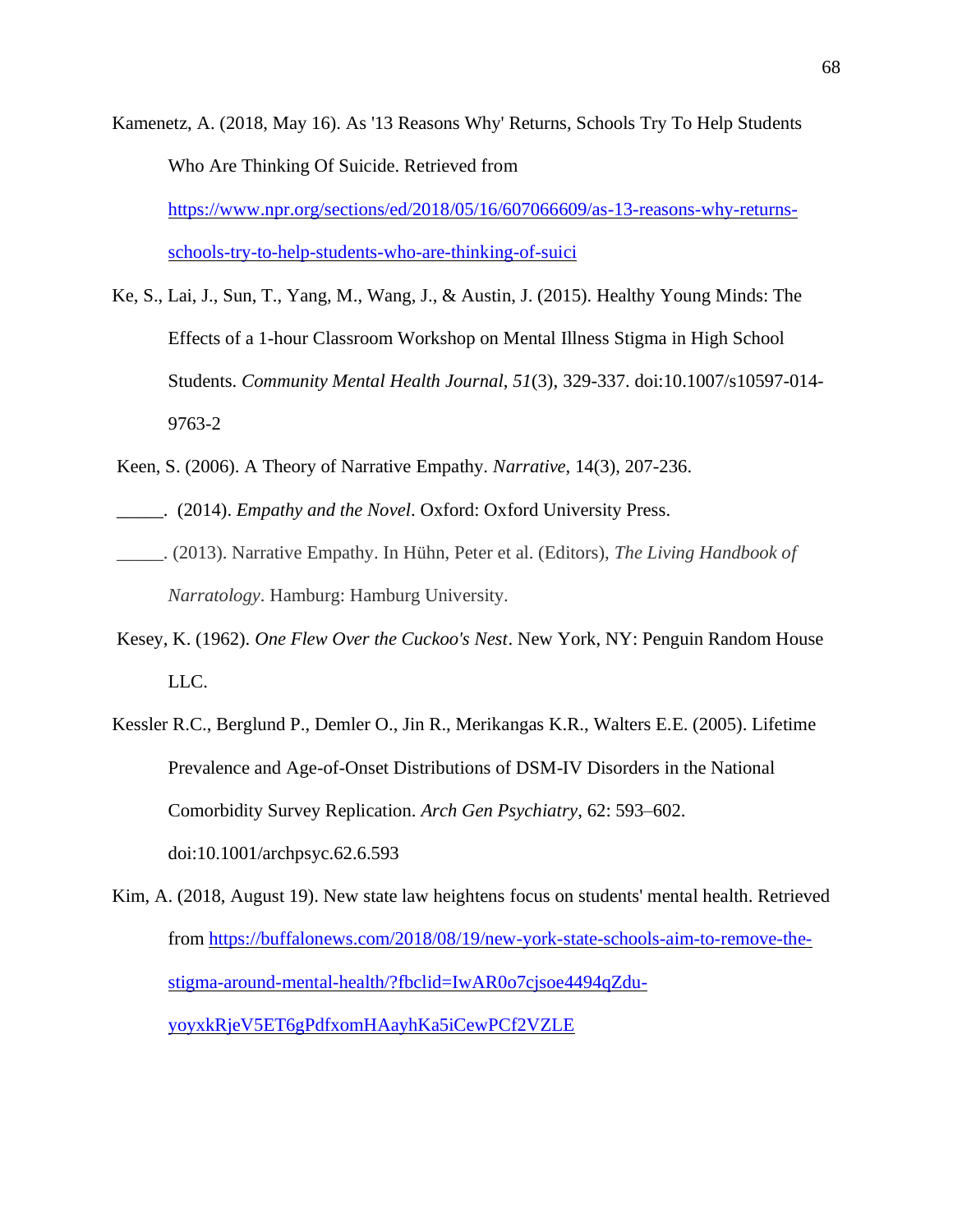- Kindelan, K., & Ghebremedhin, S. (2017, June 28). 2 California families claim '13 Reasons Why' triggered teens' suicides. Retrieved from [https://abcnews.go.com/US/california](https://abcnews.go.com/US/california-families-claim-13-reasons-triggered-teens-suicides/story?id=48323640)[families-claim-13-reasons-triggered-teens-suicides/story?id=48323640](https://abcnews.go.com/US/california-families-claim-13-reasons-triggered-teens-suicides/story?id=48323640)
- Kuiken, D., Phillips, L., Gregus, M., Miall, D. S., Verbitsky, M., & Tonkonogy, A. (2004). Locating Self-Modifying Feelings Within Literary Reading. Discourse Processes, 38(2), 267-286. doi:10.1207/s15326950dp3802\_6
- Lim, M., Lee, S., & Park, J.-I. (2016). Differences between Impulsive and Non-Impulsive Suicide Attempts among Individuals Treated in Emergency Rooms of South Korea. *Psychiatry Investigation*, *13*(4), 389–396. http://doi.org/10.4306/pi.2016.13.4.389
- Mann, C., BA, & Himelein, M., PhD. (2008). Putting the person back into psychopathology: An intervention to reduce mental illness stigma in the classroom. *Social Psychiatry and Psychiatric Epidemiology : The International Journal for Research in Social and Genetic Epidemiology and Mental Health Services,43*(7), 545-551. doi:10.1007/s00127-008- 0324-2
- Marsh, R.J. (2015). Identifying Students With Mental Health Issues: A Guide for Classroom Teachers. *Intervention in School and Clinic*, 51(5), pp. 318 - 322[.](https://doi.org/10.1177/1053451215606706) [https://doi.org/10.1177/1053451215606706.](https://doi.org/10.1177/1053451215606706)
- McCulliss, D. & Chamberlain, D. (2013). Bibliotherapy for youth and adolescents—Schoolbased application and research, *Journal of Poetry Therapy*, 26(1), 13-40, DOI: 10.1080/08893675.2013.764052
- Michalak, E., Livingston, J., Maxwell, V., Hole, R., Hawke, L., & Parikh, S. (2014). Using theatre to address mental illness stigma: A knowledge translation study in bipolar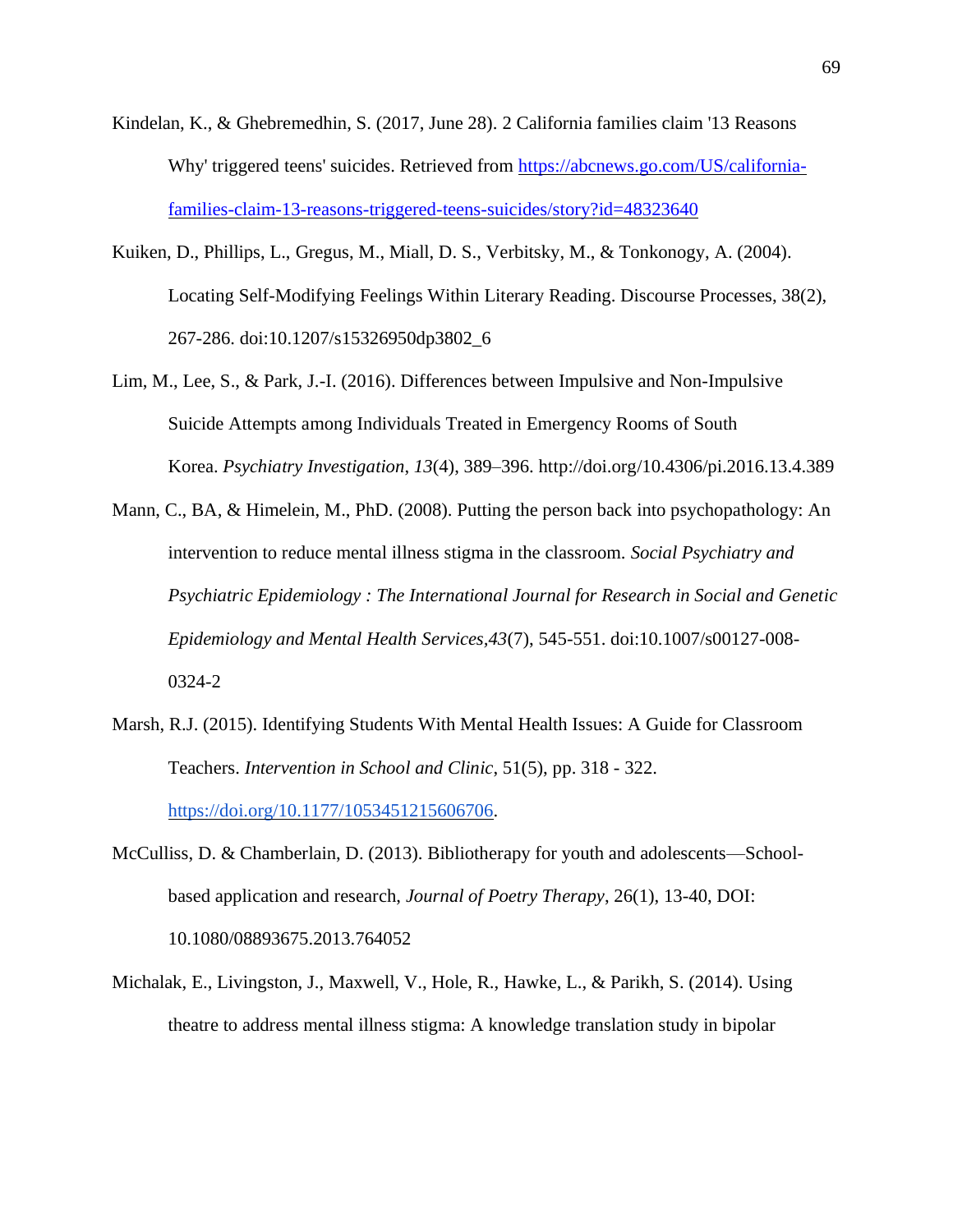disorder. *International Journal of Bipolar Disorders, 2*(1), 1-12. doi:10.1186/2194-7511- 2-1

Mumbauer, J. and Kelchner, V (2017). Promoting Mental Health Literacy through Bibliotherapy in School-Based Settings (Conceptual). *Professional School Counseling*: 2017-2018, 21(1), pp. 85-94[.](https://doi.org/10.5330/1096-2409-21.1.85)

National Alliance on Mental Illness (2015) Depression Fact Sheet. Retrieved from <https://www.nami.org/NAMI/media/NAMI-Media/Images/FactSheets/Depression-FS.pdf>

- National Alliance on Mental Illness (2015). Anxiety Disorders Fact Sheet. Retrieved from [https://www.nami.org/NAMI/media/NAMI-Media/Images/FactSheets/Anxiety-](https://www.nami.org/NAMI/media/NAMI-Media/Images/FactSheets/Anxiety-Disorders-FS.pdf)[Disorders-FS.pdf](https://www.nami.org/NAMI/media/NAMI-Media/Images/FactSheets/Anxiety-Disorders-FS.pdf)
- National Alliance on Mental Illness (2015). Autism Spectrum Disorder Fact Sheet. Retrieved from [https://www.nami.org/NAMI/media/NAMI-Media/Images/FactSheets/Autism-](https://www.nami.org/NAMI/media/NAMI-Media/Images/FactSheets/Autism-FS.pdf)[FS.pdf](https://www.nami.org/NAMI/media/NAMI-Media/Images/FactSheets/Autism-FS.pdf)
- National Institute of Mental Health. (n.d.). Autism Spectrum Disorder. Retrieved from <https://www.nimh.nih.gov/health/topics/autism-spectrum-disorders-asd/index.shtml>

National Institute of Mental Health (n.d.). Suicide Prevention. Retrieved from

<https://www.nimh.nih.gov/health/topics/suicide-prevention/index.shtml>

National Research Council and Institute of Medicine (2009). *Preventing Mental, Emotional, and Behavioral Disorders Among Young People: Progress and Possibilities*. Washington, DC: The National Academies Press[.](https://doi.org/10.17226/12480) [https://doi.org/10.17226/12480.](https://doi.org/10.17226/12480)

Open the Doors. (n.d.). How can we decrease stigma? Retrieved from

[https://www.openthedoors.com/english/02\\_05.html](https://www.openthedoors.com/english/02_05.html)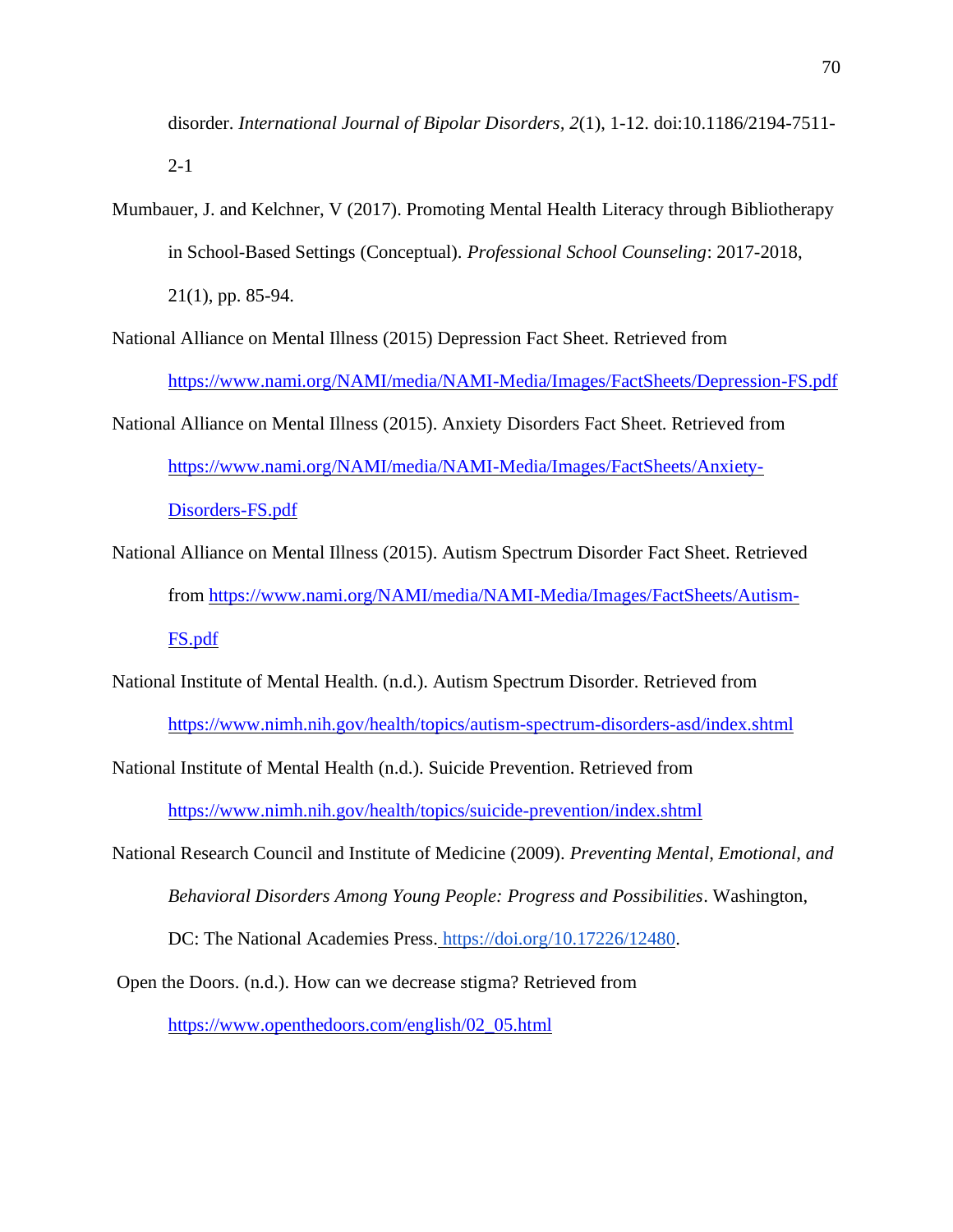- Perou, Ruth, et al. (2013). "Mental Health Surveillance Among Children United States, 2005– 2011." *Centers for Disease Control and Prevention*. Morbility and Mortality Weekly Report, 62(02) [<https://www.cdc.gov/mmwr/preview/mmwrhtml/su6202a1.htm>](https://www.cdc.gov/mmwr/preview/mmwrhtml/su6202a1.htm).
- Pinto-Foltz, M. D., Logsdon, M. C., & Myers, J. A. (2011). Feasibility, acceptability, and initial efficacy of a knowledge-contact program to reduce mental illness stigma and improve mental health literacy in adolescents. *Social Science & Medicine, 72*(12), 2011-2019. doi:10.1016/j.socscimed.2011.04.006

Plath, S. (1963). *The Bell Jar*. New York: Harper Perrenial.

- Roemer, D. M. (1992). The personal narrative and Salinger's catcher in the rye. *Western Folklore, 51*(1), 5. Retrieved from [http://maxwell.bridgew.edu/login?url=https://search](http://maxwell.bridgew.edu/login?url=https://search-proquest-com.libserv-prd.bridgew.edu/docview/212150223?accountid=9725)[proquest-com.libserv-prd.bridgew.edu/docview/212150223?accountid=9725](http://maxwell.bridgew.edu/login?url=https://search-proquest-com.libserv-prd.bridgew.edu/docview/212150223?accountid=9725)
- Rosenblatt, L. M. (1938). *Literature as Exploration* (5th ed.). New York: Modern Language Association of America

Salinger, J. D. (2014). *The Catcher in the Rye: A Novel*. New York: Little, Brown and Company.

- Shechtman, Z. (2006). The contribution of bibliotherapy to the counseling of aggressive boys, *Psychotherapy Research*, 16(5), 645-651, DOI: 10.1080/10503300600591312
- Sheff, N. (2017, April 20). 13 Reasons Why Writer: Why We Didn't Shy Away from Hannah's Suicide. Retrieved from [https://www.vanityfair.com/hollywood/2017/04/13-reasons-why](https://www.vanityfair.com/hollywood/2017/04/13-reasons-why-suicide-controversy-nic-sheff-writer)[suicide-controversy-nic-sheff-writer](https://www.vanityfair.com/hollywood/2017/04/13-reasons-why-suicide-controversy-nic-sheff-writer)

Smith, M. (2012). Metaphors for mental distress as an aid to empathy: looking through The Bell Jar*. Journal of Social Work Practice*, 26(3), 355–366. [https://doi-org.libserv](https://doi-org.libserv-prd.bridgew.edu/10.1080/02650533.2011.637158)[prd.bridgew.edu/10.1080/02650533.2011.637158](https://doi-org.libserv-prd.bridgew.edu/10.1080/02650533.2011.637158)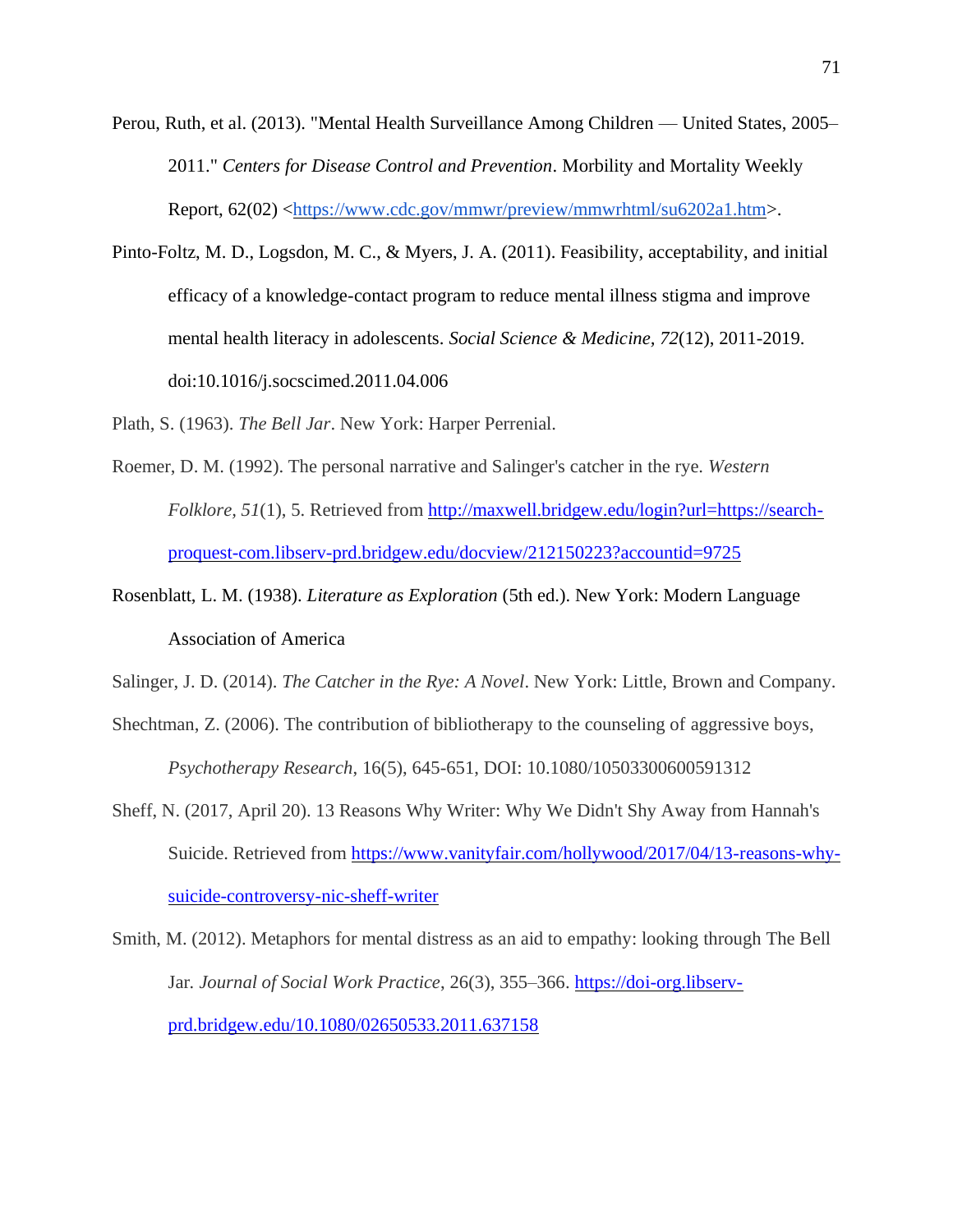- Society for the Prevention of Teen Suicide (n.d.). Dealing with Suicide-Related Curriculum. Retrieved from [http://www.sptsusa.org/educators/dealing-with-suicide-related](http://www.sptsusa.org/educators/dealing-with-suicide-related-curriculum/)[curriculum/](http://www.sptsusa.org/educators/dealing-with-suicide-related-curriculum/)
- Society for the Prevention of Teen Suicide. (n.d.). Society for the Prevention of Teen Suicide -

FACTS Warning Signs. Retrieved from [http://www.sptsusa.org/wp-](http://www.sptsusa.org/wp-content/uploads/2015/05/FACTS_Warning_Signs_of_Suicide1.pdf)

[content/uploads/2015/05/FACTS\\_Warning\\_Signs\\_of\\_Suicide1.pdf](http://www.sptsusa.org/wp-content/uploads/2015/05/FACTS_Warning_Signs_of_Suicide1.pdf)

- Strauss, V. (2017, April 29). Schools superintendent: Students are harming themselves and citing '13 Reasons Why'. Retrieved from [https://www.washingtonpost.com/news/answer](https://www.washingtonpost.com/news/answer-sheet/wp/2017/04/29/school-superintendent-students-are-harming-themselves-and-citing-13-reasons-why/?utm_term=.a7c9b454a739)[sheet/wp/2017/04/29/school-superintendent-students-are-harming-themselves-and-citing-](https://www.washingtonpost.com/news/answer-sheet/wp/2017/04/29/school-superintendent-students-are-harming-themselves-and-citing-13-reasons-why/?utm_term=.a7c9b454a739)[13-reasons-why/?utm\\_term=.a7c9b454a739](https://www.washingtonpost.com/news/answer-sheet/wp/2017/04/29/school-superintendent-students-are-harming-themselves-and-citing-13-reasons-why/?utm_term=.a7c9b454a739)
- Stuever, H. (2017, March 30). 'Thirteen Reasons Why' shows how adults can really mess up teen angst. *The Washington Post*. Retrieved from [https://www.washingtonpost.com/entertainment/tv/thirteen-reasons-why-shows-how](https://www.washingtonpost.com/entertainment/tv/thirteen-reasons-why-shows-how-adults-can-really-mess-up-teen-angst/2017/03/30/c8db5f00-1346-11e7-9e4f-09aa75d3ec57_story.html?noredirect=on&utm_term=.be65f3bf11d9)[adults-can-really-mess-up-teen-angst/2017/03/30/c8db5f00-1346-11e7-9e4f-](https://www.washingtonpost.com/entertainment/tv/thirteen-reasons-why-shows-how-adults-can-really-mess-up-teen-angst/2017/03/30/c8db5f00-1346-11e7-9e4f-09aa75d3ec57_story.html?noredirect=on&utm_term=.be65f3bf11d9)[09aa75d3ec57\\_story.html?noredirect=on&utm\\_term=.be65f3bf11d9](https://www.washingtonpost.com/entertainment/tv/thirteen-reasons-why-shows-how-adults-can-really-mess-up-teen-angst/2017/03/30/c8db5f00-1346-11e7-9e4f-09aa75d3ec57_story.html?noredirect=on&utm_term=.be65f3bf11d9)
- Swing, G. (1990). Choosing Life: Adolescent Suicide in Literature. *The English Journal, 79*(5), 78-82. doi:10.2307/818385
- Utley, A., & Garza, Y. (2011). The Therapeutic Use of Journaling With Adolescents. *Journal of Creativity in Mental Health*, *6*(1), 29–41. [https://doi-org.libserv](https://doi-org.libserv-prd.bridgew.edu/10.1080/15401383.2011.557312)[prd.bridgew.edu/10.1080/15401383.2011.557312](https://doi-org.libserv-prd.bridgew.edu/10.1080/15401383.2011.557312)

Vizzini, N. (2015). *It's Kind of a Funny Story*. Los Angeles: Hyperion.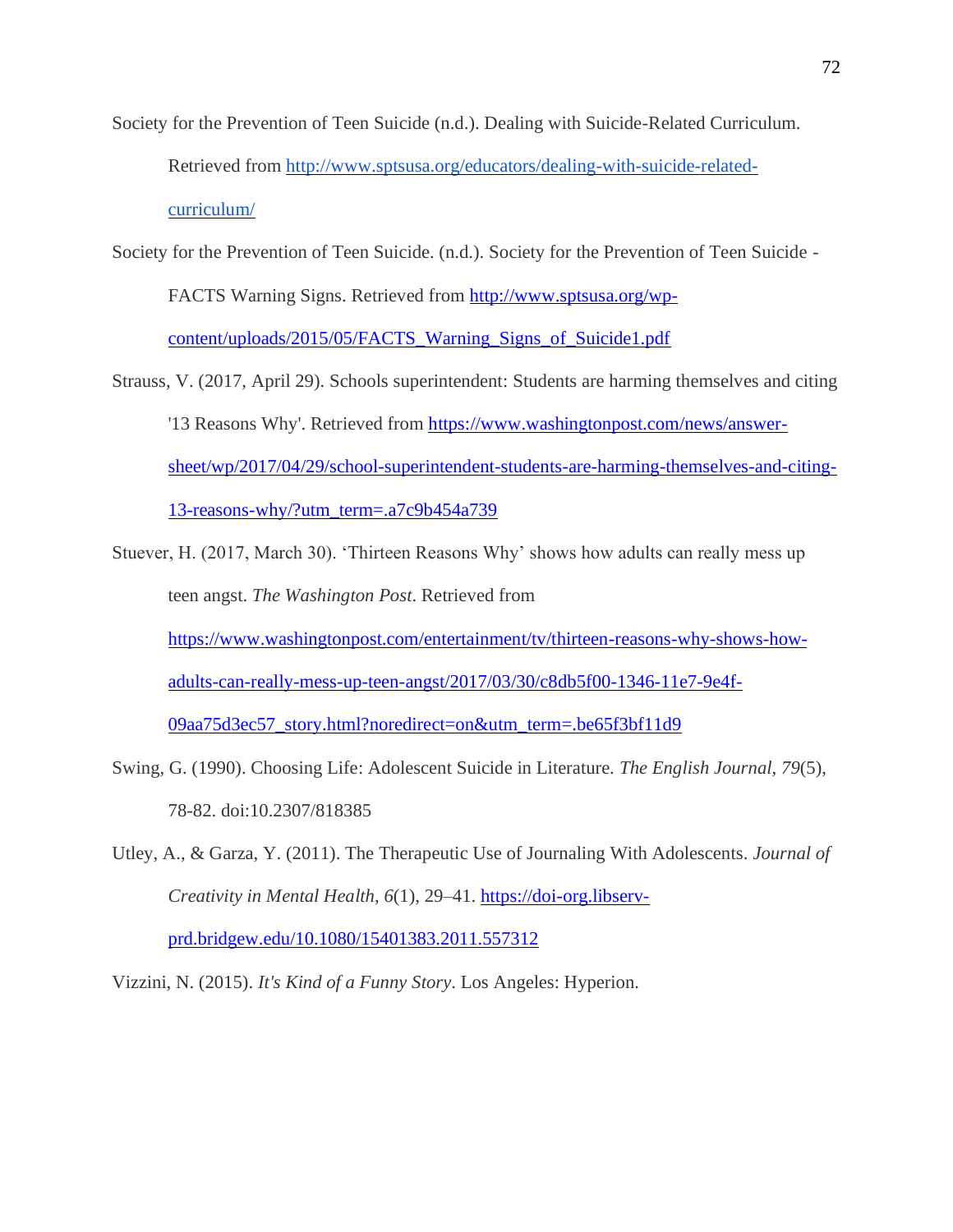- Wagmeister, E. (2017, April 27). Netflix's '13 Reasons Why' Is Most Tweeted About Show of 2017. Retrieved from [https://variety.com/2017/tv/news/netflix-13-reasons-why-twitter](https://variety.com/2017/tv/news/netflix-13-reasons-why-twitter-most-popular-show-2017-1202392460/)[most-popular-show-2017-1202392460/](https://variety.com/2017/tv/news/netflix-13-reasons-why-twitter-most-popular-show-2017-1202392460/)
- Wells, A., Clark, D., Salkovskis, P., Ludgate, J., Hackmann, A., & Gelder, M. (1995). Social phobia: the role of in-situation safety behaviors in maintaining anxiety and negative beliefs*. Behavior therapy*, 26(1), 153-161.
- Weisman, H. L., Kia-Keating, M., Lippincott, A., Taylor, Z. and Zheng, J. (2016). Mental Health Stigma Prevention: Pilot Testing a Novel, Language Arts Curriculum-Based Approach for Youth. *J School Health*, 86: 709–716. doi:10.1111/josh.12427
- Whitfield, S. (1997). Cherished and Cursed: Toward a Social History of The Catcher in the Rye. *The New England Quarterly,70*(4), 567-600. doi:10.2307/366646
- Wiggins, G., & McTighe, J. (2005). *Understanding by Design, Expanded 2nd Edition*. Association for Supervision & Curriculum Development.
- Wooden, S. (2011). Narrative Medicine in the Literature Classroom: Ethical Pedagogy and Mark Haddon's The Curious Incident of the Dog in the Night-Time. *Literature and Medicine*, 29(2), 274-296.
- Yamaguchi, S., Mino, Y., & Uddin, S. (2011). Strategies and future attempts to reduce stigmatization and increase awareness of mental health problems among young people: A narrative review of educational interventions. Psychiatry & Clinical Neurosciences, 65(5), 405–415. [https://doi-org.libserv-prd.bridgew.edu/10.1111/j.1440-](https://doi-org.libserv-prd.bridgew.edu/10.1111/j.1440-1819.2011.02239.x) [1819.2011.02239.x](https://doi-org.libserv-prd.bridgew.edu/10.1111/j.1440-1819.2011.02239.x)

Yorkey, B. (Writer). (2017, March 31). *13 Reasons Why* [Television series]. Netflix.